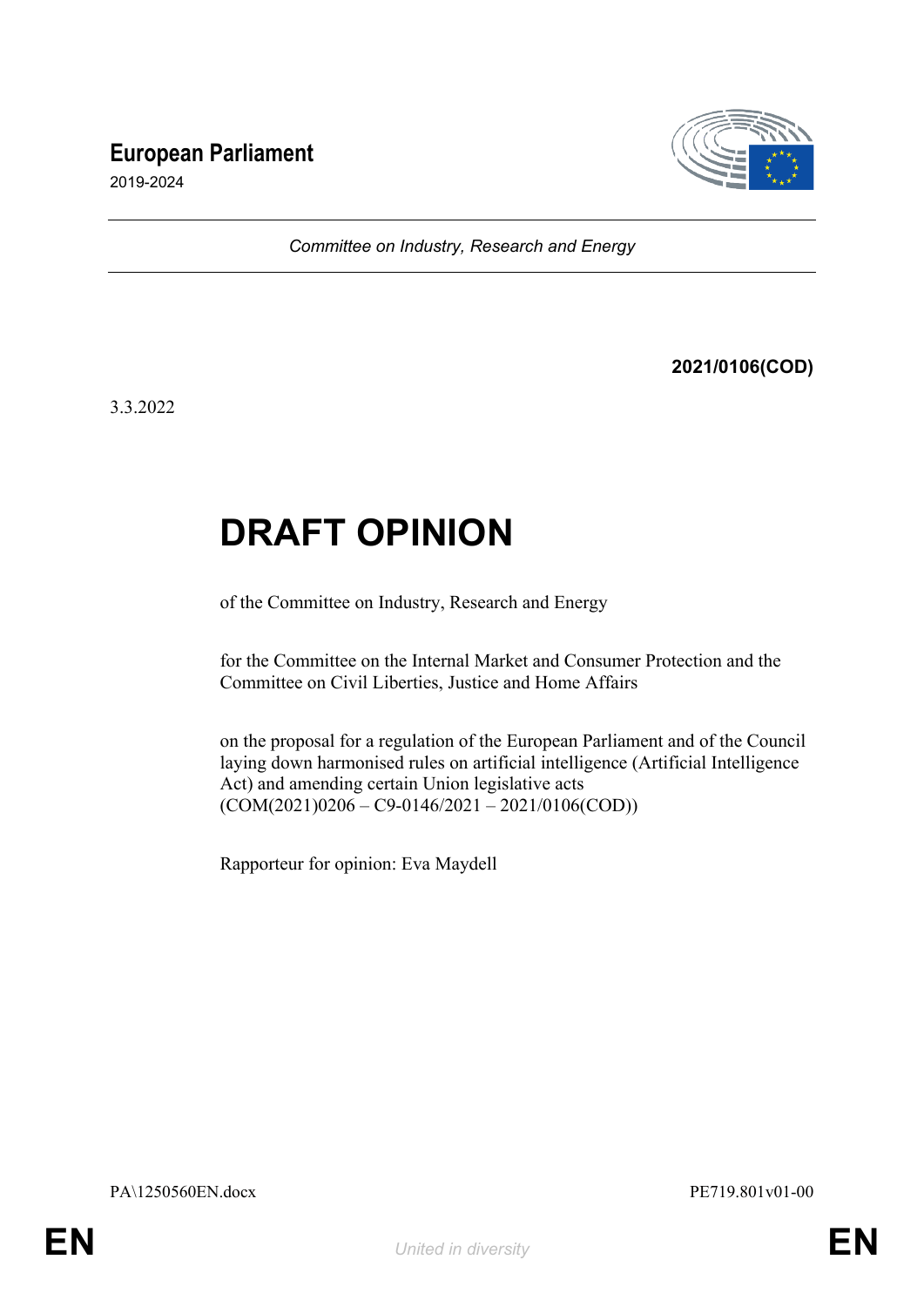PA\_Legam

**EN**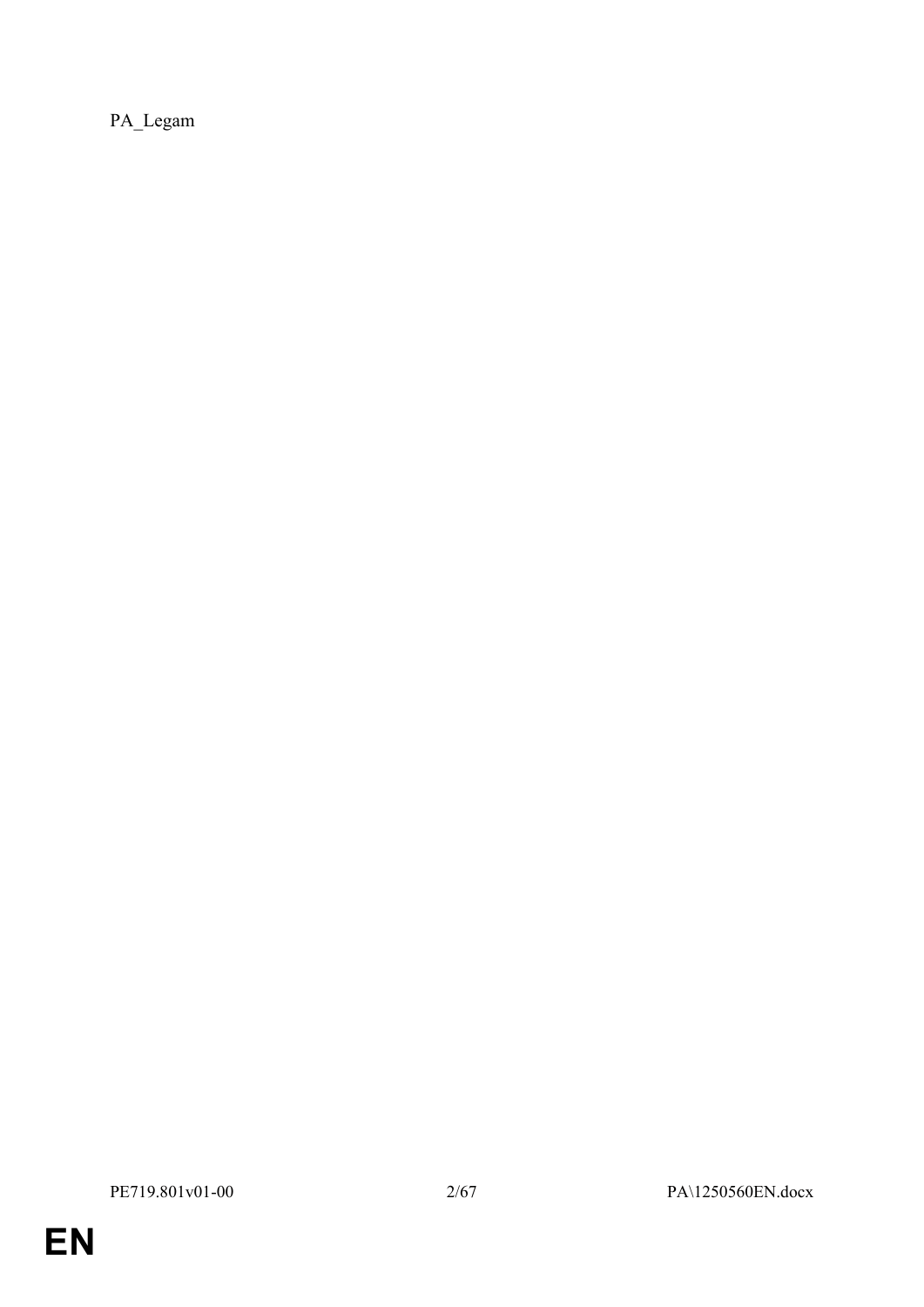# **SHORT JUSTIFICATION**

# **Introduction**

The Rapporteur welcomes the Commission's proposal on an Artificial Intelligence Act and especially the horizontal risk-based approach that it puts forward. This approach will allow for the development of AI systems in line with European values and for the fostering of social trust in these new technologies, so that the EU can fulfil the full economic and social benefits of AI.

The Rapporteur is of the opinion that through the AI Act, we need to create an environment with the right balance between freedom and supervision. The Rapporteur proposes that further provisions are made in order for companies, especially start-ups and SMEs, to remain competitive and creative in the face of new obligations required of them. The Rapporteur believes this will increase both the legitimacy and relevance of the AI Act. We need to provide companies with clearer guidelines, simpler tools and more efficient resources to cope with regulation. This would allow us to support AI innovation, development and market uptake.

Therefore, the Rapporteur's draft pursues four main objectives in this direction:

- 1. Enhancing measures to support innovation, such as the ones foreseen for regulatory sandboxes, with a particular focus on start-ups and SMEs
- 2. Providing a concise and internationally recognised definition of Artificial Intelligence System and setting high but realistic standards for accuracy, robustness, cybersecurity and data
- 3. Encouraging the uptake of AI systems by industry by placing an emphasis on social trust and value chain responsibility
- 4. Future-proofing the Act through better linkages to the green transition and possible changes in the industry, technology and power of AI

This draft opinion focuses mainly on issues related to ITRE's competences but also broader issues related to innovation, competitiveness, research, sustainability and future changes in industry.

# **Supporting innovation, focus on start-ups and SMEs, enhancing regulatory sandboxes**

The Rapporteur welcomes the introduction of Article 55 on measures for small-scale providers, but believes SMEs and start-ups should be more involved throughout the AI Act in a holistic approach. More specifically, in the development of Codes of Conduct, standardisation, and representation in the European Artificial Intelligence Board. By far, one of the biggest focuses for the Rapporteur is the provision of opportunities to SMEs and startups to participate in the AI regulatory sandboxes. This is why the Rapporteur proposes to strengthen the existing provisions by giving the regulatory sandboxes a more European dimension, preserving the unity of the Single Market and calling for the development of an EU AI Regulatory Sandboxing Programme whose modalities are set out in a new Annex.

# **Clear definition and realistic standards**

The Rapporteur calls for the use of an internationally recognised definition of Artificial Intelligence System, which would be in line with the EU's broader goals of setting global standards, working closely with transatlantic partners and likeminded allies and providing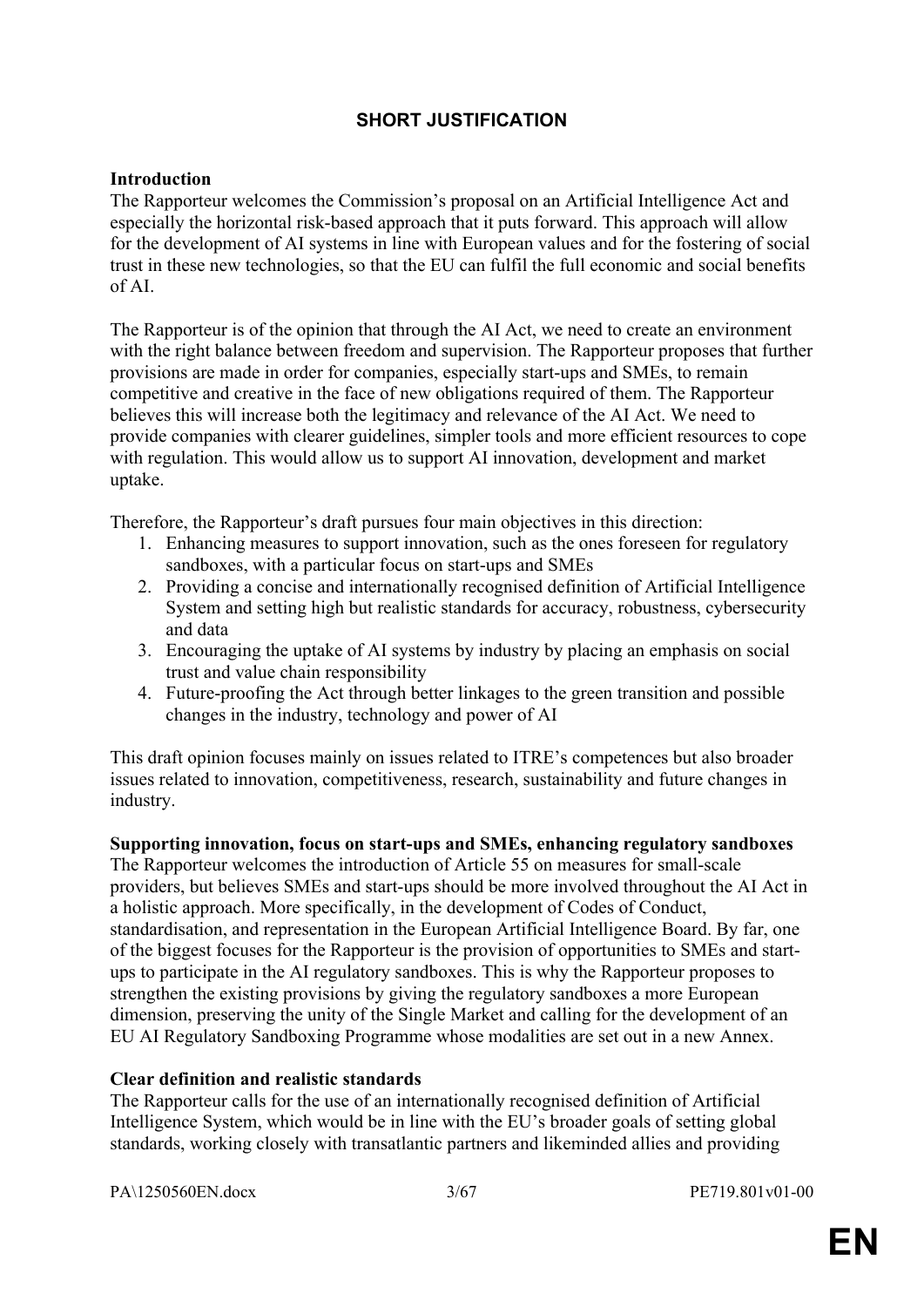legal certainty for businesses, citizens and civil society. The Rapporteur believes that high standards for accuracy, robustness and cybersecurity as well as data and data governance are key to developing safe AI systems that protect fundamental rights. The key here is to balance this aim with the practical and pragmatic approach needed for achieving it. The Rapporteur calls for a common European authority on benchmarking that brings together national metrology and benchmarking authorities to set a unified approach to measurement of accuracy, robustness, and other relevant criteria.

# **Encouraging uptake of AI systems, fostering social trust, value chain responsibility**

To encourage uptake and deployment of AI systems, the Rapporteur believes we need to foster social trust of both businesses and citizens. The Rapporteur seeks to address the challenge of social trust by encouraging a collaborative relationship between developers and users of AI that is better aligned to their responsibilities along the value chain, strengthening the Codes of Conduct and enhancing the measures on regulatory sandboxes to enable compliance-by-design. This in turn creates a healthy and integrated ecosystem, which will help reduce legal uncertainty and implementation gaps, all of which in turn will increase social trust.

# **Future-proofing, sustainability and changes in the industry and power of AI**

AI is a mature and ready-to-use technology that can be used to process the ever growing amount of data created along industrial processes. To facilitate investments to AI-based analysis and optimisation solutions, this regulation should provide a predictable environment for low-risk industrial solutions. Furthermore, this Regulation should take into account future changes in the industry and power of AI. This is why the Rapporteur proposes great involvement of the High Level Expert Group on AI with both the Commission and the European Artificial Intelligence Board as well as the monitoring of market trends and foresight by the European AI Board.

# **AMENDMENTS**

The Committee on Industry, Research and Energy calls on the Committee on the Internal Market and Consumer Protection and the Committee on Civil Liberties, Justice and Home Affairs, as the committees responsible, to take into account the following amendments:

# **Amendment 1**

**Proposal for a regulation Title 1**

*Text proposed by the Commission Amendment*

Proposal for a Proposal for a Proposal for a Proposal for a Proposal for a Proposal for a Proposal for a Tennes

REGULATION OF THE EUROPEAN PARLIAMENT AND OF THE COUNCIL

LAYING DOWN HARMONISED RULES ON ARTIFICIAL INTELLIGENCE (ARTIFICIAL INTELLIGENCE ACT) AND

REGULATION OF THE EUROPEAN PARLIAMENT AND OF THE COUNCIL

LAYING DOWN HARMONISED RULES ON ARTIFICIAL INTELLIGENCE (ARTIFICIAL INTELLIGENCE ACT) AND

PE719.801v01-00 4/67 PA\1250560EN.docx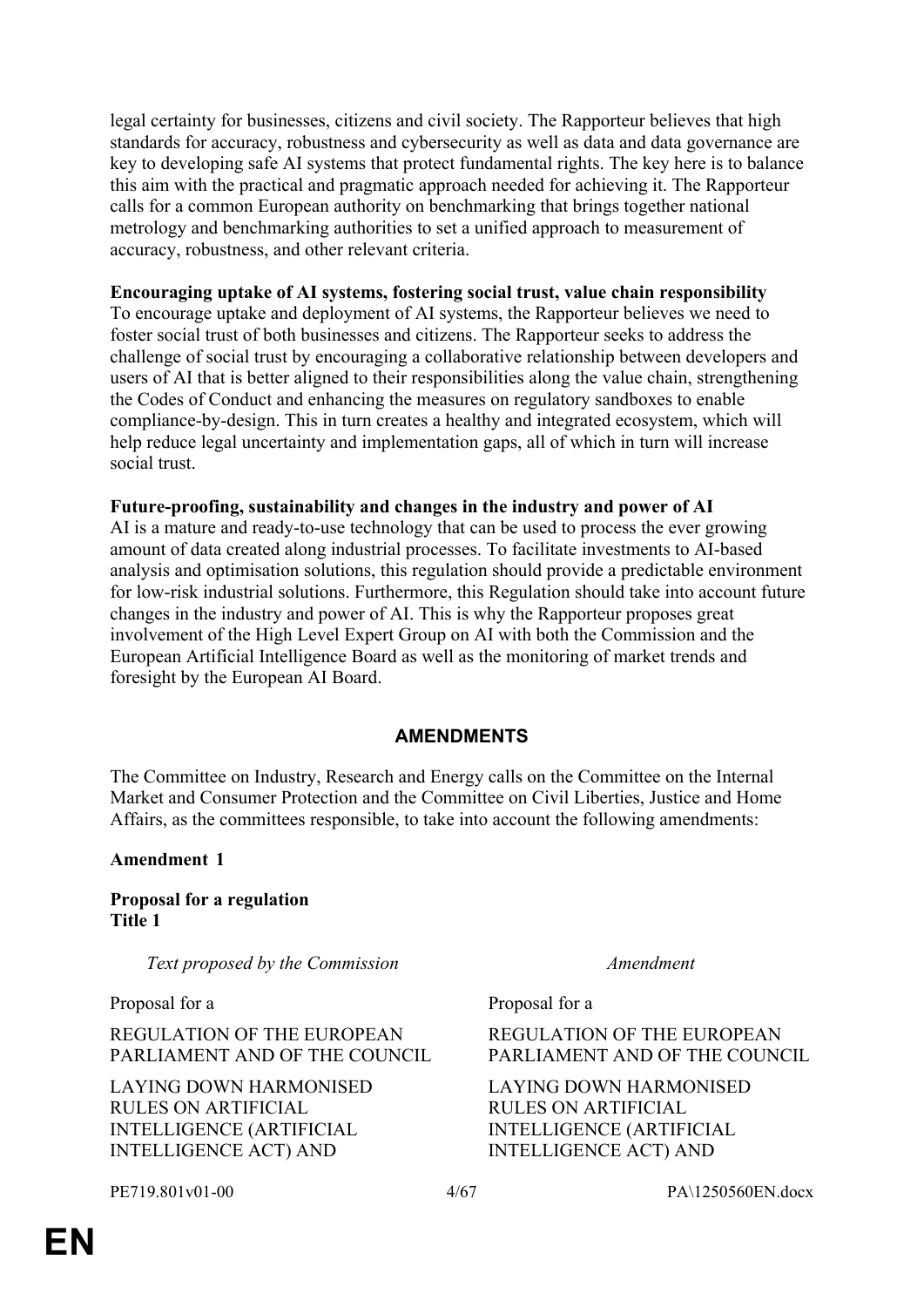# AMENDING CERTAIN UNION LEGISLATIVE ACTS

# AMENDING CERTAIN UNION LEGISLATIVE ACTS

# *(Text with EEA relevance)*

Or. en

**Amendment 2**

# **Proposal for a regulation Recital 3 a (new)**

*Text proposed by the Commission Amendment*

*(3a) Furthermore, in order for Member States to reach the carbon neutrality targets, European companies should seek to utilise all available technological advancements that can assist in realising this goal. AI is a well-developed and ready-to-use technology that can be used to process the ever growing amount of data created along industrial processes. To facilitate investments in AI-based analysis and optimisation solutions, this regulation should provide a predictable and proportionate environment for lowrisk industrial solutions.*

Or. en

### **Amendment 3**

**Proposal for a regulation Recital 5 a (new)**

*Text proposed by the Commission Amendment*

*(5a) Furthermore, in order to foster the development of artificial intelligence in line with Union values, the Union needs to address the main gaps and barriers blocking the potential of the digital transformation including the shortage of digitally skilled workers, cybersecurity concerns, lack of investment and access to* 

PA\1250560EN.docx 5/67 PE719.801v01-00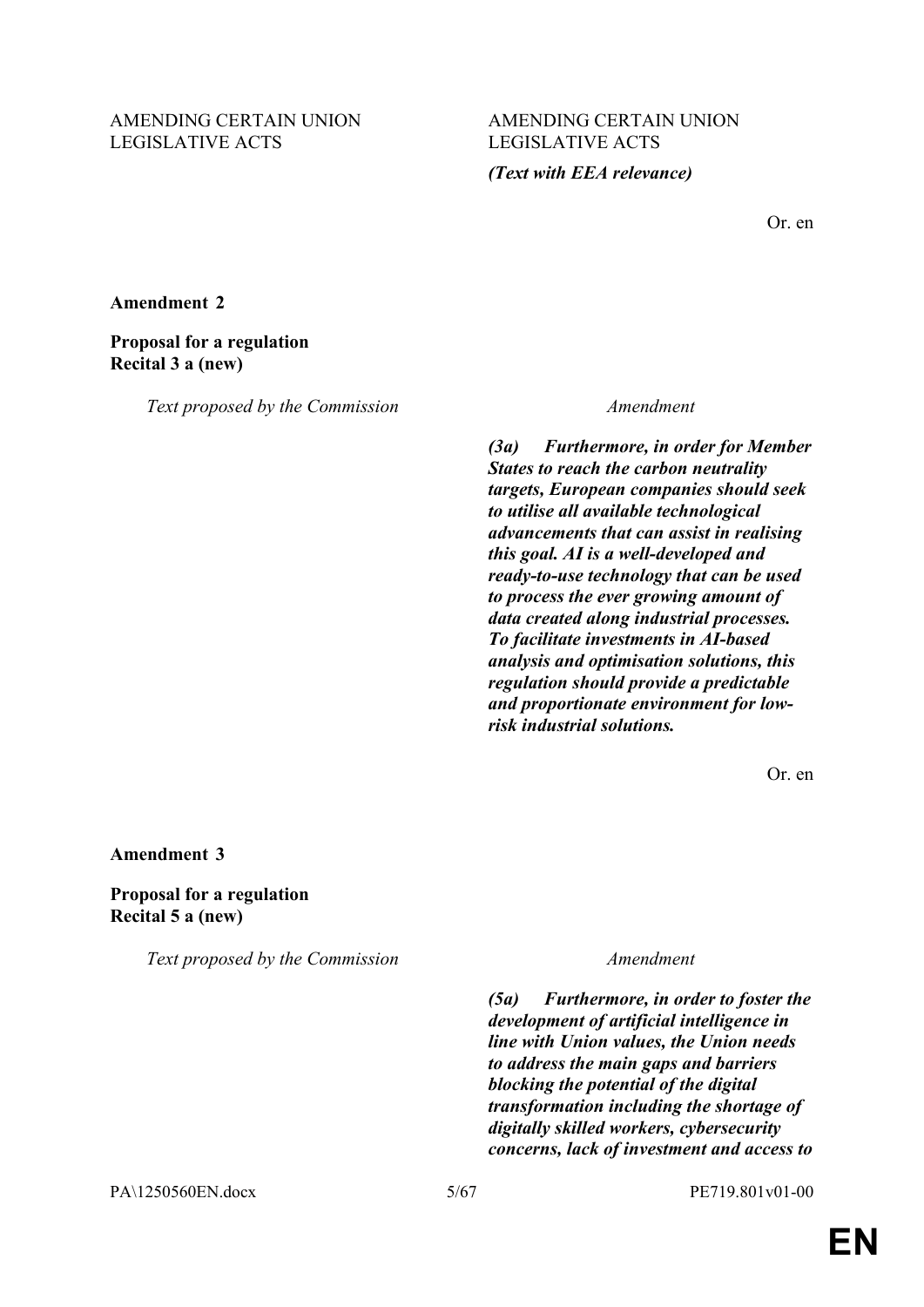*investment, and existing and potential gaps between large companies and SMEs. Special attention should be paid to ensuring that the benefits of artificial intelligence and innovation in new technologies are felt across all regions of the Union and that sufficient investment and resources are provided especially to those regions that may be lagging behind in some digital indicators.*

Or. en

### **Amendment 4**

# **Proposal for a regulation Recital 6**

#### *Text proposed by the Commission Amendment*

(6) The notion of AI system should be clearly defined to ensure legal certainty, while providing the flexibility to accommodate future technological developments. The definition should be based on the key functional characteristics of the *software*, in particular the ability, for a given set of human-defined objectives, to *generate outputs such as content,* predictions, recommendations, or decisions *which influence the environment with which the system interacts, be it in a physical or digital dimension*. AI systems *can be* designed to operate with varying levels of autonomy and be used on a standalone basis or as a component of a product, irrespective of whether the system is physically integrated into the product (embedded) or serve the functionality of the product without being integrated therein (non-embedded). The definition of AI system should be complemented by a list of specific techniques and approaches used for its development, which should be kept up-to–date in the light of market and technological developments through the adoption of delegated acts by the

(6) The notion of AI system should be clearly defined to ensure legal certainty, while providing the flexibility to accommodate future technological developments. *This definition should be in line with definitions that have found international acceptance.* The definition should be based on the key functional characteristics of the *AI system*, in particular the ability, for a given set of human-defined objectives, to *make* predictions, recommendations, or decisions *influencing real or virtual environments*. AI systems *are* designed to operate with varying levels of autonomy and be used on a stand-alone basis or as a component of a product, irrespective of whether the system is physically integrated into the product (embedded) or serve the functionality of the product without being integrated therein (non-embedded). The definition of AI system should be complemented by a list of specific techniques and approaches used for its development, which should be kept up-to–date in the light of market and technological developments through the adoption of delegated acts by the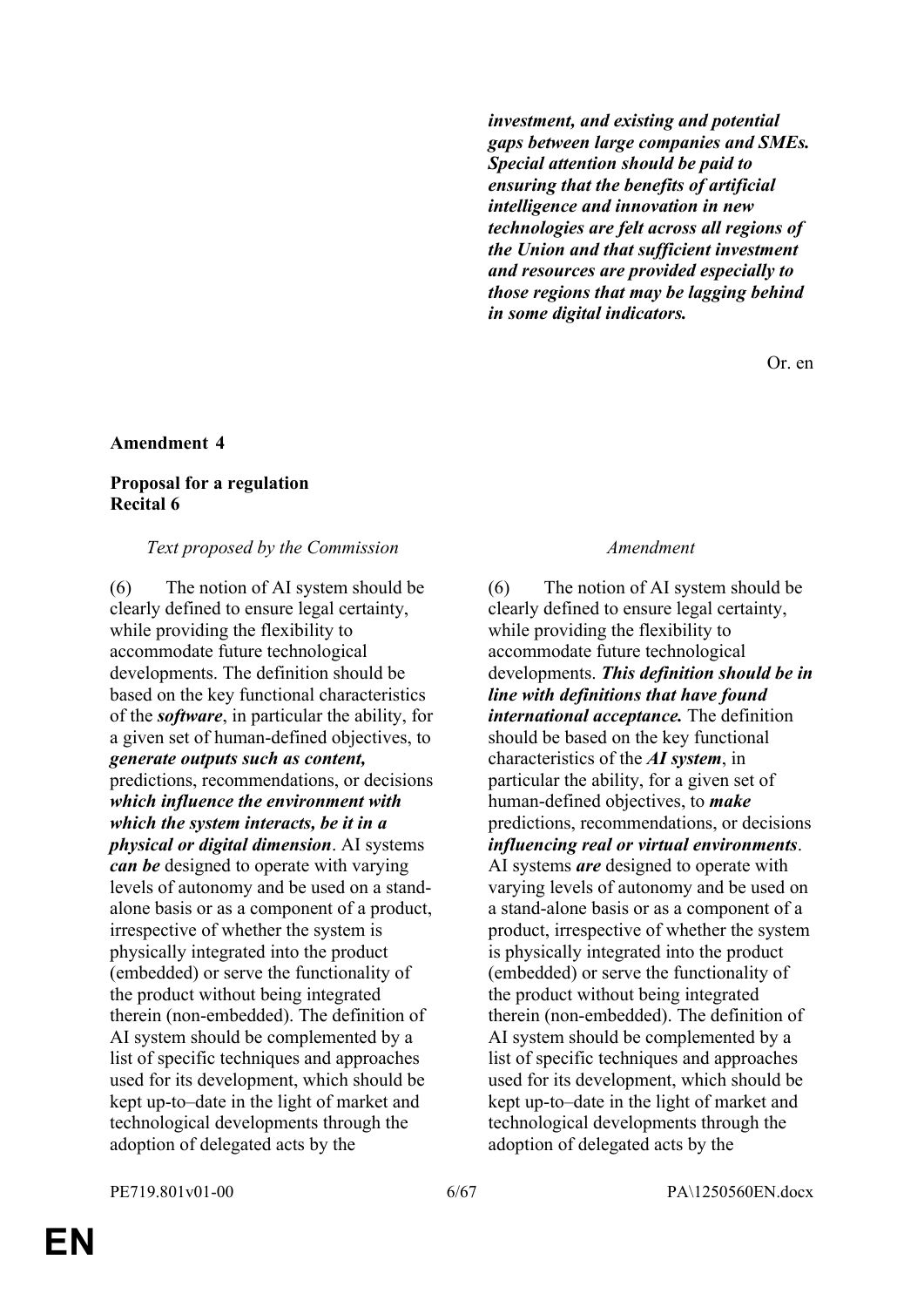Commission to amend that list. Commission to amend that list. *The Commission should engage in dialogue with key international organisations such as the Organisation for Economic Cooperation and Development to ensure alignment between AI definitions.*

Or. en

### *Justification*

*If we want the AI Act to be a global standard, we cannot alienate our allies and other countries with whom we worked together through other platforms to develop a common definition on AI. The definition developed by the Organisation for Economic Co-operation and Development is the result of a lengthy multi-stakeholder process that was inclusive of the international community. While the Rapporteur welcomes that the Commission's definition is largely based on the OECD definition, using the same definition as the OECD would provide more certainty to industry, businesses, start-ups, and SMEs - one of the main goals of this committee. Aligning our approach with international partners and building upon the existing framework is key to the future development of common international standards. This is why the Rapporteur also proposes to have continued dialogue between the European Union and the OECD as our understanding of these systems evolves. Businesses, citizens and stakeholders in Europe should not be dealing with one definition of AI system within the Union and another beyond its borders - alignment would benefit all involved in this multistakeholder model.*

### **Amendment 5**

**Proposal for a regulation Recital 12 a (new)**

*Text proposed by the Commission Amendment*

*(12a) This Regulation should not undermine research and development activity and should respect freedom of science. It is therefore necessary to ensure that this Regulation does not otherwise affect scientific research and development activity on AI systems. As regards product oriented research activity by providers, the provisions of this Regulation should apply insofar as such research leads to or entails placing an AI system on the market or putting it into service. Under all circumstances, any research and development activity should be carried out*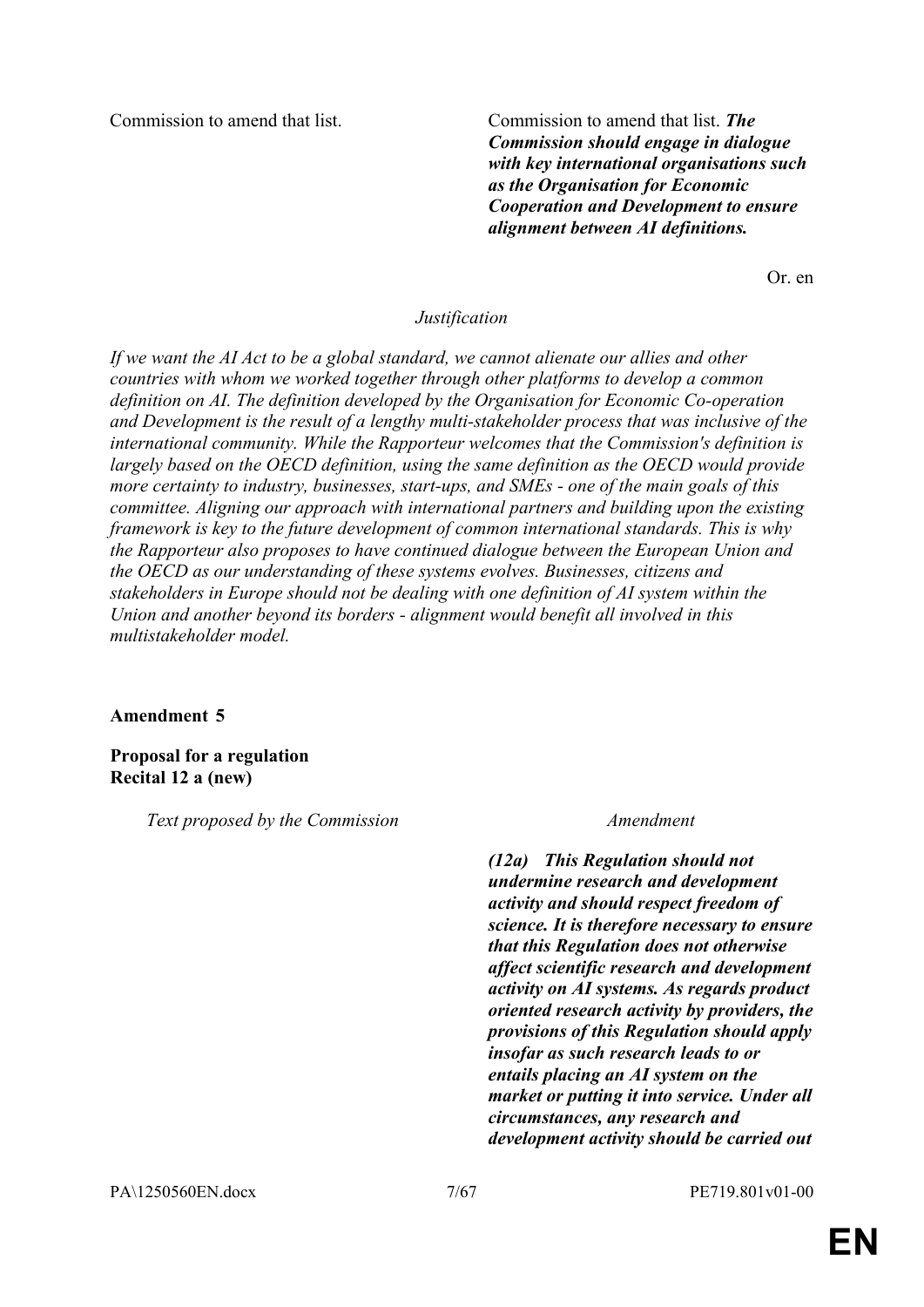Or. en

### **Amendment 6**

### **Proposal for a regulation Recital 36**

#### *Text proposed by the Commission Amendment*

(36) AI systems used in employment, workers management and access to selfemployment, notably for the recruitment and selection of persons, for making decisions on promotion and termination *and for task allocation*, monitoring or evaluation of persons in work-related contractual relationships, should also be classified as high-risk, since those systems may appreciably impact future career prospects and livelihoods of these persons. Relevant work-related contractual relationships should involve employees and persons providing services through platforms as referred to in the Commission Work Programme 2021. Such persons should in principle not be considered users within the meaning of this Regulation. Throughout the recruitment process and in the evaluation, promotion, or retention of persons in work-related contractual relationships, such systems may perpetuate historical patterns of discrimination, for example against women, certain age groups, persons with disabilities, or persons of certain racial or ethnic origins or sexual orientation. AI systems used to monitor the performance and behaviour of these persons may also impact their rights to data protection and privacy.

(36) AI systems used in employment, workers management and access to selfemployment, notably for the recruitment and selection of persons, for making decisions on promotion and termination, monitoring or evaluation of persons in work-related contractual relationships, should also be classified as high-risk, since those systems may appreciably impact future career prospects and livelihoods of these persons. Relevant work-related contractual relationships should involve employees and persons providing services through platforms as referred to in the Commission Work Programme 2021. Such persons should in principle not be considered users within the meaning of this Regulation. Throughout the recruitment process and in the evaluation, promotion, or retention of persons in work-related contractual relationships, such systems may perpetuate historical patterns of discrimination, for example against women, certain age groups, persons with disabilities, or persons of certain racial or ethnic origins or sexual orientation. AI systems used to monitor the performance and behaviour of these persons may also impact their rights to data protection and privacy.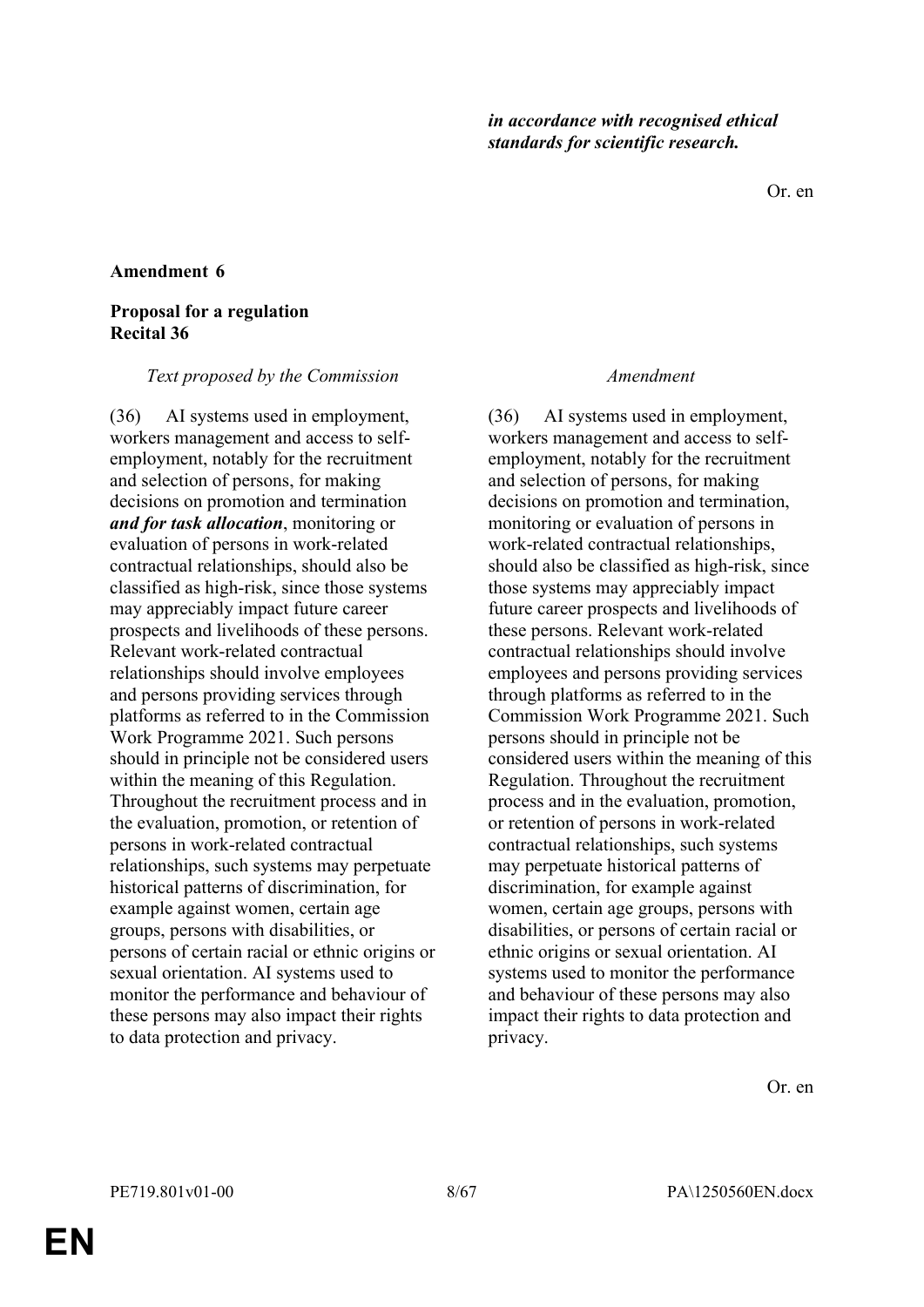# **Proposal for a regulation Recital 42**

# *Text proposed by the Commission Amendment*

(42) To mitigate the risks from high-risk AI systems placed or otherwise put into service on the Union market for users and affected persons, certain mandatory requirements should apply, taking into account the intended purpose of the use of the system and according to the risk management system to be established by the provider.

(42) To mitigate the risks from high-risk AI systems placed or otherwise put into service on the Union market for users and affected persons, certain mandatory requirements should apply, taking into account the intended purpose of the use of the system*, the level of reliance of the user on the output of the AI system for the final outcome* and according to the risk management system to be established by the provider.

Or. en

### **Amendment 8**

# **Proposal for a regulation Recital 49**

# *Text proposed by the Commission Amendment*

(49) High-risk AI systems should perform consistently throughout their lifecycle and meet an appropriate level of accuracy, robustness and cybersecurity in accordance with the generally acknowledged state of the art. The level of accuracy and accuracy metrics should be communicated to the users.

(49) High-risk AI systems should perform consistently throughout their lifecycle and meet an appropriate level of accuracy, robustness and cybersecurity in accordance with the generally acknowledged state of the art. The level of accuracy and accuracy metrics should be communicated to the users. *The European Artificial Intelligence Board shall work to set up a common European authority on benchmarking that brings together national metrology and benchmarking authorities. This would address the current problem of not having relevant metrics on a European level to guide developers and providers of AI. While standardisation organisations exist to establish what the standard should be, benchmarking organisations are needed*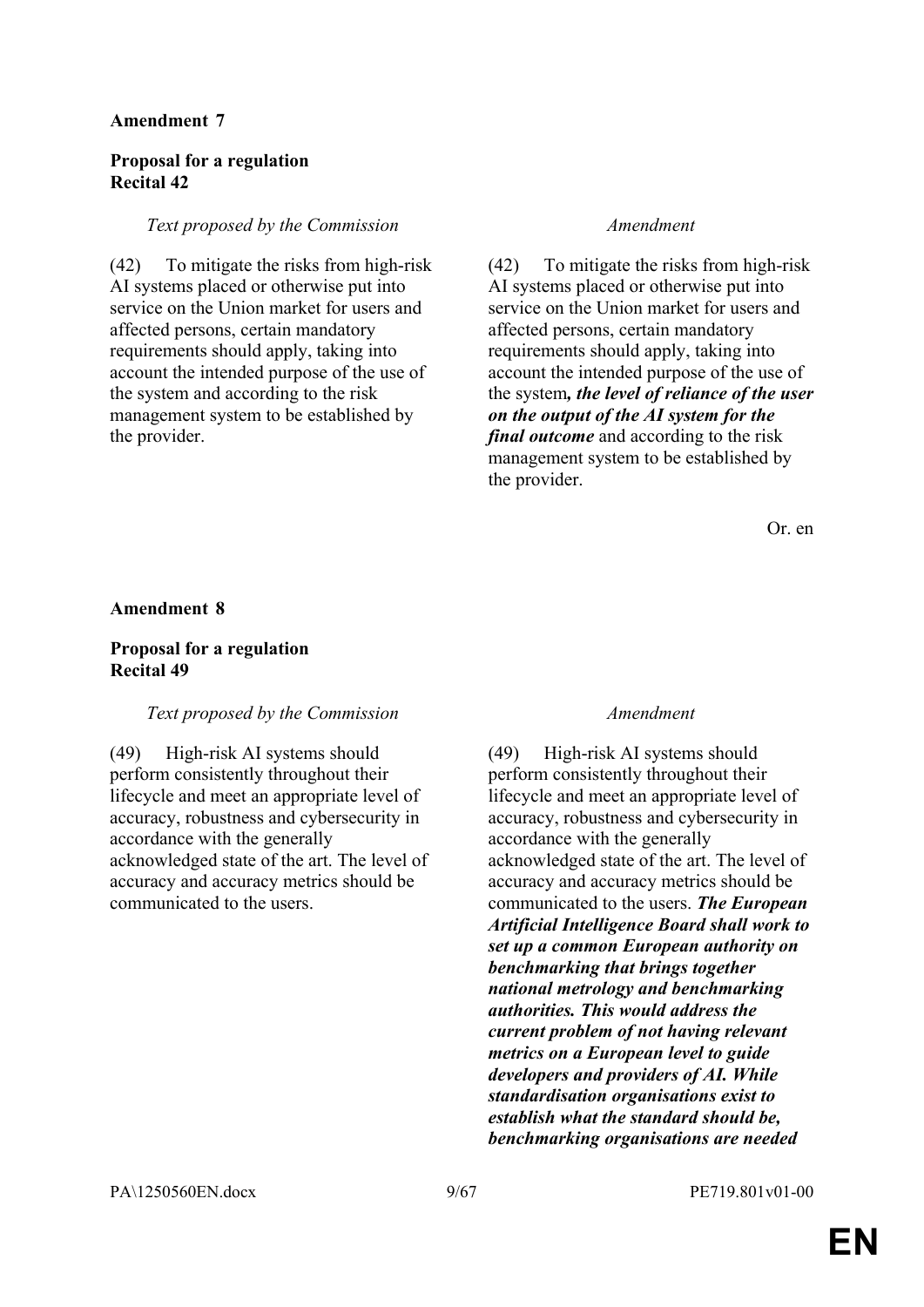*to establish how these standards should be met and measured. The creation of a common European authority - such as a European Benchmarking Institute or as a subgroup of the European AI Board would allow for a cohesive European approach to benchmarking and metrics.*

Or. en

#### **Amendment 9**

### **Proposal for a regulation Recital 66**

#### *Text proposed by the Commission Amendment*

(66) In line with the commonly established notion of substantial modification for products regulated by Union harmonisation legislation, it is appropriate that an AI system undergoes a new conformity assessment whenever a change occurs which may affect the compliance of the system with this Regulation or when the intended purpose of the system changes. In addition, as regards AI systems which continue to 'learn' after being placed on the market or put into service (i.e. they automatically adapt how functions are carried out), it is necessary to provide rules establishing that changes to the algorithm and its performance that have been *predetermined* by the provider and assessed at the moment of the conformity assessment should not constitute a substantial modification.

(66) In line with the commonly established notion of substantial modification for products regulated by Union harmonisation legislation, it is appropriate that an AI system undergoes a new conformity assessment whenever a change occurs which may affect the compliance of the system with this Regulation or when the intended purpose of the system changes. In addition, as regards AI systems which continue to 'learn' after being placed on the market or put into service (i.e. they automatically adapt how functions are carried out), it is necessary to provide rules establishing that changes to the algorithm and its performance that have been *considered* by the provider and assessed at the moment of the conformity assessment should not constitute a substantial modification.

Or. en

#### **Amendment 10**

### **Proposal for a regulation Recital 70 a (new)**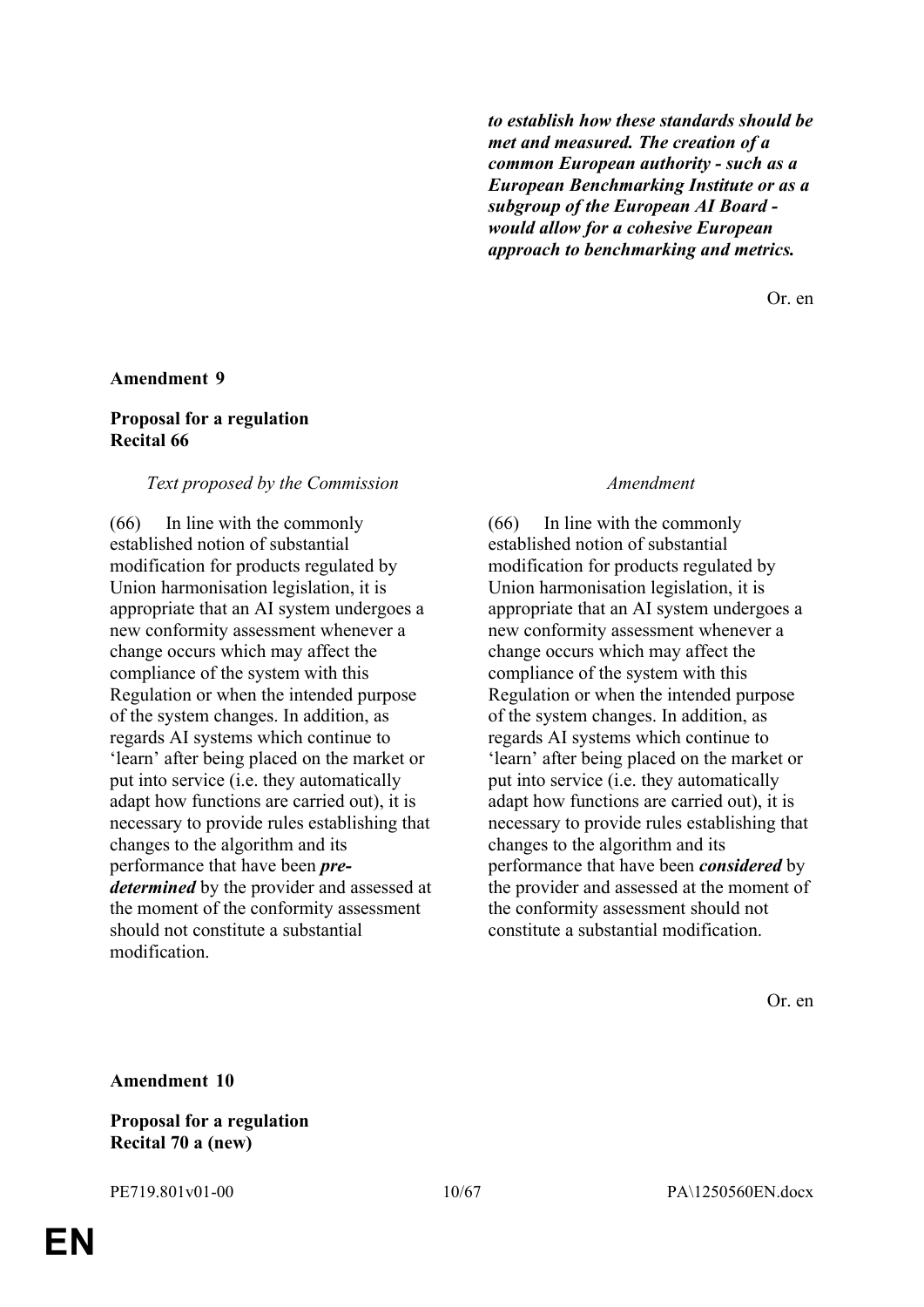*(70a) There is fast-paced innovation in the field of AI which reduces the relevance of static "blanket" governance mechanisms in favour of adaptive, flexible controls tailored to the model. Considering the complexity of the value chain for AI systems, it is essential to have clear value chain responsibility. It is necessary to clarify that general purpose AI systems should not be considered as having an intended purpose in the context of this Regulation. If a person places on the market or puts into service under its own name or trademark or uses a general purpose AI system made available on the market for an intended purpose within the meaning of this Regulation, that person should be considered the provider of the AI system. Similarly, if a person integrates a general purpose AI system made available on the market, with or without modifying it, into an AI system that is subject to the provisions of this Regulation, that person should also be considered the provider of the latter AI system. To ensure that the regulatory burden associated with becoming a provider does not fall solely on SMEs and start-ups, providers of general purpose AI systems should work with users of their products to aid them in fulfilling some of the requirements set out in this Regulation by providing technical expertise. Such an exchange should be in full respect of trade secrets and current market indicators and should be only on those obligations, relating to the technical design and development of the AI system before an intended purpose is attributed to it. Providers of general purpose AI systems should register in the EU database referred to in Article 60.*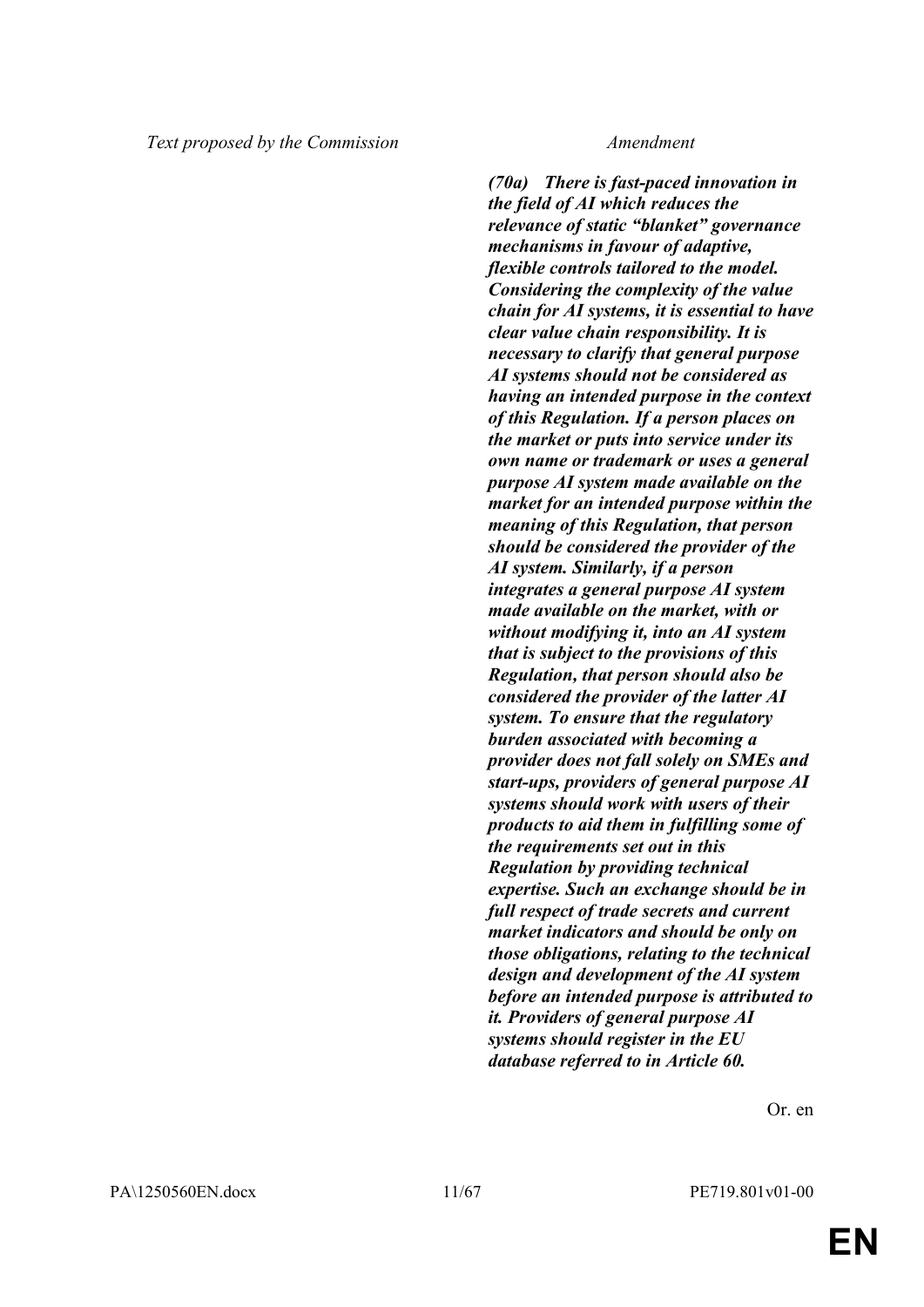# **Proposal for a regulation Recital 73**

### *Text proposed by the Commission Amendment*

(73) In order to promote and protect innovation, it is important that the interests of small-scale providers and users of AI systems are taken into particular account. To this objective, Member States should develop initiatives, which are targeted at those operators, including on awareness raising and information communication. Moreover, the specific interests and needs of small-scale providers shall be taken into account when Notified Bodies set conformity assessment fees. Translation costs related to mandatory documentation and communication with authorities may constitute a significant cost for providers and other operators, notably those of a smaller scale. Member States should possibly ensure that one of the languages determined and accepted by them for relevant providers' documentation and for communication with operators is one which is broadly understood by the largest possible number of cross-border users.

(73) In order to promote and protect innovation, it is important that the interests of small-scale providers and users of AI systems are taken into particular account. To this objective, Member States should develop initiatives, which are targeted at those operators, including on awareness raising and information communication. Moreover, the specific interests and needs of small-scale providers shall be taken into account when Notified Bodies set conformity assessment fees. Translation costs related to mandatory documentation and communication with authorities may constitute a significant cost for providers and other operators, notably those of a smaller scale. Member States should possibly ensure that one of the languages determined and accepted by them for relevant providers' documentation and for communication with operators is one which is broadly understood by the largest possible number of cross-border users. *Member States should also be encouraged to do the same for medium enterprises, which may sometimes lack the legal resources and training necessary to ensure proper understanding and compliance with provisions. In case the Member States request it, the Commission might also provide assistance in this regard.*

Or. en

**Amendment 12**

**Proposal for a regulation Recital 74**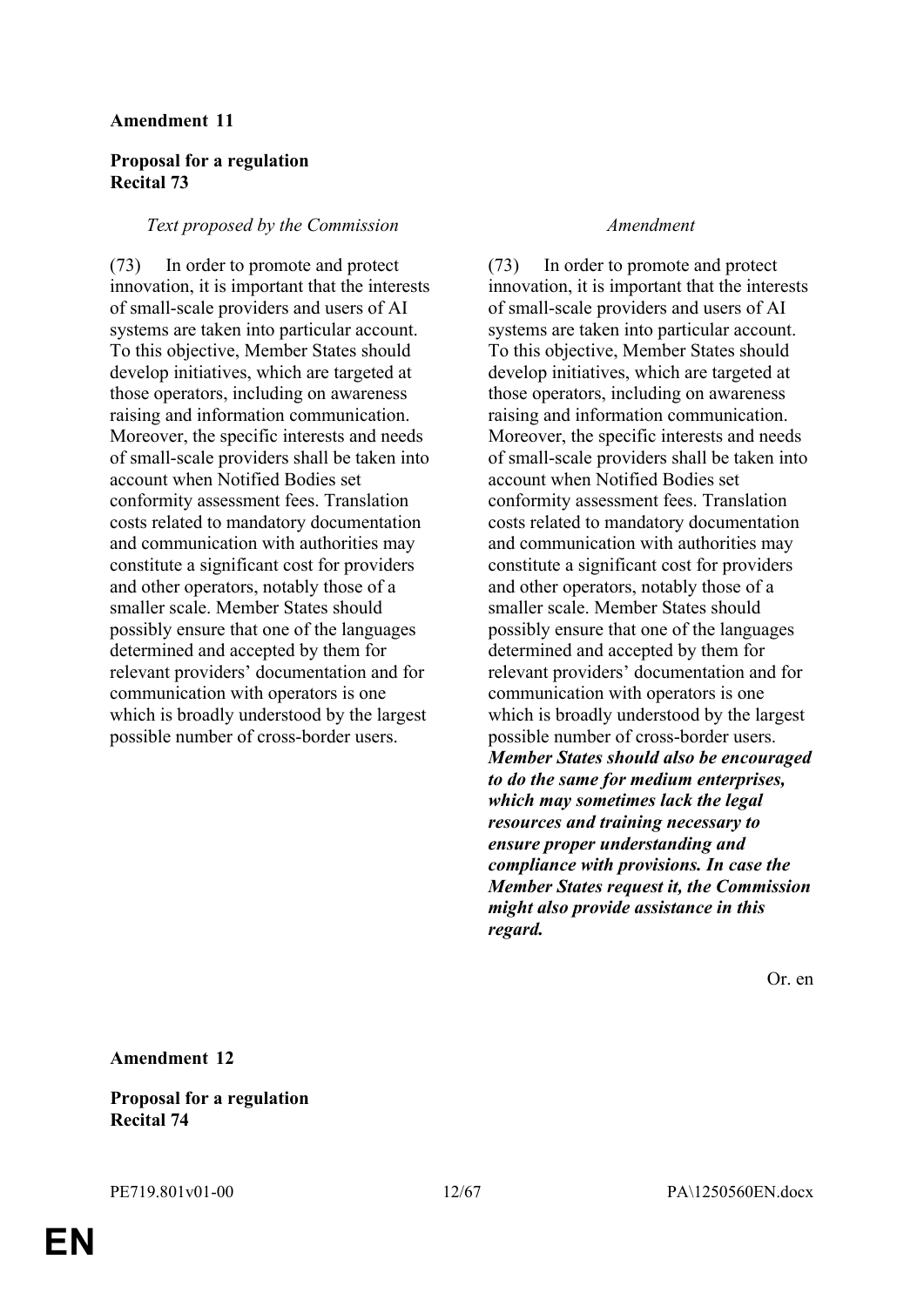# *Text proposed by the Commission Amendment*

(74) In order to minimise the risks to implementation resulting from lack of knowledge and expertise in the market as well as to facilitate compliance of providers and notified bodies with their obligations under this Regulation, the AIon demand platform, the European Digital Innovation Hubs and the Testing and Experimentation Facilities established by the Commission and the Member States at national or EU level *should possibly contribute to the implementation of this Regulation*. Within their respective mission and fields of competence, they may provide in particular technical and scientific support to providers and notified bodies.

(74) In order to minimise the risks to implementation resulting from lack of knowledge and expertise in the market as well as to facilitate compliance of providers and notified bodies with their obligations under this Regulation*, Member States should utilise existing dedicated channels for communication with SMEs and start-ups. Such existing channels could include but are not limited to ENISA's Computer Security Incident Response Teams, National Data Protection Agencies*, the AI-on demand platform, the European Digital Innovation Hubs and the Testing and Experimentation Facilities established by the Commission and the Member States at national or EU level. Within their respective mission and fields of competence, they may provide in particular technical and scientific support to providers and notified bodies.

Or. en

# **Amendment 13**

# **Proposal for a regulation Recital 81 a (new)**

*Text proposed by the Commission Amendment*

*(81a) The Commission and the European Artificial Intelligence Board should in the process of drawing up of Codes of Conduct include provisions for general purpose AI systems taking into account the latest technological developments, impacts on start ups and SMEs and the effectiveness of existing regulations surrounding general purpose AI systems.*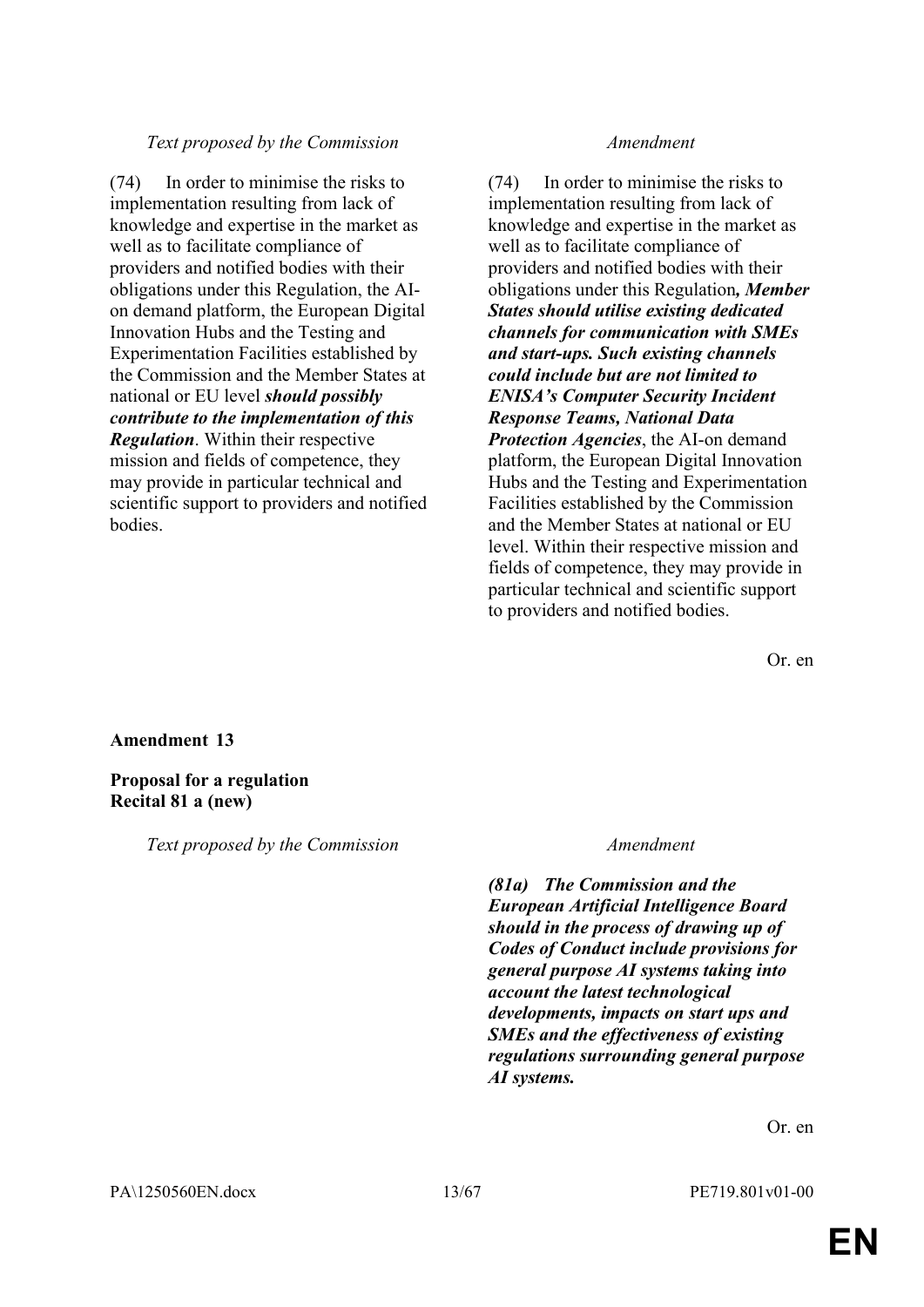# **Proposal for a regulation Article 1 – paragraph 1 – point d a (new)**

*Text proposed by the Commission Amendment*

*(da) measures in support of innovation, including the setting up of regulatory sandboxes, and measures to reduce the regulatory burden on SMEs and start-ups.*

Or. en

# **Amendment 15**

# **Proposal for a regulation Article 2 – paragraph 2 – introductory part**

*Text proposed by the Commission Amendment*

2. For high-risk AI *systems* that are safety components of products or systems, or which are themselves products or systems, falling within the scope of the following acts, only Article 84 of this Regulation shall apply*:*

2. For *AI systems classified as* highrisk AI *related to products covered by Union harmonisation legislation listed in Annex II, Section B, to this Regulation* that are safety components of products or systems, or which are themselves products or systems, falling within the scope of the following acts, only Article 84 of this Regulation shall apply*.*

Or. en

# *Justification*

*The belowmentioned regulations are already included in Annex II Section B so there is no need to list them in the Article itself. The following change provides legal clarity to businesses and industry operating under these Regulation and is more in line with the approach undertaken in other Annexes.*

**Amendment 16**

# **Proposal for a regulation Article 2 – paragraph 2 – point a**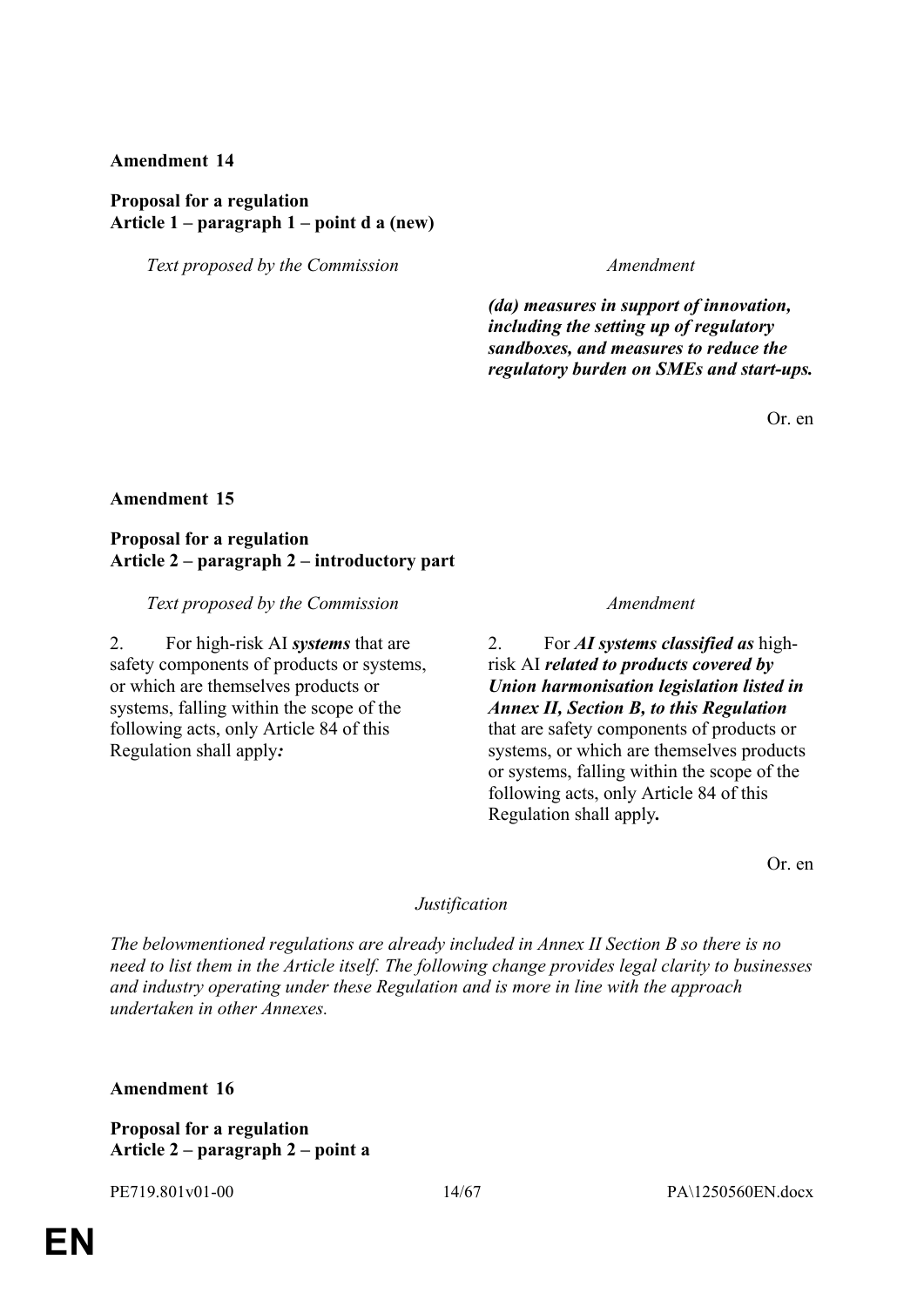| Text proposed by the Commission |                                                                |         | Amendment |        |
|---------------------------------|----------------------------------------------------------------|---------|-----------|--------|
| $\left( a\right)$               | Regulation (EC) 300/2008;                                      | deleted |           |        |
|                                 |                                                                |         |           | Or. en |
|                                 | <b>Amendment 17</b>                                            |         |           |        |
|                                 | Proposal for a regulation<br>Article 2 – paragraph 2 – point b |         |           |        |
|                                 | Text proposed by the Commission                                |         | Amendment |        |
| (b)                             | Regulation (EU) No 167/2013;                                   | deleted |           |        |
|                                 |                                                                |         |           | Or. en |
|                                 | <b>Amendment 18</b>                                            |         |           |        |
|                                 | Proposal for a regulation<br>Article 2 – paragraph 2 – point c |         |           |        |
|                                 | Text proposed by the Commission                                |         | Amendment |        |
| (c)                             | Regulation (EU) No 168/2013;                                   | deleted |           |        |
|                                 |                                                                |         |           | Or. en |
|                                 | <b>Amendment 19</b>                                            |         |           |        |
|                                 | Proposal for a regulation<br>Article 2 – paragraph 2 – point d |         |           |        |
|                                 | Text proposed by the Commission                                |         | Amendment |        |
| (d)                             | Directive 2014/90/EU;                                          | deleted |           |        |
|                                 |                                                                |         |           | Or. en |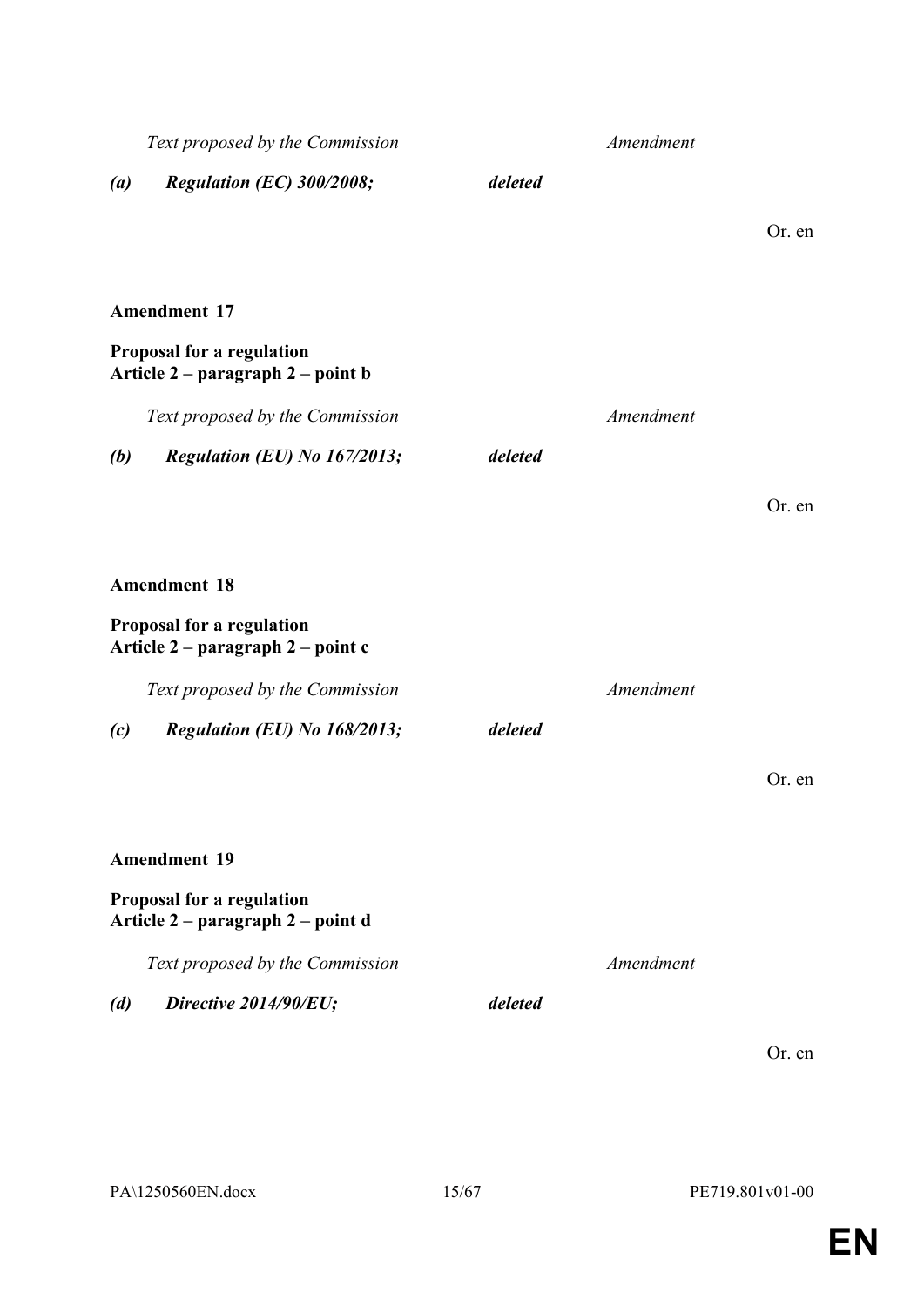# **Proposal for a regulation Article 2 – paragraph 2 – point e**

*Text proposed by the Commission Amendment*

*(e) Directive (EU) 2016/797; deleted*

Or. en

Or. en

# **Amendment 21**

# **Proposal for a regulation Article 2 – paragraph 2 – point f**

*Text proposed by the Commission Amendment*

- *(f) Regulation (EU) 2018/858; deleted*
- **Amendment 22**

# **Proposal for a regulation Article 2 – paragraph 2 – point g**

| Text proposed by the Commission | Amendment |
|---------------------------------|-----------|
|                                 |           |

*(g) Regulation (EU) 2018/1139; deleted*

Or. en

# **Amendment 23**

# **Proposal for a regulation Article 2 – paragraph 2 – point h**

*Text proposed by the Commission Amendment*

*(h) Regulation (EU) 2019/2144. deleted*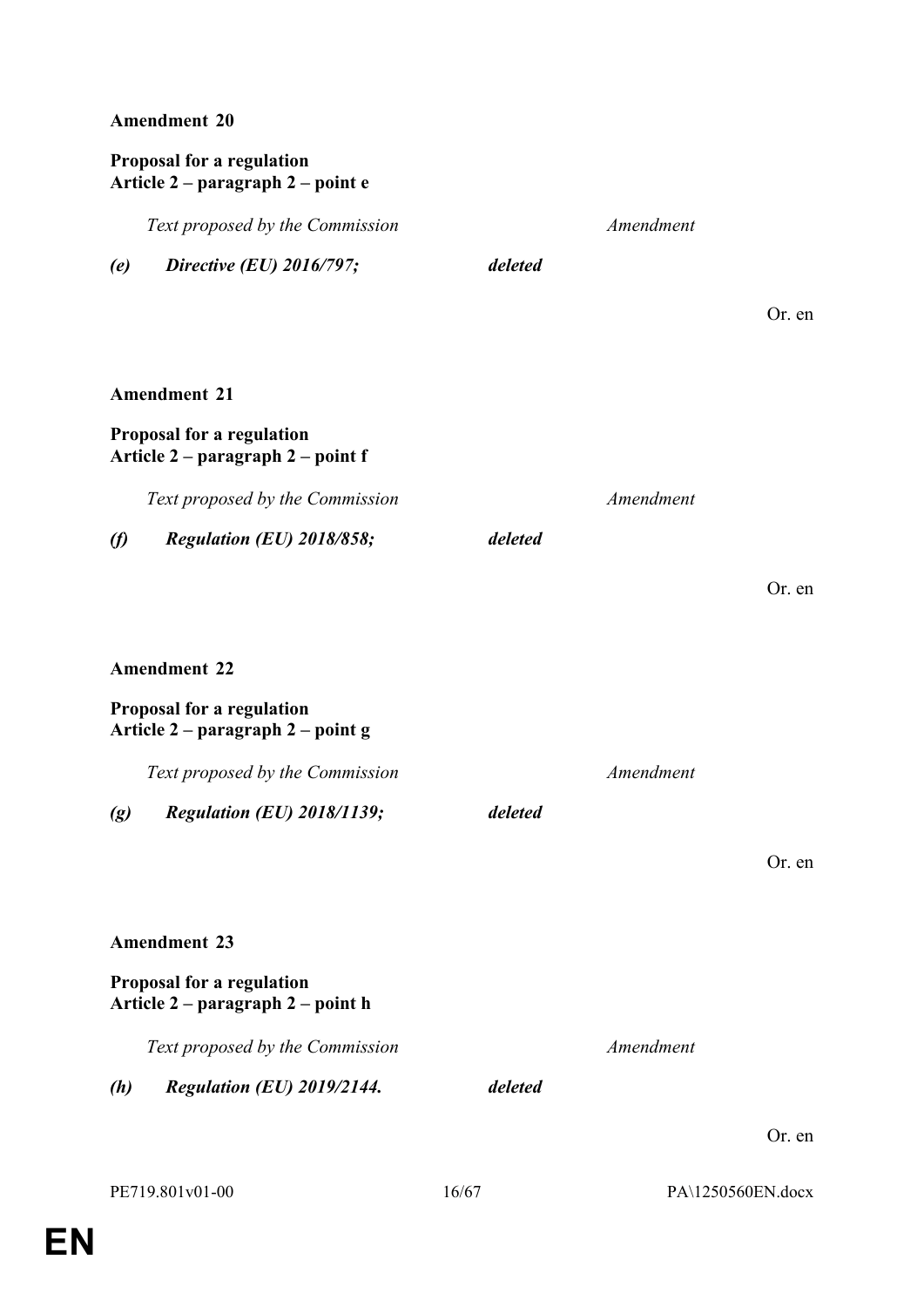# **Proposal for a regulation Article 2 – paragraph 5 a (new)**

*Text proposed by the Commission Amendment*

*5a. This Regulation shall not affect any research and development activity regarding AI systems in so far as such activity does not lead to or entail placing an AI system on the market or putting it into service.*

Or. en

# *Justification*

*The Commission proposal only applies to products once they are placed on the market as defined in Article 3.9 but this amendment provides more legal clarity. It defends academic freedom and encourages research, which is a fundamental backbone to both developing AI systems for good and understanding cases where AI could be used in a dangerous way.*

# **Amendment 25**

# **Proposal for a regulation Article 3 – paragraph 1 – point 1**

# *Text proposed by the Commission Amendment*

(1) 'artificial intelligence system' (AI system) means *software that is* developed with one or more of the techniques and approaches listed in Annex I *and can, for a given set of human-defined objectives, generate outputs such as content, predictions, recommendations, or decisions influencing the environments they interact with*;

(1) 'artificial intelligence system' (AI system) means *a machine-based system that can for a given set of human-defined objectives, make predictions, recommendations, or decisions influencing real or virtual environments; AI systems can be designed to operate with varying levels of autonomy and can be* developed with one or more of the techniques and approaches listed in Annex I;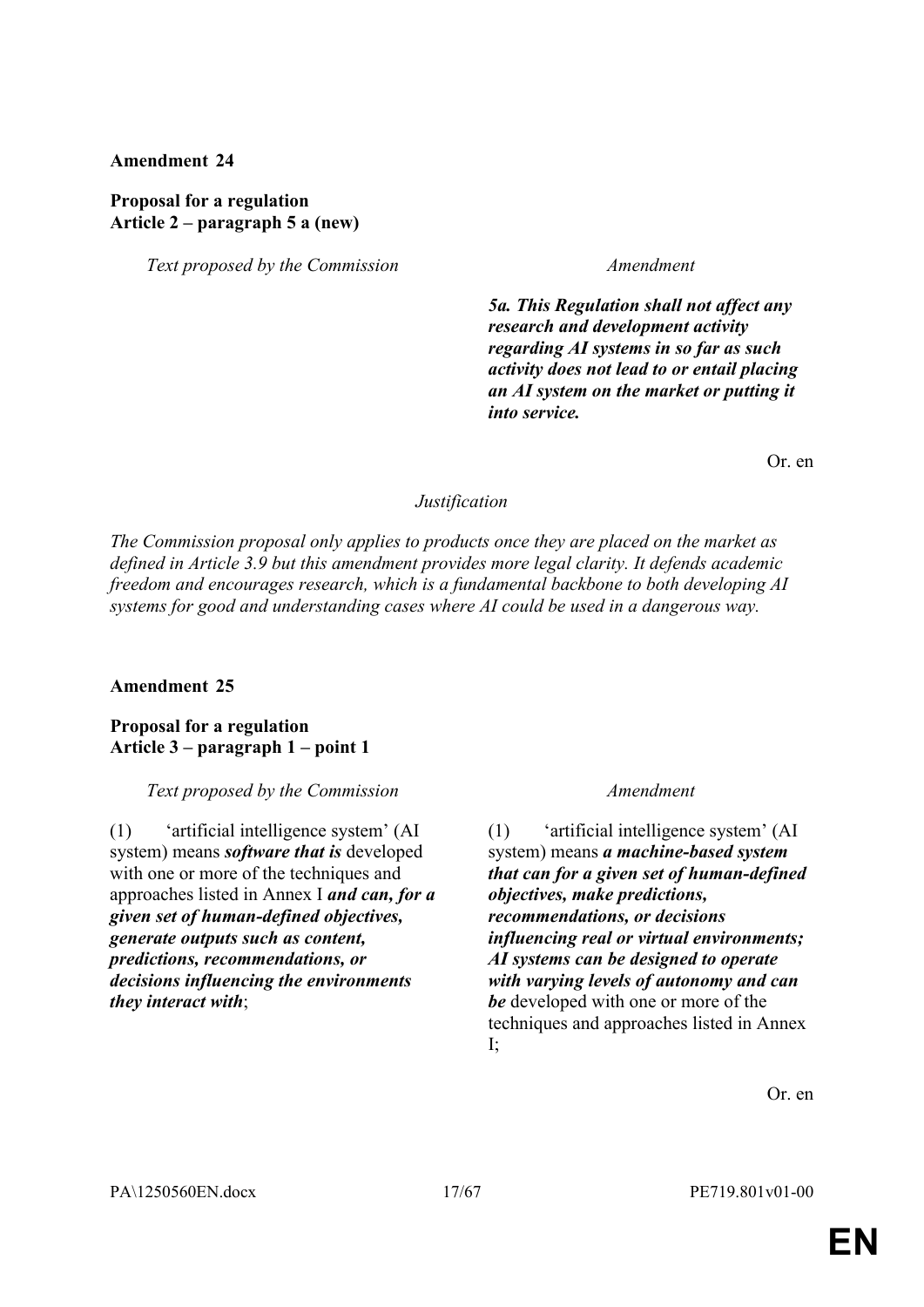# *Justification*

*The definition in Article 3.1 - a shared competence of the ITRE committee - should be in line with the broadly recognised definition from the recommendation of the Organisation for Economic Co-Operation and Development (OECD/LEGAL/0449). As the Commission itself points out in the introduction of the AI Act, the proposed AI framework should be compatible with the EU's international trade partners. This would be in line with the Union's broader goals of setting global standards, would allow the EU to work better with transatlantic partners and likeminded allies, and would provide legal certainty for businesses, citizens and other stakeholders. This definition is also an improvement on the Commission's proposal as it is more narrow and does not risk including software tools which are not actually AI systems. The Rapporteur believes that including the word "generate" in the Commission's proposal was a step in the right direction, but including the full definition from the OECD does a better job of highlighting the principle of various degrees of autonomy, a defining feature of AI. Should the definition of 'artificial intelligence system' from international organisations such as the Organisation for Economic Co-operation and Development be adjusted in the years to come, the Commission should engage in dialogue with the OECD to ensure alignment between the two definitions. Should the AI Act still be undergoing legislative procedure, the co-legislators should consider these latest developments during the legislative process, so as to ensure alignment, legal clarity and broad international acceptance of the AI Act Definition of 'AI Systems'.*

### **Amendment 26**

# **Proposal for a regulation Article 3 – paragraph 1 – point 1 a (new)**

*Text proposed by the Commission Amendment*

*(1a) 'autonomy' means that to some degree an AIsystem operates by interpreting certain input and by using a set of pre-determined objectives, without being limited to such instructions, despite the system's behaviour being constrained by, and targeted at, fulfilling the goal it was given and other relevant design choices made by its developer;*

Or. en

# **Amendment 27**

**Proposal for a regulation Article 3 – paragraph 1 – point 12 a (new)**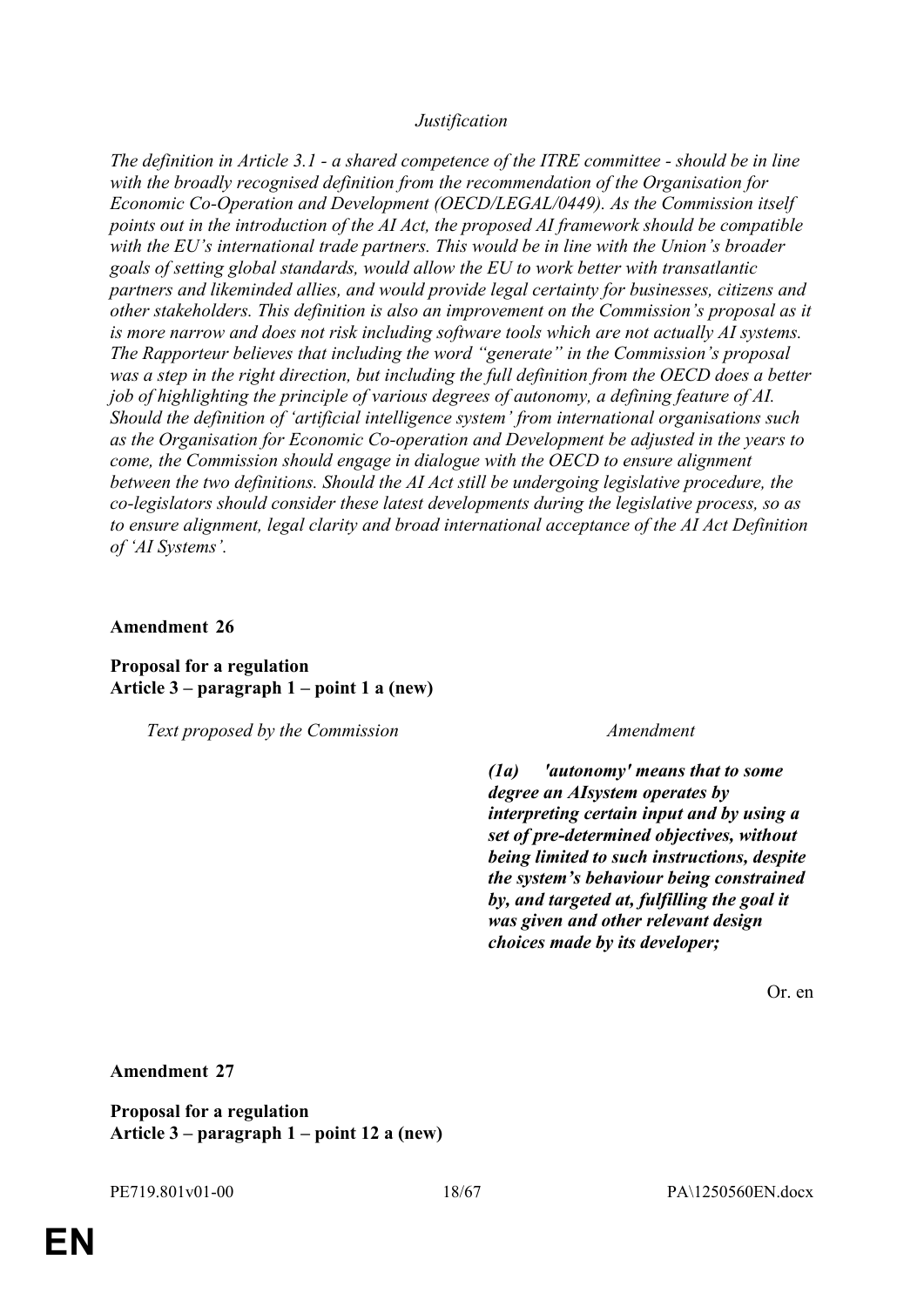*Text proposed by the Commission Amendment*

*(12a) 'general purpose AI application' means AI applications that are able to perform generally applicable functions such as image or speech recognition, audio or video generation, pattern detection, question answering, and translation, and are largely customizable and therefore shall not be considered as having an intended purpose within the meaning of this Regulation;* 

Or. en

### **Amendment 28**

**Proposal for a regulation Article 3 – paragraph 1 – point 44 a (new)**

*Text proposed by the Commission Amendment*

*(44a) 'regulatory sandbox' means a facility established by the Commission in collaboration with one or more Member States competent authorities or the European Data Protection Supervisor that provides a controlled environment that facilitates the safe development, testing and validation of innovative AI systems for a limited time before their placement on the market or putting into service pursuant to a specific plan;*

Or. en

### **Amendment 29**

**Proposal for a regulation Article 3 – paragraph 1 – point 44 b (new)**

*Text proposed by the Commission Amendment*

*(44b) 'deep fake' means manipulated or* 

PA\1250560EN.docx 19/67 PE719.801v01-00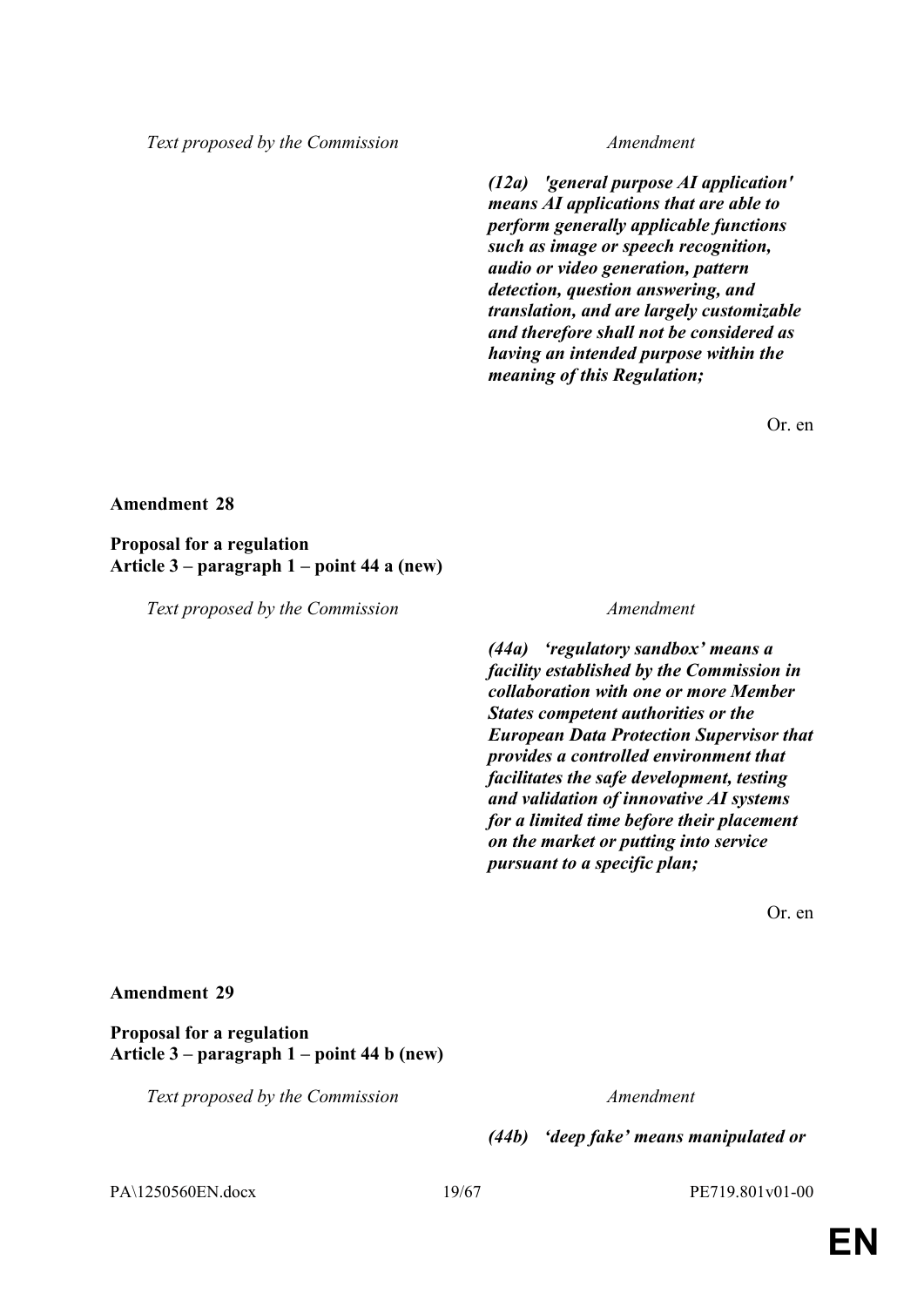*synthetic audio or visual media that seem authentic, and which feature people that appear to say or do something they have never said or done, produced using artificial intelligence techniques, including machine learning and deep learning;*

Or. en

### **Amendment 30**

# **Proposal for a regulation Article 3 – paragraph 1 – point 44 c (new)**

*Text proposed by the Commission Amendment*

*(44c) 'critical infrastructure' means an asset, system or part thereof which is necessary for the delivery of a service that is essential for the maintenance of vital societal functions or economic activities within the meaning of Article 2(4) and (5) of Directive …../….. of the European Parliament and of the Council on the resilience of critical entities (2020/0365(COD));*

Or. en

### **Amendment 31**

# **Proposal for a regulation Article 4 – paragraph 1**

*Text proposed by the Commission Amendment*

The Commission is empowered to adopt delegated acts in accordance with Article 73 to amend the list of techniques and approaches listed in Annex I, in order to update that list to market and technological developments on the basis of characteristics that are similar to the techniques and approaches listed therein.

The Commission is empowered to adopt delegated acts in accordance with Article 73 to amend the list of techniques and approaches listed in Annex I *within the scope of the definition of an AI system as provided for in Article 3(1)*, in order to update that list to market and technological developments on the basis of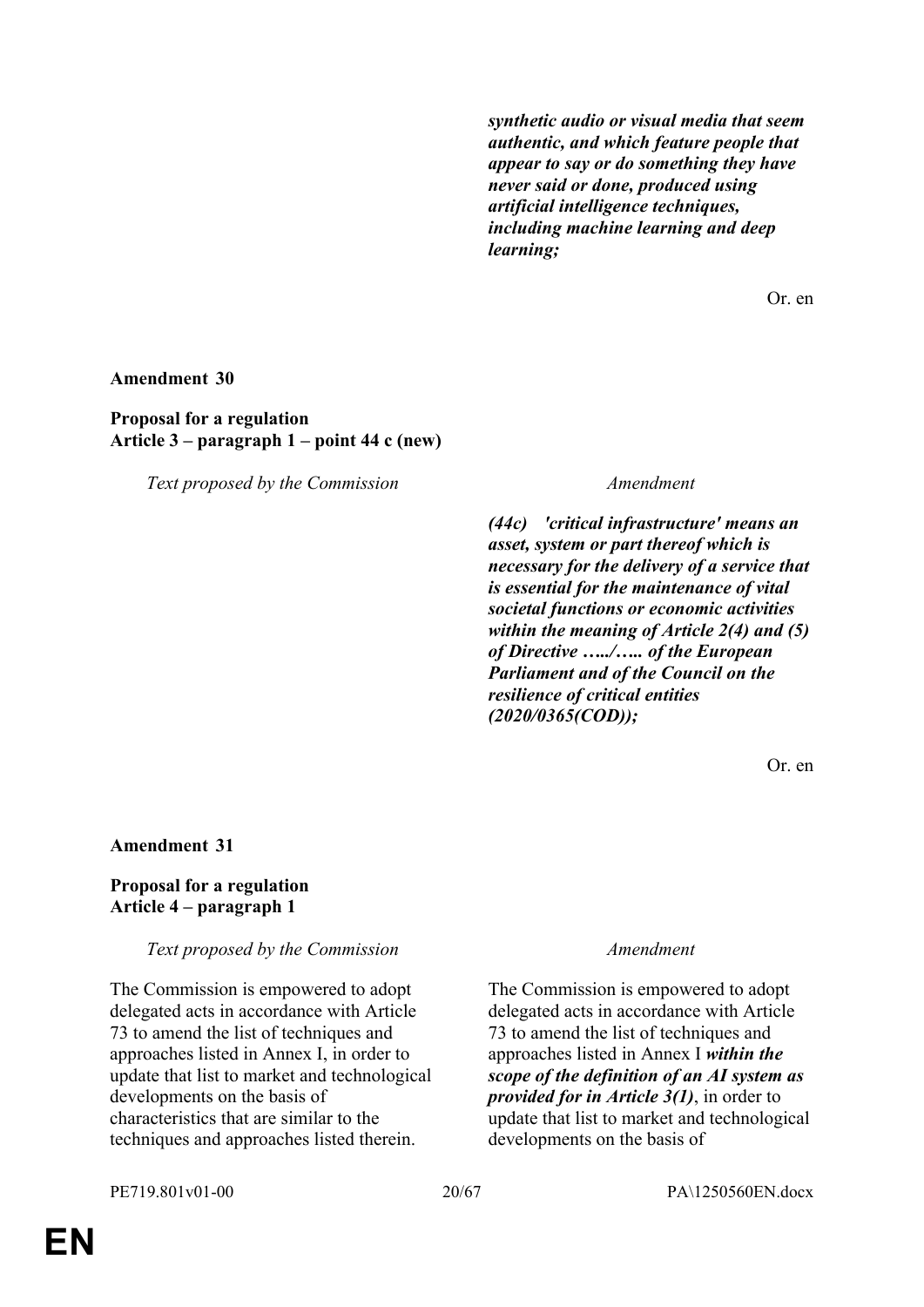characteristics that are similar to the techniques and approaches listed therein.

Or. en

### **Amendment 32**

# **Proposal for a regulation Article 4 – paragraph 1 a (new)**

*Text proposed by the Commission Amendment*

*In the drafting process of these delegated acts, the Commission shall ensure the input of all relevant stakeholders, such as the High Level Expert Group on AI, including technical experts and developers of Artificial Intelligence Systems. The Commission shall also take account the annual recommendations on market trends, as provided for in Article 56 paragraph 2b, submitted to it by the European Artificial Intelligence Board.*

Or. en

# **Amendment 33**

# **Proposal for a regulation Article 6 – paragraph 2**

*Text proposed by the Commission Amendment*

2. In addition to the high-risk AI systems referred to in paragraph 1, AI systems referred to in Annex III shall also be considered high-risk.

2. In addition to the high-risk AI systems referred to in paragraph 1 *of this Article*, AI systems referred to in Annex III shall also be considered high-risk. *In case there is uncertainty over the AI system's classification, the provider shall deem the AI system high-risk if its use or application poses a risk of harm to the health and safety or a risk of adverse impact on fundamental rights of users, as outlined in Article 7(2).*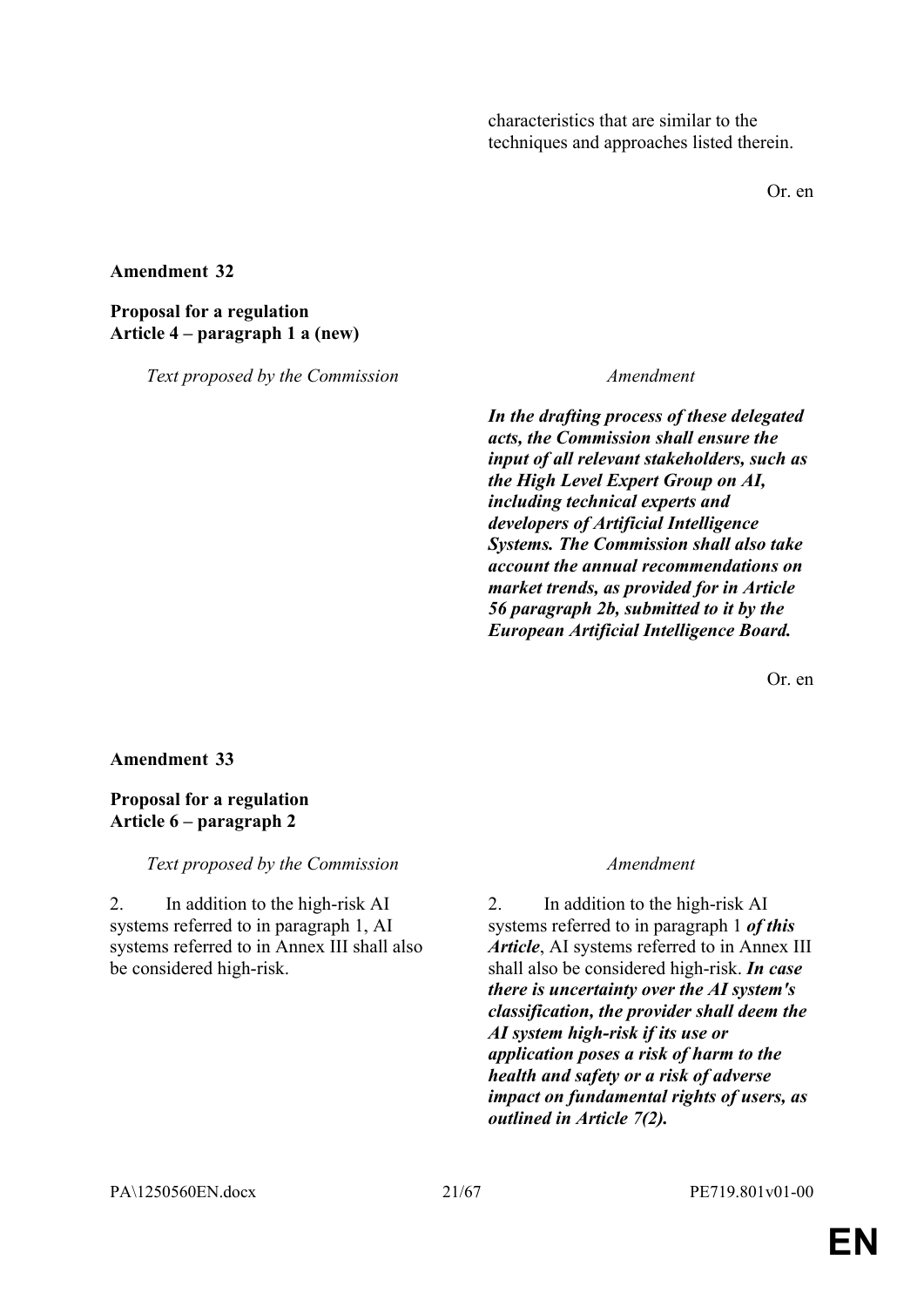# **Proposal for a regulation Article 7 – paragraph 1 a (new)**

*Text proposed by the Commission Amendment*

*1a. When adopting the delegated act, the Commission shall consider the input of all relevant stakeholders, including the High Level Expert Group on AI, as well as the technical experts and developers of Artificial Intelligence Systems. The Commission shall also take into account the annual recommendations on market trends, provided for in Article 56 paragraph 2c, submitted to it by the European Artificial Intelligence Board.*

Or. en

### **Amendment 35**

### **Proposal for a regulation Article 7 – paragraph 2 – point e**

### *Text proposed by the Commission Amendment*

(e) the extent to which potentially harmed or adversely impacted persons are dependent on the outcome produced with an AI system, in particular because for practical or legal reasons it is not reasonably possible to opt-out from that outcome;

(e) the extent to which potentially harmed or adversely impacted persons are dependent on the outcome produced with an AI system, *with a distinction to be made between an AI system used in an advisory capacity or one used directly to inform decision-making,* in particular because for practical or legal reasons it is not reasonably possible to opt-out from that outcome;

Or. en

**EN**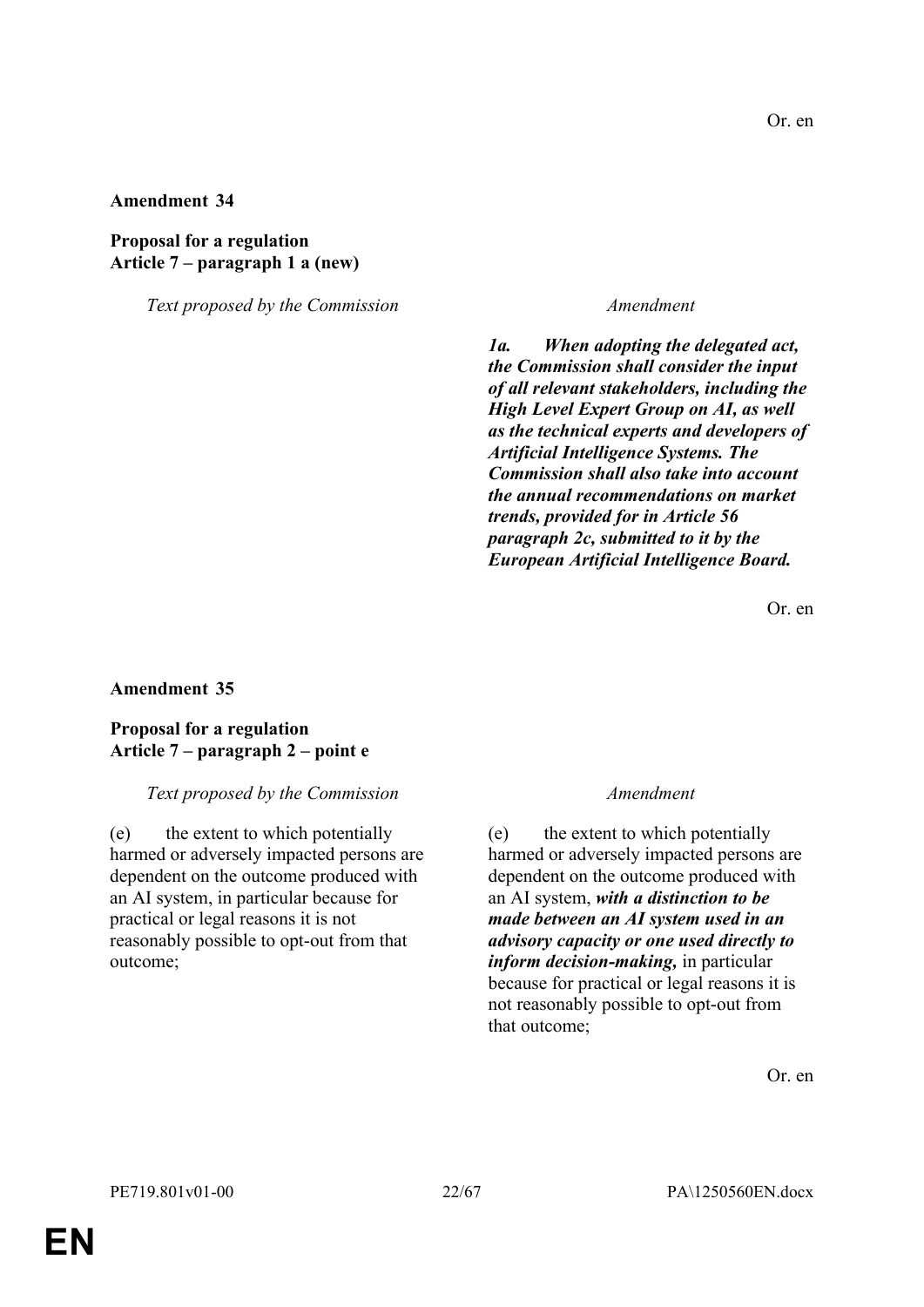*Justification*

*The extent to which a user relies on the AI system is an important consideration for the Commission to consider. Where an AI system is one of a number of inputs, it would be playing an advisory role. Where an AI system's output is the sole determinant factor in a decision, it would be a system that is heavily relied upon by the user. There are a range of points in between but for the sake of legal clarity and simplicity, the Rapporteur has chosen to make the distinction in the following way.*

**Amendment 36**

# **Proposal for a regulation Article 7 – paragraph 2 – point g**

*Text proposed by the Commission Amendment*

 $(g)$  the extent to which the outcome produced with an AI system is easily reversible, whereby outcomes having an impact on the health or safety of persons shall not be considered as easily reversible;

(g) the extent to which the outcome produced with an AI system is *not* easily reversible *or remedied*, whereby outcomes having an impact on the health or safety of persons shall not be considered as easily reversible;

Or. en

# **Amendment 37**

**Proposal for a regulation Article 7 – paragraph 2 – point g a (new)**

*Text proposed by the Commission Amendment*

*(ga) the size and nature of data processed;*

Or. en

# *Justification*

*The proposed approach should not disregard the role of the availability of data and the access to it when it comes to determining societal risks. There is a lot to be done before huge amount of data of appropriate to high quality is unleashed in the Union. The proposed criteria should take the market reality into account in order to avoid excessive regulation for EU companies that currently can not take advantage of large amounts of data nor of its good quality.*

PA\1250560EN.docx 23/67 PE719.801v01-00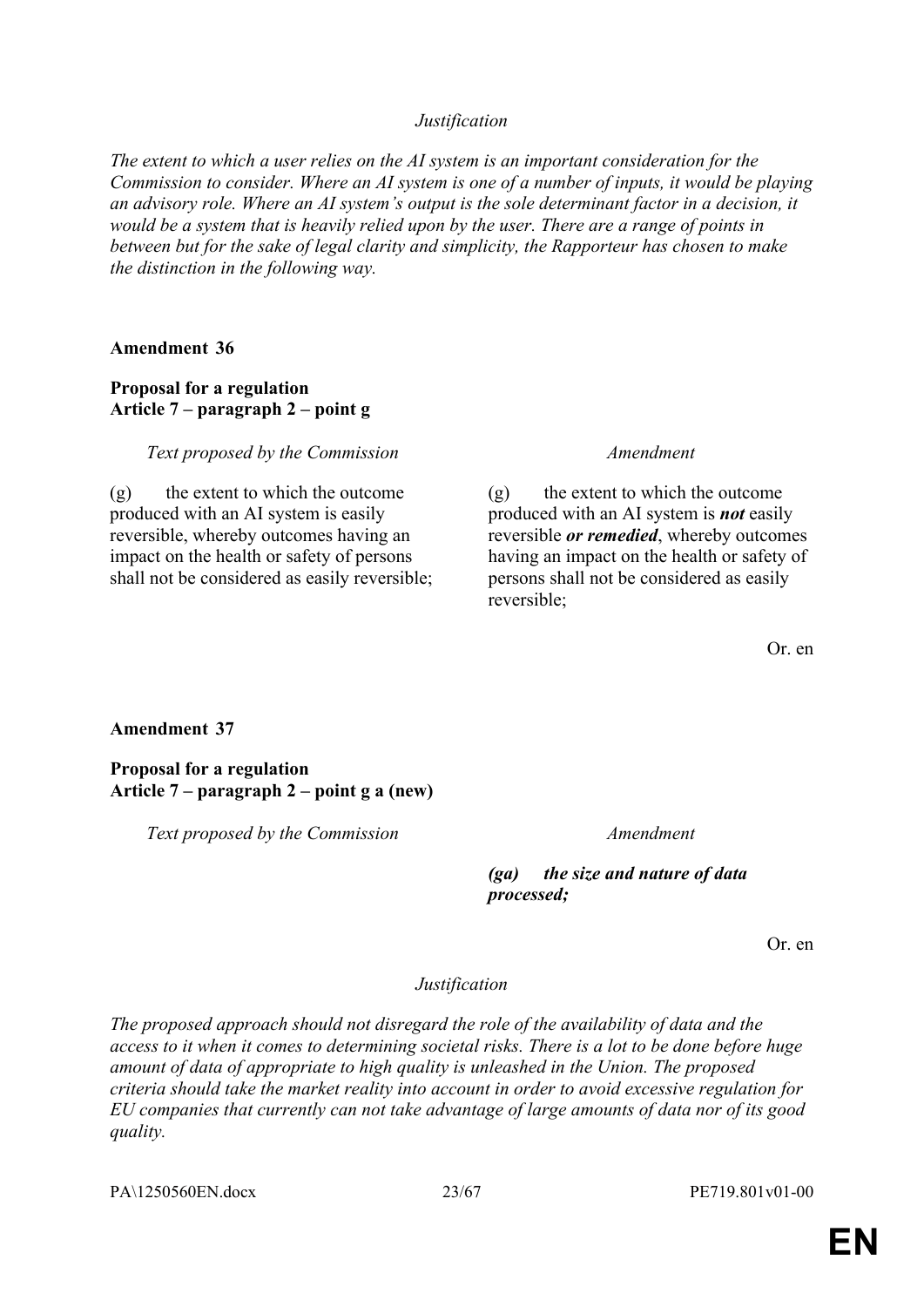# **Proposal for a regulation Article 7 – paragraph 2 – point g b (new)**

*Text proposed by the Commission Amendment*

*(gb) the general capabilities and functionalities of the AI system independent of its intended purpose;*

Or. en

**Amendment 39**

**Proposal for a regulation Article 7 – paragraph 2 – point g c (new)**

*Text proposed by the Commission Amendment*

*(gc) the extent to which the AI system acts autonomously;*

Or. en

### **Amendment 40**

**Proposal for a regulation Article 7 – paragraph 2 – point g d (new)**

*Text proposed by the Commission Amendment*

*(gd) magnitude and likelihood of benefit of the AI use for individuals, groups, or society at large;*

Or. en

# **Amendment 41**

**Proposal for a regulation Article 9 – paragraph 1 – subparagraph 1 a (new)**

PE719.801v01-00 24/67 PA\1250560EN.docx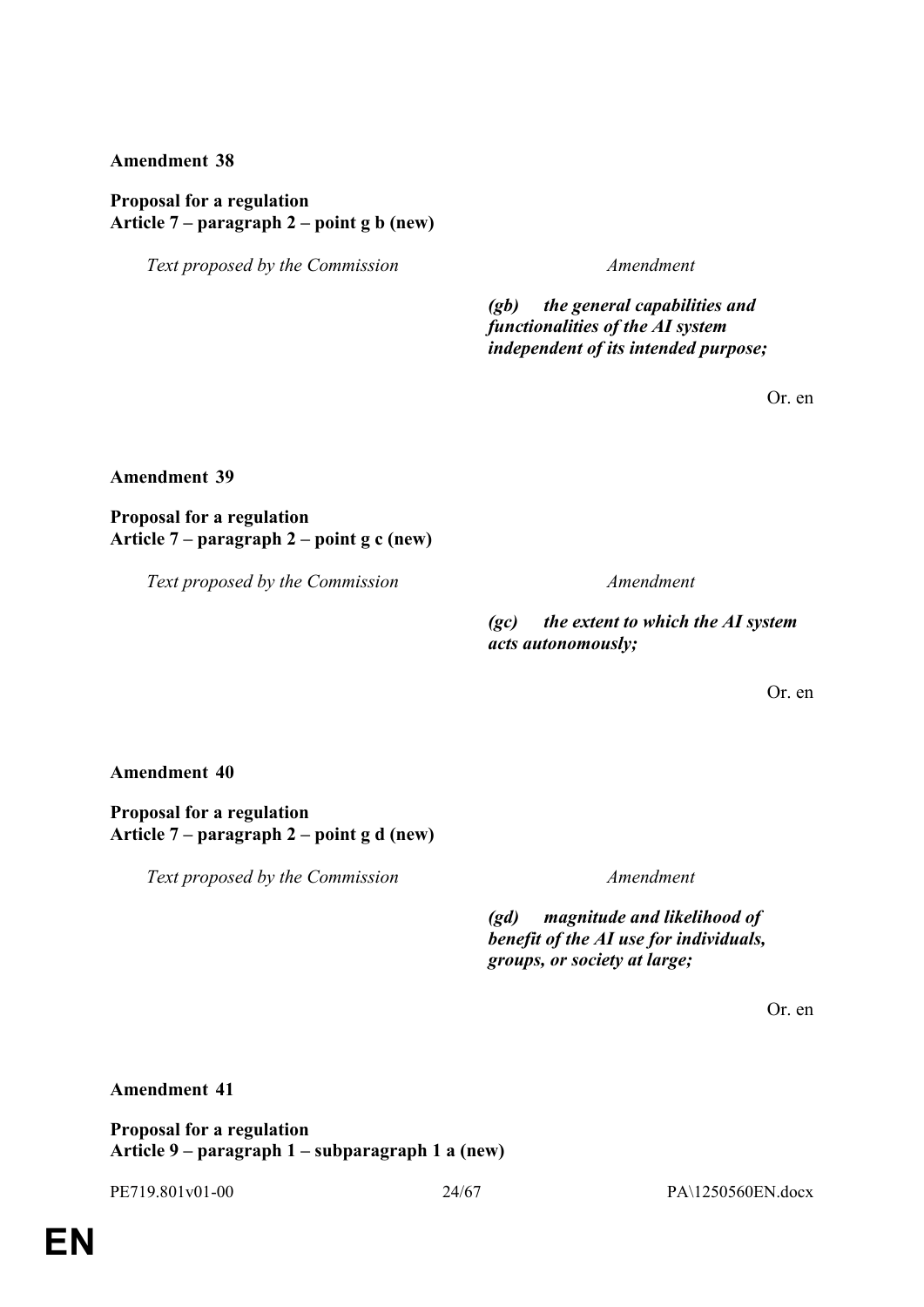*Text proposed by the Commission Amendment*

*A risk management system can be integrated into already existing risk management procedures.*

Or. en

**Amendment 42**

# **Proposal for a regulation Article 9 – paragraph 2 – point a**

*Text proposed by the Commission Amendment*

(a) identification and analysis of the known and foreseeable risks associated with each high-risk AI system;

(a) identification and analysis of the known and foreseeable risks associated with each high-risk AI system *with respect to health, safety and fundamental rights in view of the intended purpose of the high-risk AI system*;

Or. en

# *Justification*

*The Article doesn't offer guidance on what specific risks need to be considered by the risk management system. This wording was taken from Recitals 27 and 43 which state that the goal of this Regulation is to mitigate risks related to "health, safety and fundamental rights."*

**Amendment 43**

**Proposal for a regulation Article 9 – paragraph 2 a (new)**

*Text proposed by the Commission Amendment*

*2a. The risks referred to in paragraph 2 shall concern only those which may be reasonably mitigated or eliminated through the development or design of the high-risk AI system, or the provision of adequate technical information.*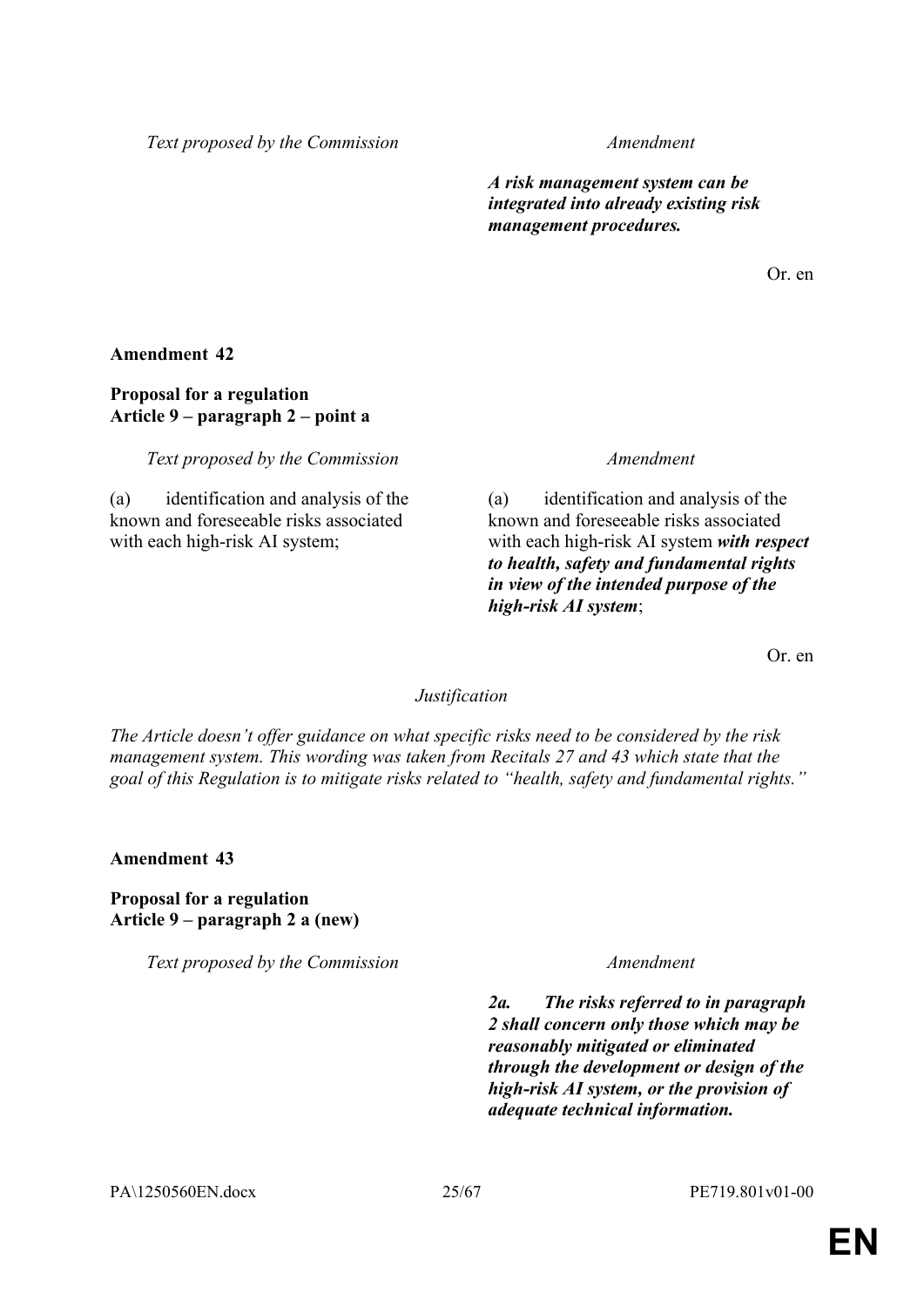# **Proposal for a regulation Article 10 – paragraph 1**

# *Text proposed by the Commission Amendment*

1. High-risk AI systems which make use of techniques involving the training of models with data shall be developed on the basis of training, validation and testing data sets that meet the quality criteria referred to in paragraphs 2 to 5.

1. High-risk AI systems which make use of techniques involving the training of models with data shall be developed on the basis of training, validation and testing data sets that meet the quality criteria referred to in paragraphs 2 to 5 *as far as this is feasible from a technical point of view*.

Or. en

### **Amendment 45**

# **Proposal for a regulation Article 10 – paragraph 2 – introductory part**

### *Text proposed by the Commission Amendment*

2. Training, validation and testing *data sets* shall be subject to appropriate data governance and management practices. Those practices shall concern in particular*,*

2. Training, validation and testing *of the AI applications* shall be subject to appropriate data governance and management practices. Those practices shall concern in particular *the following elements:*

Or. en

### **Amendment 46**

# **Proposal for a regulation Article 10 – paragraph 2 – point b**

*Text proposed by the Commission Amendment*

PE719.801v01-00 26/67 PA\1250560EN.docx

(b) data collection; (b) data collection *processes*;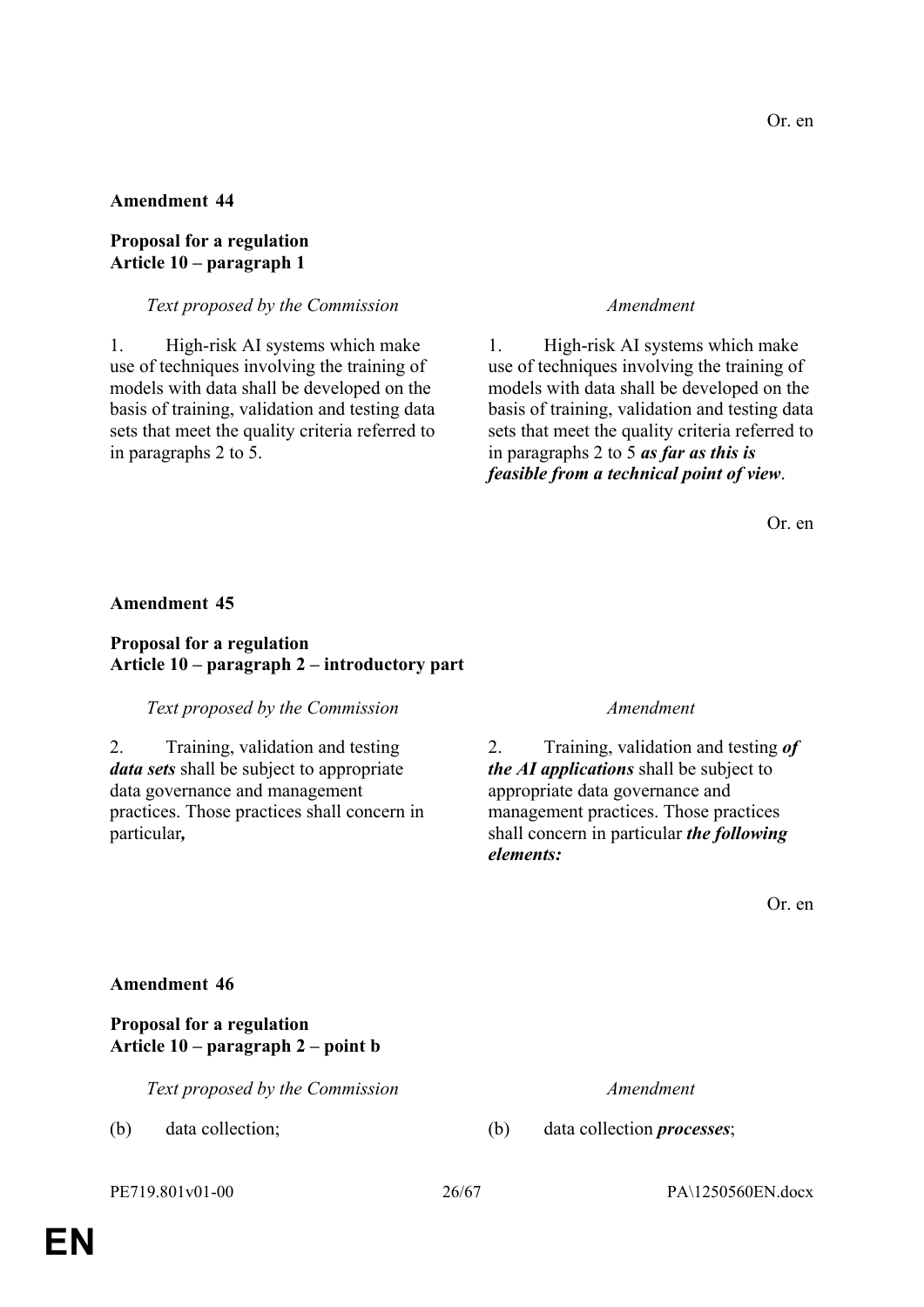# **Proposal for a regulation Article 10 – paragraph 2 – point f**

*Text proposed by the Commission Amendment*

(f) examination in view of possible biases;

(f) examination in view of possible biases *that are likely to affect health and safety of persons or lead to discrimination prohibited by Union law*;

Or. en

# **Amendment 48**

# **Proposal for a regulation Article 10 – paragraph 2 – point g**

*Text proposed by the Commission Amendment*

(g) the identification of *any* possible data gaps or shortcomings, and how those gaps and shortcomings can be addressed.

(g) the identification of possible data gaps or shortcomings, and how those gaps and shortcomings can be addressed.

Or. en

# **Amendment 49**

# **Proposal for a regulation Article 10 – paragraph 3**

# *Text proposed by the Commission Amendment*

3. Training, validation and testing data sets shall be relevant, representative*, free of* errors and *complete*. They shall have the appropriate statistical properties, including, where applicable, as regards the persons or groups of persons on which the high-risk AI system is intended to be used. These characteristics of the data sets may be met

3. *High-risk AI systems shall be designed and developed with the bestefforts to ensure that* training, validation and testing data sets shall be relevant, representative *and appropriately vetted for* errors and *completeness in accordance with industry standards*. They shall have the appropriate statistical properties,

PA\1250560EN.docx 27/67 PE719.801v01-00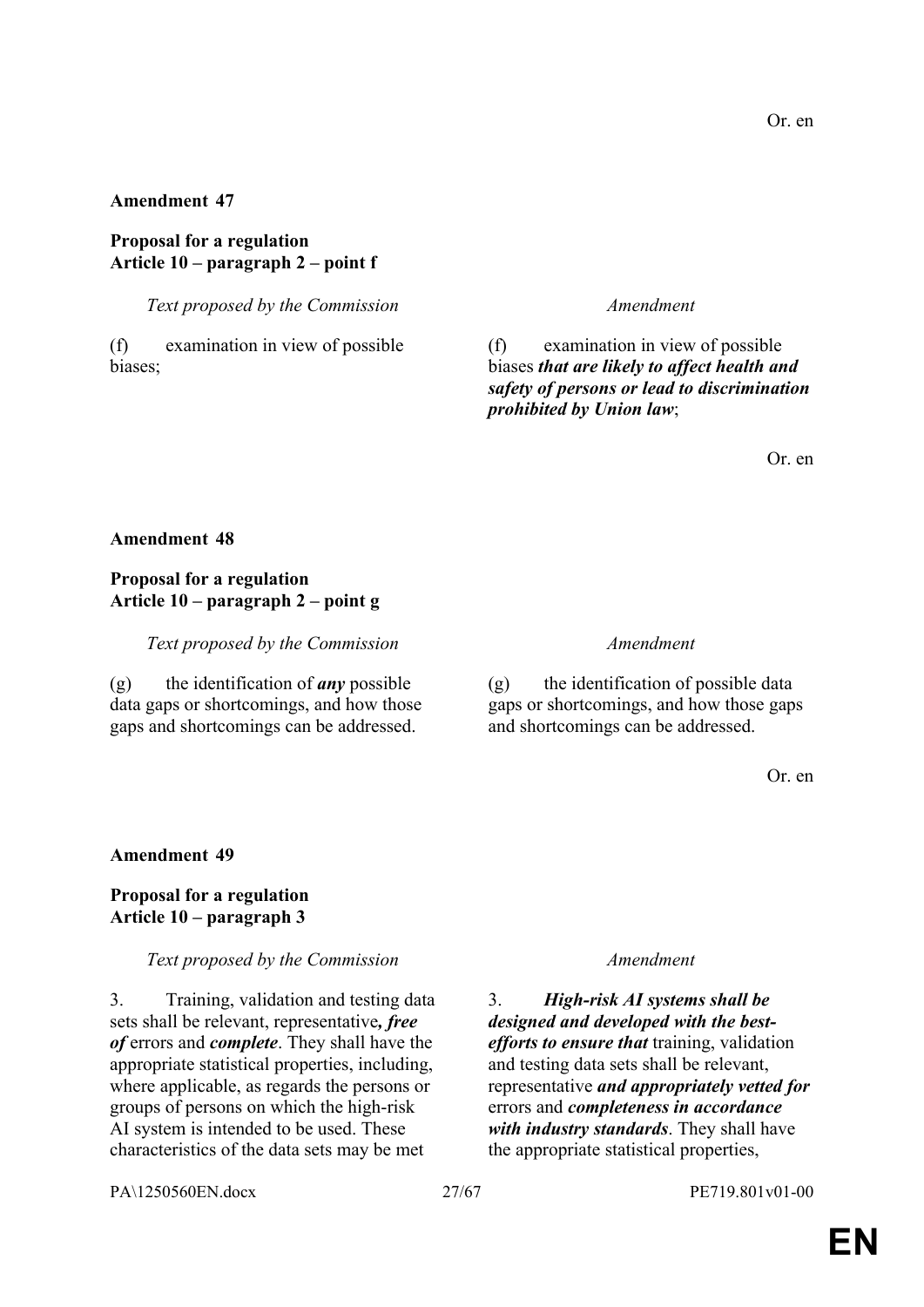at the level of individual data sets or a combination thereof.

including, where applicable, as regards the persons or groups of persons on which the high-risk AI system is intended to be used. These characteristics of the data sets may be met at the level of individual data sets or a combination thereof.

Or. en

### *Justification*

*While the Rapporteur understands the Commission's intent here, there is a need for further clarification and certainty. To have a data set that is 100% accurate and free of errors is not feasible. It also risks presenting users with a false sense of reliability of a particular AI system. Furthermore, data can be missing or uncollected for a variety of reasons but still be valuable.*

### **Amendment 50**

### **Proposal for a regulation Article 11 – paragraph 1 – subparagraph 2**

### *Text proposed by the Commission Amendment*

The technical documentation shall be drawn up in such a way to demonstrate that the high-risk AI system complies with the requirements set out in this Chapter and provide national competent authorities and notified bodies with all the necessary information to assess the compliance of the AI system with those requirements. It shall contain, at a minimum, the elements set out in Annex IV.

The technical documentation shall be drawn up in such a way to demonstrate that the high-risk AI system complies with the requirements set out in this Chapter and provide national competent authorities and notified bodies with all the necessary information to assess the compliance of the AI system with those requirements. It shall contain, at a minimum, the elements set out in Annex IV *or in the case of SMEs and start-ups, any equivalent documentation meeting the same objectives, subject to approval of the competent national authority*.

Or. en

#### *Justification*

*It is important to provide the necessary flexibility for providers having in mind their various sizes, resources, capacities as the proposed minimum requirements in Annex IV could be too cumbersome. We should be also mindful of the resources of national competent bodies and ensure they have the resources and technical expertise required to check such technical*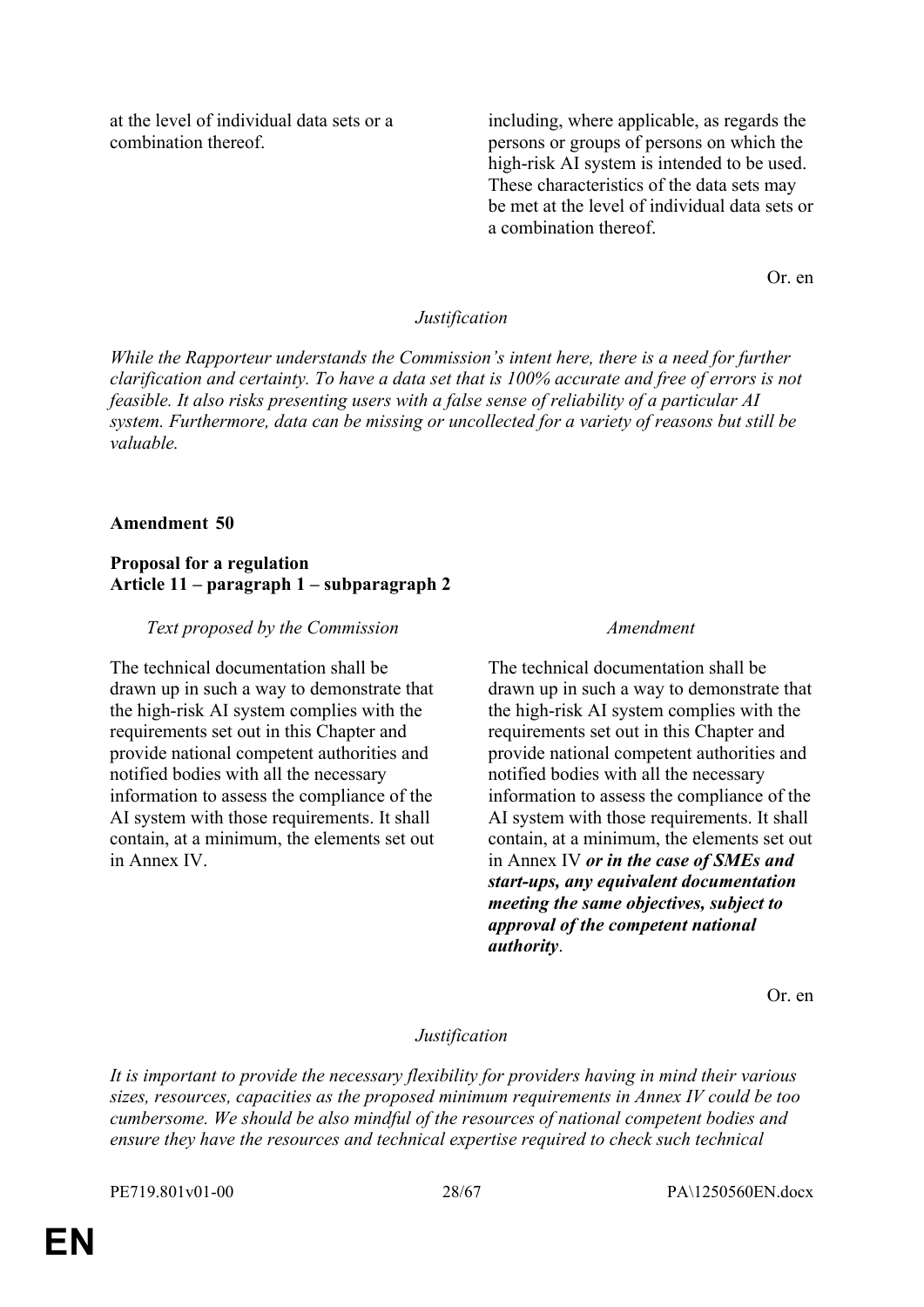# **Proposal for a regulation Article 11 – paragraph 2**

# *Text proposed by the Commission Amendment*

2. Where a high-risk AI system related to a product, to which the legal acts listed in Annex II, section A apply, is placed on the market or put into service *one single* technical documentation shall be drawn up containing all the information set out in Annex IV as well as the information required under those legal acts.

2. Where a high-risk AI system related to a product, to which the legal acts listed in Annex II, section A apply, is placed on the market or put into service *appropriate* technical documentation shall be drawn up containing all the information set out in Annex IV as well as the information required under those legal acts.

Or. en

# **Amendment 52**

# **Proposal for a regulation Article 12 – paragraph 1**

# *Text proposed by the Commission Amendment*

1. High-risk AI systems shall be designed and developed with capabilities enabling the *automatic* recording of events ('logs') while the high-risk AI systems is operating. Those logging capabilities shall conform to recognised standards or common specifications.

1. High-risk AI systems shall be designed and developed with capabilities enabling the *technical possibility for* recording of events ('logs') while the highrisk AI systems is operating. Those logging capabilities shall conform to recognised standards or common specifications.

Or. en

**Amendment 53**

**Proposal for a regulation Article 12 – paragraph 2**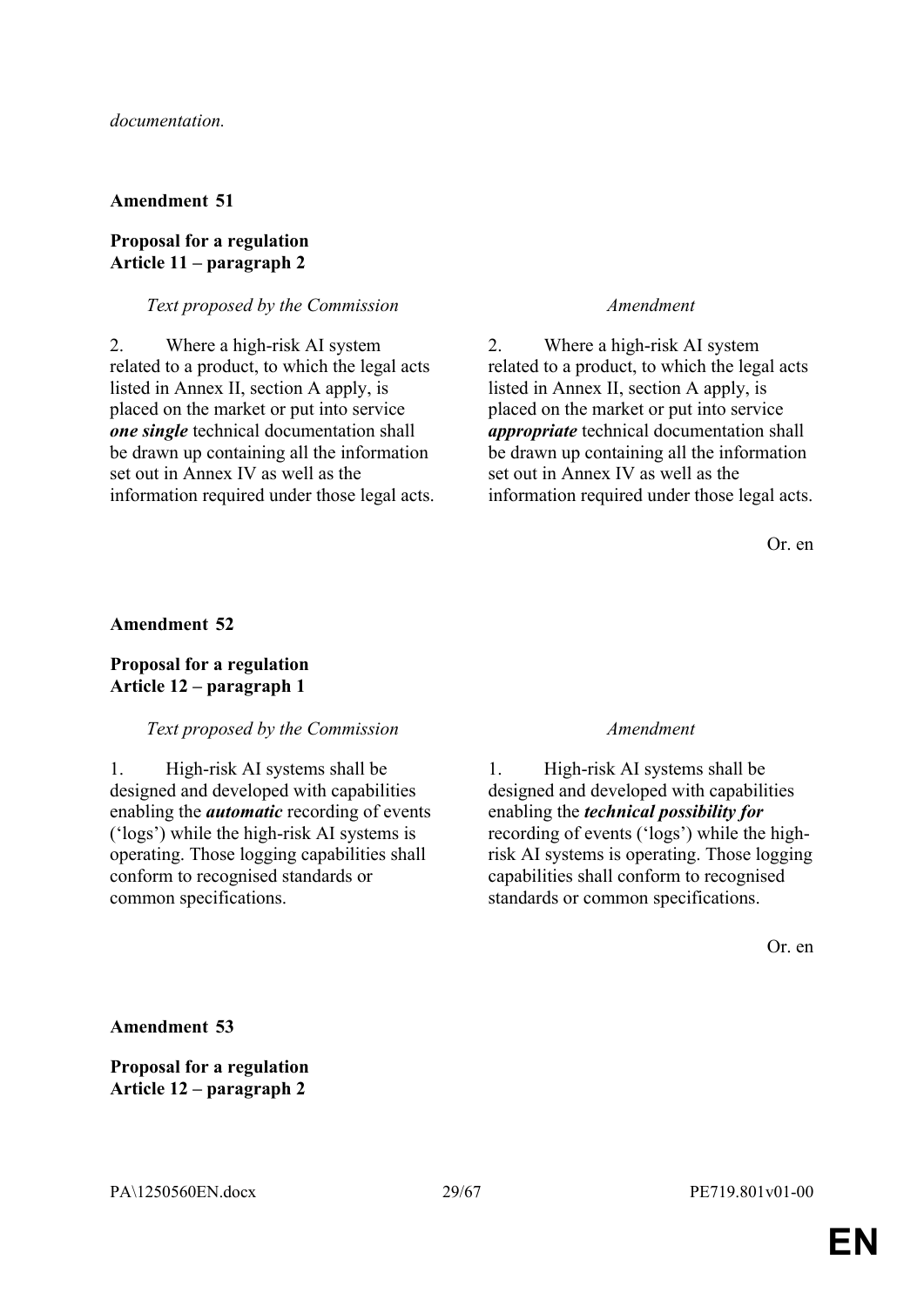# *Text proposed by the Commission Amendment*

2. The logging capabilities shall ensure a level of traceability of the AI system's functioning *throughout its lifecycle* that is appropriate to the intended purpose of the system.

2. The logging capabilities shall ensure a level of traceability of the AI system's functioning *for a period of time* that is appropriate to the intended purpose of the system.

Or. en

# **Amendment 54**

# **Proposal for a regulation Article 14 – paragraph 3 – introductory part**

*Text proposed by the Commission Amendment*

3. Human oversight shall be ensured through either one or all of the following measures:

3. *The degree of* human oversight *shall be adapted to the specific risks, the level of automation, and context of the AI system and* shall be ensured through either one or all of the following measures:

Or. en

# **Amendment 55**

# **Proposal for a regulation Article 14 – paragraph 4 – point a**

*Text proposed by the Commission Amendment*

(a) *fully* understand the capacities and limitations of the high-risk AI system and be able to duly monitor its operation, so that signs of anomalies, dysfunctions and unexpected performance can be detected and addressed as soon as possible;

(a) *sufficiently* understand the capacities and limitations of the high-risk AI system and be able to duly monitor its operation, so that signs of anomalies, dysfunctions and unexpected performance can be detected and addressed as soon as possible;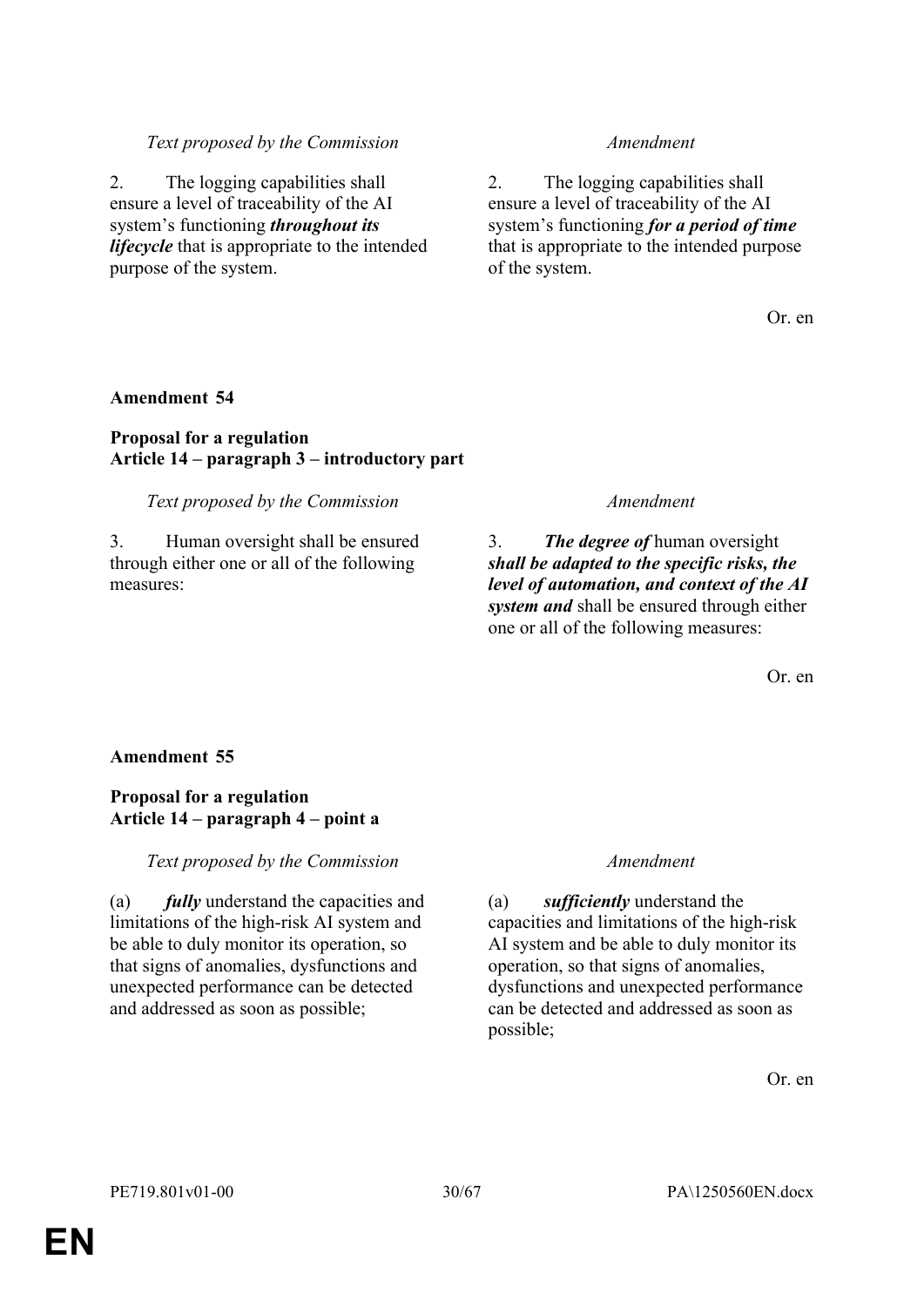*Justification*

*To provide legal certainty, to sufficiently understand a system and be able to duly monitor its operation should be enough. Understanding the capacities and limitations of an AI system well enough to be able to monitor for signs of anomalies, dysfunctions and unexpected performance is necessary - whereas fully understanding every detail of the complex machine learning process is not necessarily needed and would not always be possible for companies with limited resources and employees.*

# **Amendment 56**

# **Proposal for a regulation Article 14 – paragraph 4 a (new)**

*Text proposed by the Commission Amendment*

*4a. As part of its reports, the European Artificial Intelligence Board shall monitor the development of digital skills related to AI technologies across the Union, with a particular focus to the characteristics set out in paragraph 4.*

Or. en

# **Amendment 57**

# **Proposal for a regulation Article 15 – paragraph 1**

# *Text proposed by the Commission Amendment*

1. High-risk AI systems shall be designed and developed in such a way that they achieve, in the light of their intended purpose, an appropriate level of accuracy, robustness and cybersecurity, and perform consistently in those respects throughout their lifecycle.

1. High-risk AI systems shall be designed and developed in such a way that they achieve, in the light of their intended purpose, an appropriate *reasonably expected* level of accuracy, robustness and cybersecurity, and perform consistently in those respects throughout their lifecycle.

Or. en

# *Justification*

*This addition makes the paragraph in line with existing product safety legislation as market expectations differ regarding software as opposed to hardware products.*

PA\1250560EN.docx 31/67 PE719.801v01-00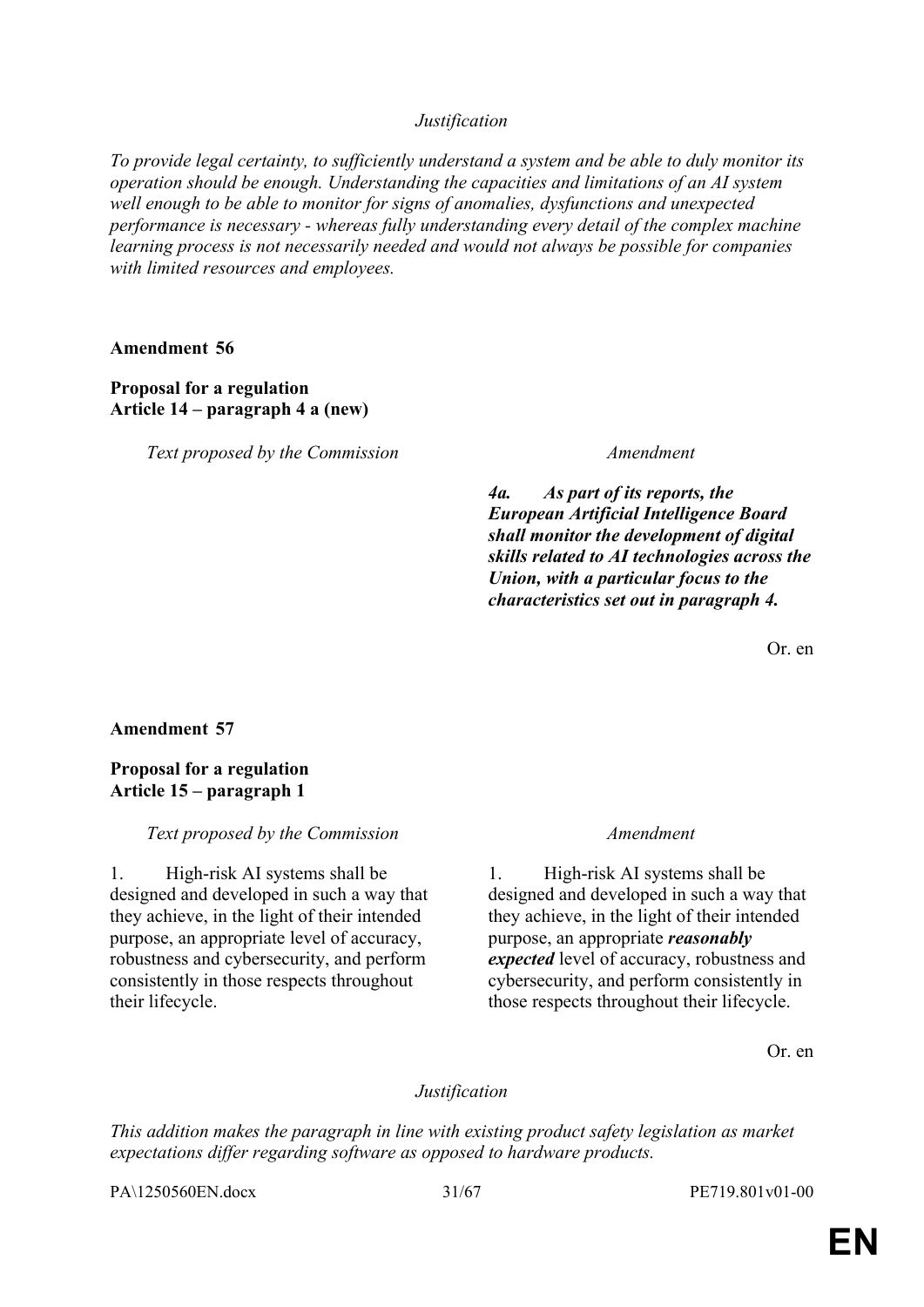# **Proposal for a regulation Article 15 – paragraph 1 a (new)**

*Text proposed by the Commission Amendment*

*1a. To address the technical questions as to how to measure the appropriate levels of accuracy, robustness, or cybersecurity, the European Artificial Intelligence Board shall work to set up a common European authority on benchmarking that brings together national metrology and benchmarking authorities.*

Or. en

### *Justification*

*While Article 15 states the need for "appropriate levels" of "accuracy, robustness and cybersecurity", one big gap exists. There are no relevant accuracy metrics on a European level to guide developers and providers of AI. While standardisation organisations exist to establish what the standard should be, benchmarking organisations are needed to establish how these standards should be met and measured. The creation of a common European authority - such as a European Benchmarking Institute or as a subgroup of the European AI Board - would allow for a cohesive European approach to benchmarking and metrics. It should draw inspiration from existing structures such as the "Laboratoire national de métrologie et d'essais (LNE)" in France or the National Institute for Science and Technology's Software Quality Group on Metrics and Measures in the United States.*

# **Amendment 59**

# **Proposal for a regulation Article 15 – paragraph 3 – subparagraph 1**

# *Text proposed by the Commission Amendment*

3. High-risk AI systems shall be resilient as *regards* errors, faults or inconsistencies that may occur within the system or the environment in which the system operates, in particular due to their interaction with natural persons or other

3. *Appropriate measures shall be taken to ensure that* high-risk AI systems shall be *as* resilient as *possible regarding* errors, faults or inconsistencies that may occur within the system or the environment in which the system operates, in particular due to their interaction with natural persons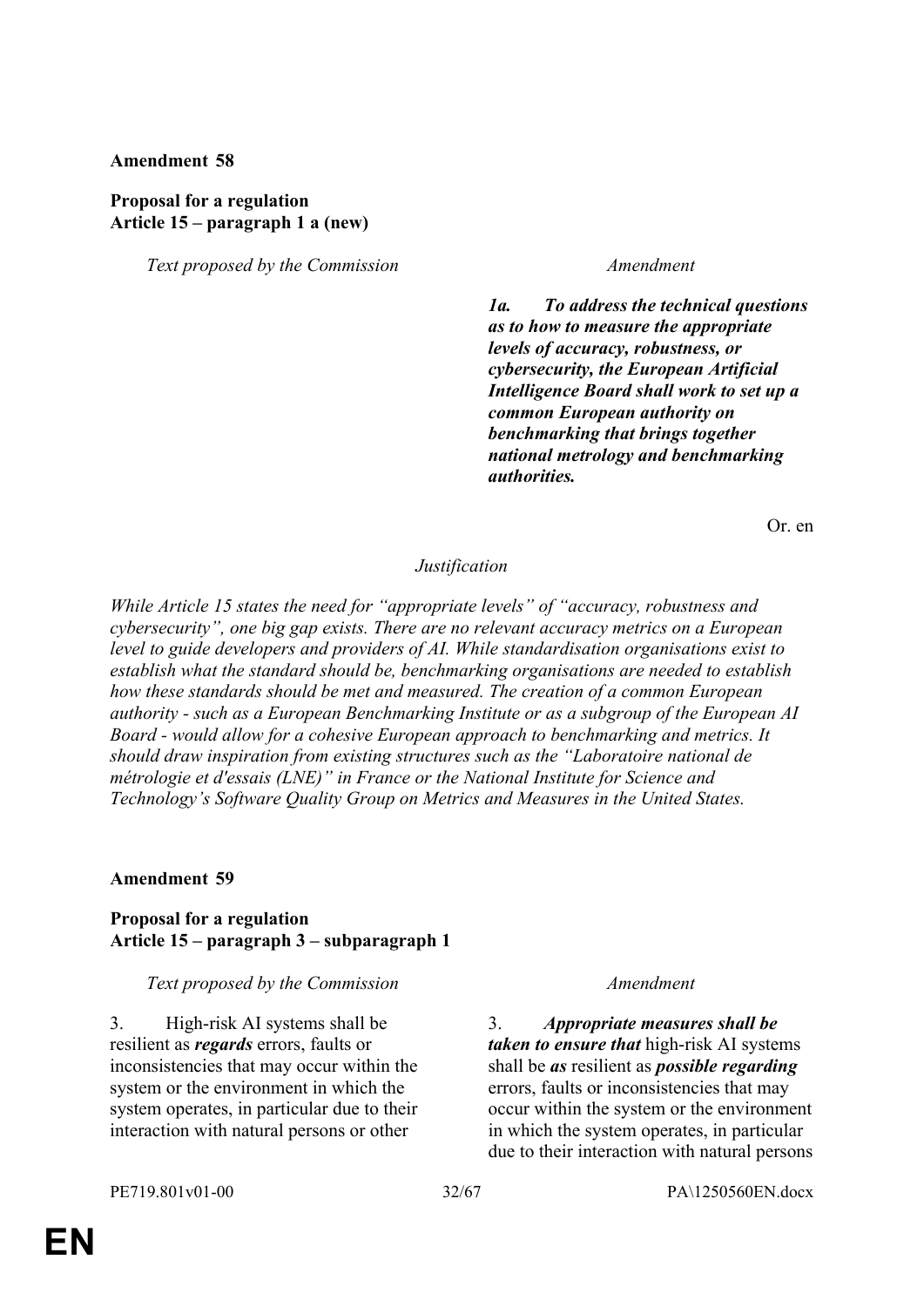systems.  $\blacksquare$  or other systems.

Or. en

# **Amendment 60**

# **Proposal for a regulation Article 15 – paragraph 3 – subparagraph 2**

# *Text proposed by the Commission Amendment*

The robustness of high-risk AI systems may be achieved through technical redundancy solutions, which may include backup or fail-safe plans.

The robustness of high-risk AI systems may be achieved through technical redundancy solutions, which may include backup or fail-safe plans *by the appropriate provider with input from the user, where necessary*.

Or. en

# *Justification*

*In certain instances, the user of the AI system will have better knowledge of the reliability and resiliency including back up or fail safe plans. This would give flexibility to the market players to choose how to fulfill this obligation depending on the individual circumstnaces of the AI system, while still keeping the main obligations with the provider.*

# **Amendment 61**

# **Proposal for a regulation Article 15 – paragraph 3 – subparagraph 3**

*Text proposed by the Commission Amendment*

High-risk AI systems that continue to learn after being placed on the market or put into service shall be developed in such a way to ensure that possibly biased outputs *due to outputs used as an* input for future operations ('feedback loops') are duly addressed with appropriate mitigation measures.

High-risk AI systems that continue to learn after being placed on the market or put into service shall be developed in such a way to ensure that possibly biased outputs *influencing* input for future operations ('feedback loops') are duly addressed with appropriate mitigation measures.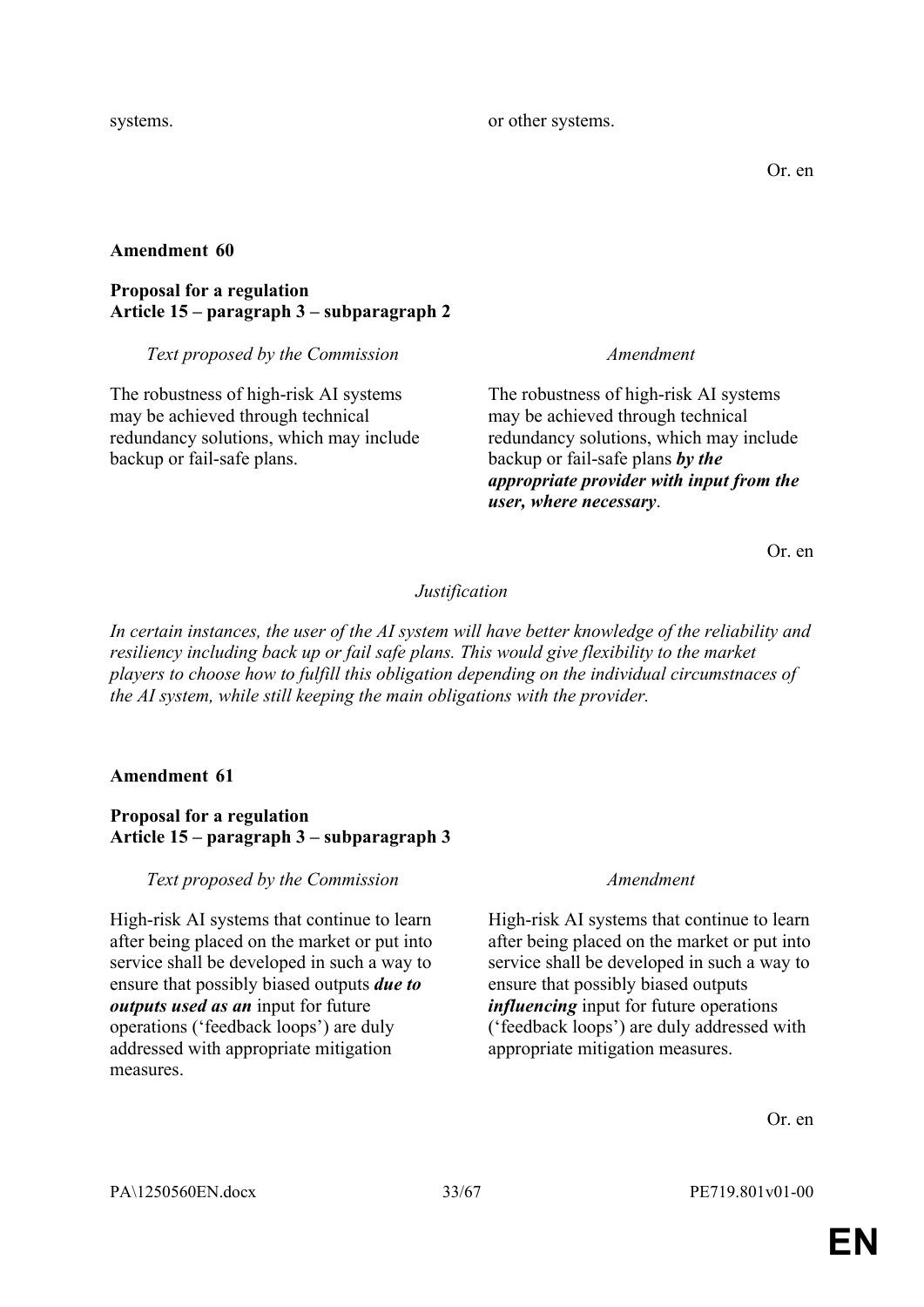# **Proposal for a regulation Article 15 – paragraph 4 – subparagraph 3**

# *Text proposed by the Commission Amendment*

The technical solutions to address AI specific vulnerabilities *shall* include, where appropriate, measures to prevent and control for attacks trying to manipulate the training dataset ('data poisoning'), inputs designed to cause the model to make a mistake ('adversarial examples'), or model flaws.

The technical solutions to address AI specific vulnerabilities *may* include, where appropriate, measures to prevent and control for attacks trying to manipulate the training dataset ('data poisoning'), inputs designed to cause the model to make a mistake ('adversarial examples'), or model flaws.

Or. en

# **Amendment 63**

# **Proposal for a regulation Article 18 – paragraph 1**

# *Text proposed by the Commission Amendment*

1. Providers of high-risk AI systems shall draw up the technical *documentation* referred to in Article 11 in accordance with Annex IV.

1. Providers of high-risk AI systems shall draw up the technical *documentation* referred to in Article 11 *and the instructions of use referred to in Article 15* in accordance with Annex IV.

Or. en

# **Amendment 64**

# **Proposal for a regulation Article 20 – paragraph 1**

*Text proposed by the Commission Amendment*

1. Providers of high-risk AI systems shall keep the logs automatically generated by their high-risk AI systems, to the extent such logs are under their control by virtue

1. Providers of high-risk AI systems shall keep the logs automatically generated by their high-risk AI systems, to the extent such logs are under their control by virtue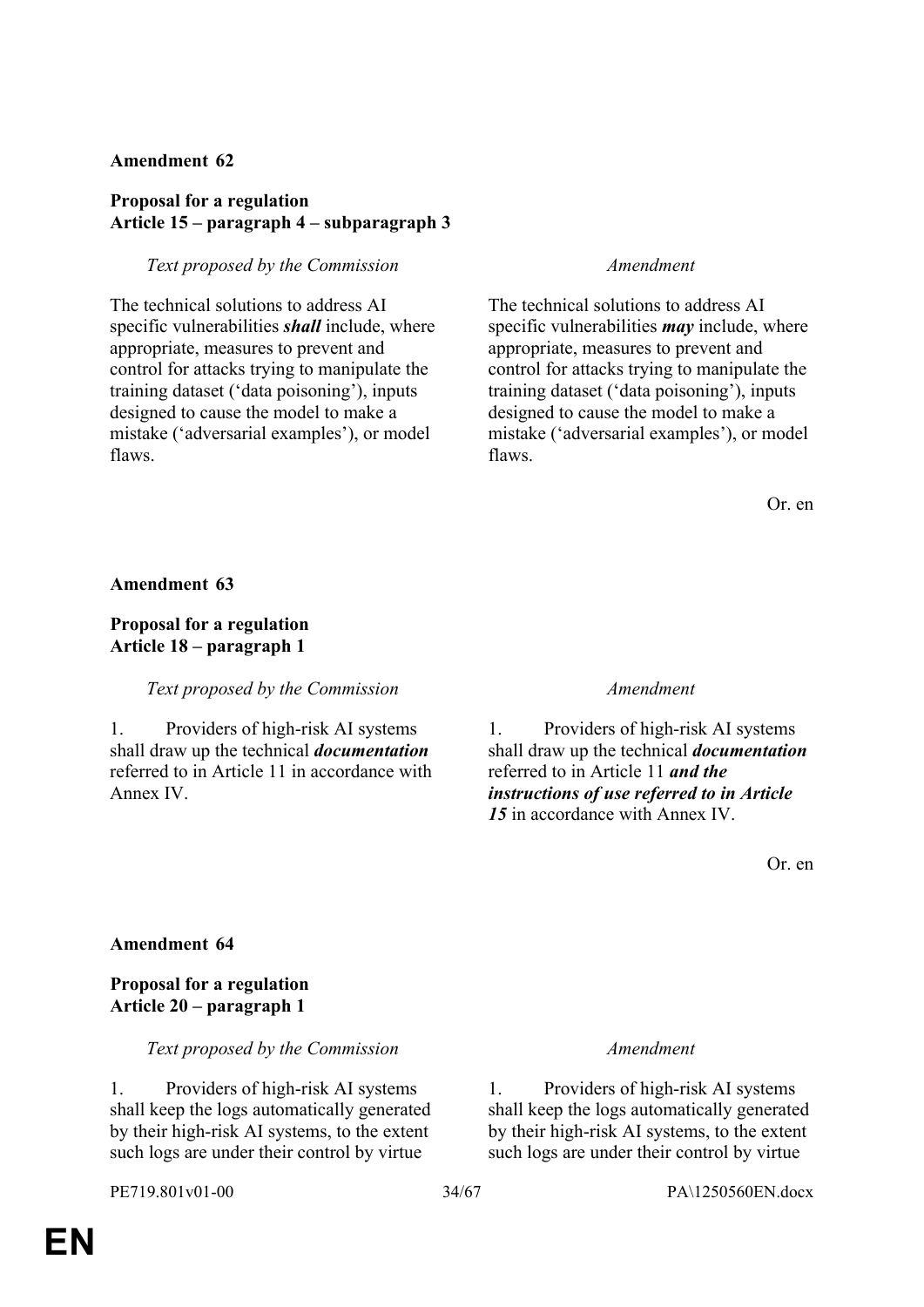of a contractual arrangement with the user or otherwise by law. *The logs* shall *be kept* for a period *that is appropriate in the light of the intended purpose of high-risk AI system and* applicable *legal obligations under* Union or national law.

of a contractual arrangement with the user or otherwise by law. *They* shall *keep them* for a period *of at least six months, unless provided otherwise in* applicable Union or national law.

Or. en

#### *Justification*

*Introducing data logging requirements for the entire lifecycle of an AI system would lead to extensive amounts of data storage which requires reliable electricity supply (which comes with considerable storage and maintenance costs). Furthermore, the storage of such data in data centres for periods of time longer than needed for the intended purpose would have a detrimental impact on the environment.*

#### **Amendment 65**

### **Proposal for a regulation Article 23 – paragraph 1**

#### *Text proposed by the Commission Amendment*

Providers of high-risk AI systems shall, upon request by a national competent authority, provide that authority with all the information and documentation necessary to demonstrate the conformity of the high-risk AI system with the requirements set out in Chapter 2 of this Title, in an official Union language determined by the Member State concerned. Upon a reasoned request from a national competent authority, providers shall also give that authority access to the logs automatically generated by the highrisk AI system, to the extent such logs are under their control by virtue of a contractual arrangement with the user or otherwise by law.

Providers of high-risk AI systems shall, upon request by a national competent authority, provide that authority with all the information and documentation necessary to demonstrate the conformity of the high-risk AI system with the requirements set out in Chapter 2 of this Title, in an official Union language determined by the Member State concerned. Upon a reasoned request from a national competent authority, providers shall also give that authority access to the logs automatically generated by the highrisk AI system, to the extent such logs are under their control by virtue of a contractual arrangement with the user or otherwise by law. *The national competent authorities shall keep confidential all trade secrets contained in the information received in accordance with Article 70(2).*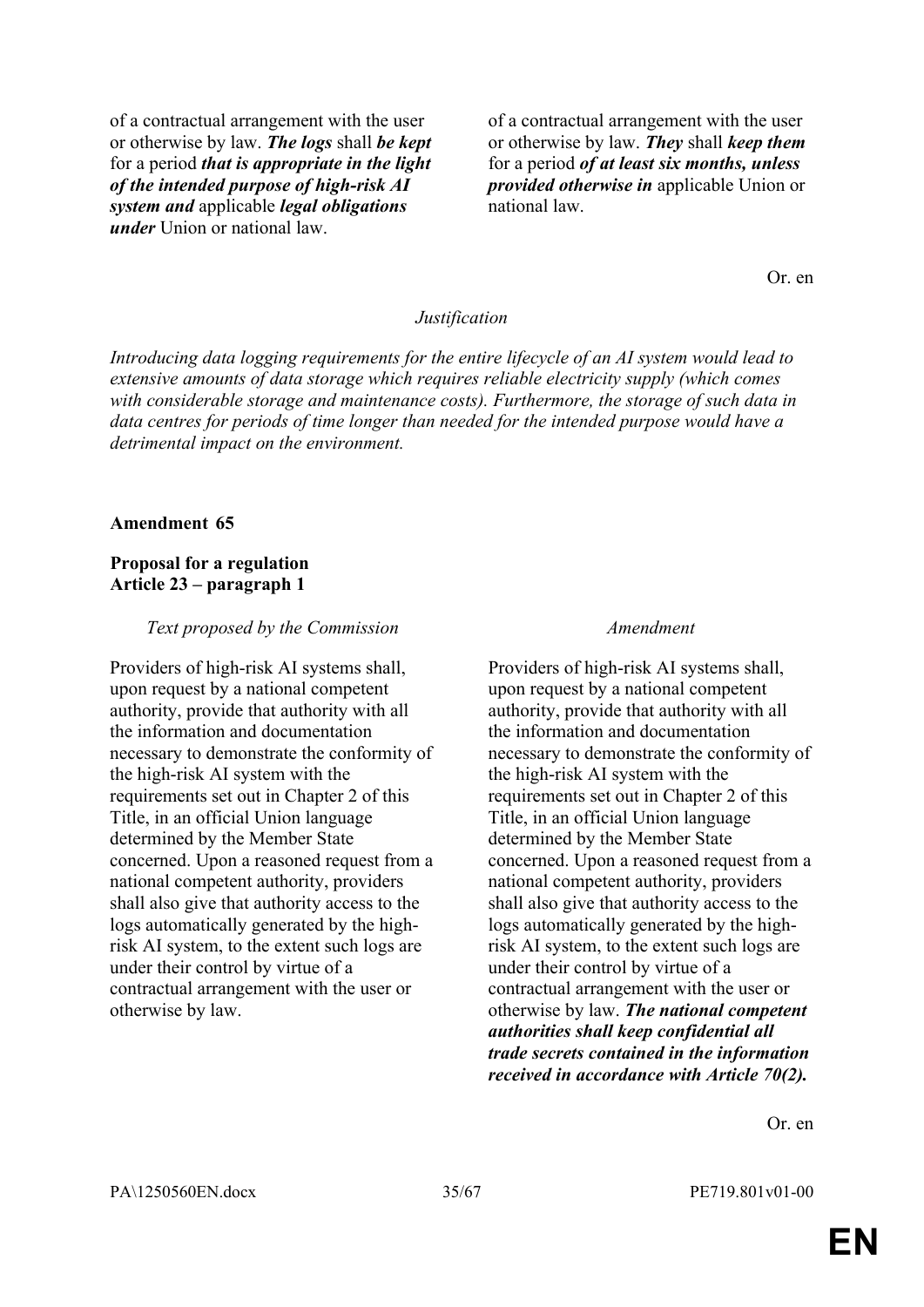# **Proposal for a regulation Article 26 – paragraph 1 – point c a (new)**

*Text proposed by the Commission Amendment*

*(ca) the authorised representative referred to in Article 25 has been appointed by the provider.*

Or. en

### **Amendment 67**

**Proposal for a regulation Article 28 – paragraph 1 – point c a (new)**

*Text proposed by the Commission Amendment*

*(ca) they decide on the intended purpose of an AI system, or train or modify an AI system already placed on the market or put into service, in such a way that it becomes a high-risk AI system.*

Or. en

### *Justification*

*Justification: See proposed changes and justification in New Article 28a.*

**Amendment 68**

**Proposal for a regulation Article 28 – paragraph 2**

### *Text proposed by the Commission Amendment*

2. Where the circumstances referred to in paragraph 1, point (b) *or* (c), occur, the provider that initially placed the highrisk AI system on the market or put it into service shall no longer be considered a

2. Where the circumstances referred to in paragraph 1, point (b)*,* (c) *or (ca)*, occur, the provider*, the importer or the user* that initially placed the high-risk AI system on the market or put it into service

PE719.801v01-00 36/67 PA\1250560EN.docx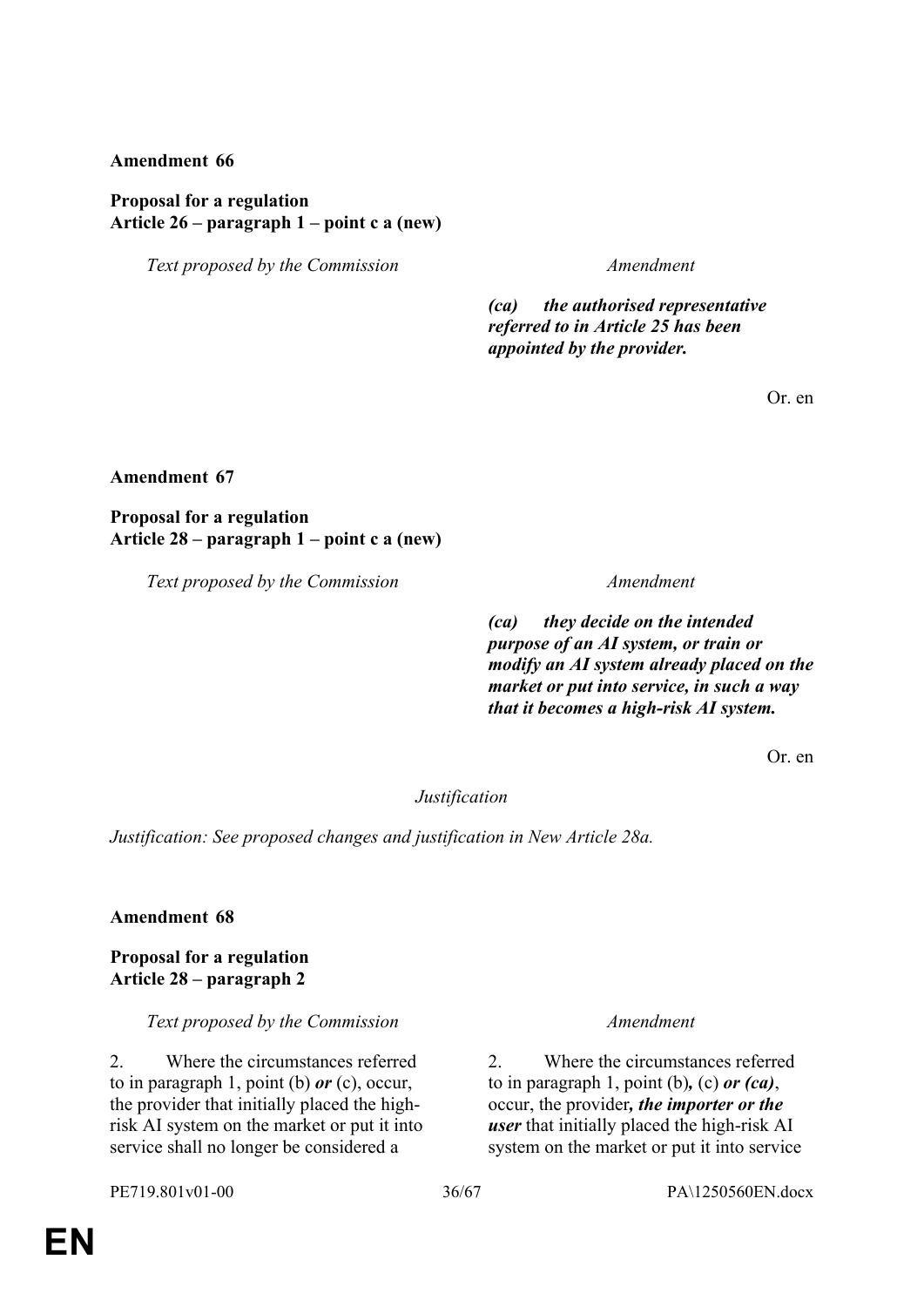provider for the purposes of this Regulation.

shall no longer be considered a provider for the purposes of this Regulation.

Or. en

### **Amendment 69**

# **Proposal for a regulation Article 28 a (new)**

*Text proposed by the Commission Amendment*

### *Article 28a*

*General purpose AI systems*

*1. The placing on the market, putting into service or use of general purpose AI systems shall not, on its own, make those systems subject to this Regulation.* 

*Providers of general purpose AI systems shall work with users of their products to aid them in fulfilling certain requirements set out in this Regulation by providing technical expertise. The shift from user to provider in Article 28 paragraph1, point (ca), still applies. Such an exchange shall be in full respect of trade secrets and current market indicators and shall have within its scope only those obligations, relating to the technical design and development of the system before an intended purpose is attributed to it. The provider of the general purpose AI system shall register the system in the Union database as referred to in Article 60.* 

*2. Any person who places on the market or puts into service under its own name or trademark or uses a general purpose AI system made available on the market or put into service for an intended purpose that makes it subject to this Regulation shall be considered the provider of the AI system in accordance with this Regulation.* 

*3. Paragraph 2 shall apply, mutatis mutandis, to any person who integrates a* 

PA\1250560EN.docx 37/67 PE719.801v01-00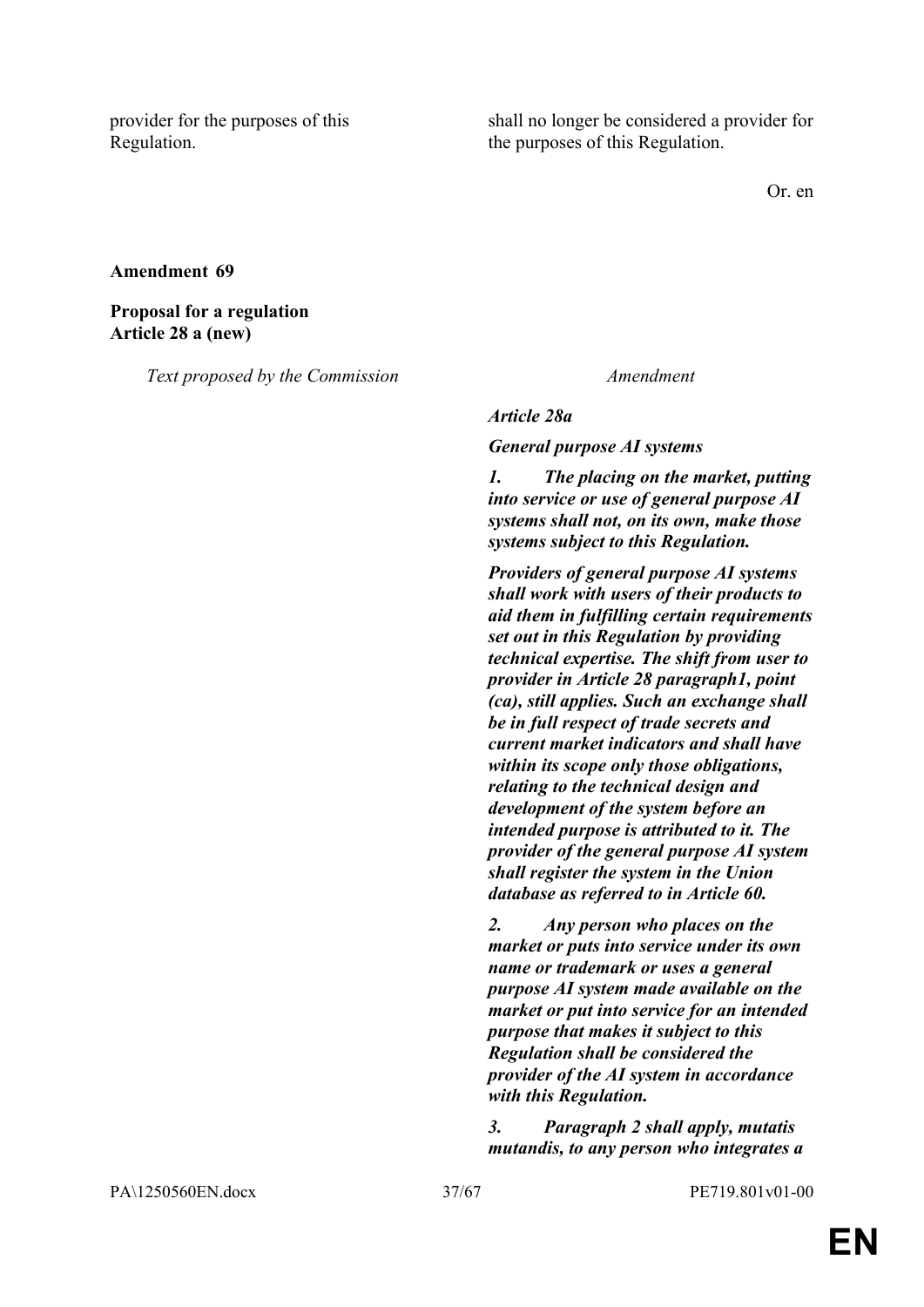*general purpose AI system made available on the market, with or without modifying it, into an AI system whose intended purpose makes it subject to this Regulation.* 

*4. This Article shall apply irrespective of whether the general purpose AI system is open source software or not.* 

*5. The Commission and the European Artificial Intelligence Board shall in the process of drawing up of Codes of Conduct, include provisions for general purpose AI systems taking into account the latest technological developments, impacts on start ups and SMEs and the effectiveness of existing regulations surrounding general purpose AI systems. Confidentiality and protection of trade secrets are crucial to this approach.*

Or. en

### *Justification*

*A provider that puts a general purpose AI system - without an intended purpose - on the market cannot fulfil all of the obligations under Articles 9-15 given the centrality of "intended purpose" to fulfilling those criteria. Therefore, those systems shall not be subject to the provisions of this Regulation. This clarification is essential to allowing European businesses to compete and innovate - rather than stifling off an industry with regulation that has not even fully matured yet. To ensure that consumer-facing users (who become providers in accordance with Article 28 paragraph1(d)), which may be smaller players on the market, have the technical understanding and help needed in fulfilling the criteria set out in this Regulation, the Rapporteur aims to strike a balanced approach. Such an approach encourages the general purpose AI system provider to aid in the fulfilment of some minimal provisions, which can be controlled during the development phase, even without an intended purpose. Keeping in mind concerns over confidentiality, which could exist on both sides of such a contractual relationship, the Rapporteur does not go as far as to mandate such an exchange, but rather allows for an exchange based on market principles and protection of trade secrets. Combined with the other measures for general purpose systems, the Rapporteur believes it is the way to strike the right balance in the value chain responsibility. Finally, keeping a database of general purpose AI systems - with minimal information given that they do not have an intended purpose and therefore cannot fulfil many of these criteria - would allow for public oversight and monitoring of the systems in use on the EU market.*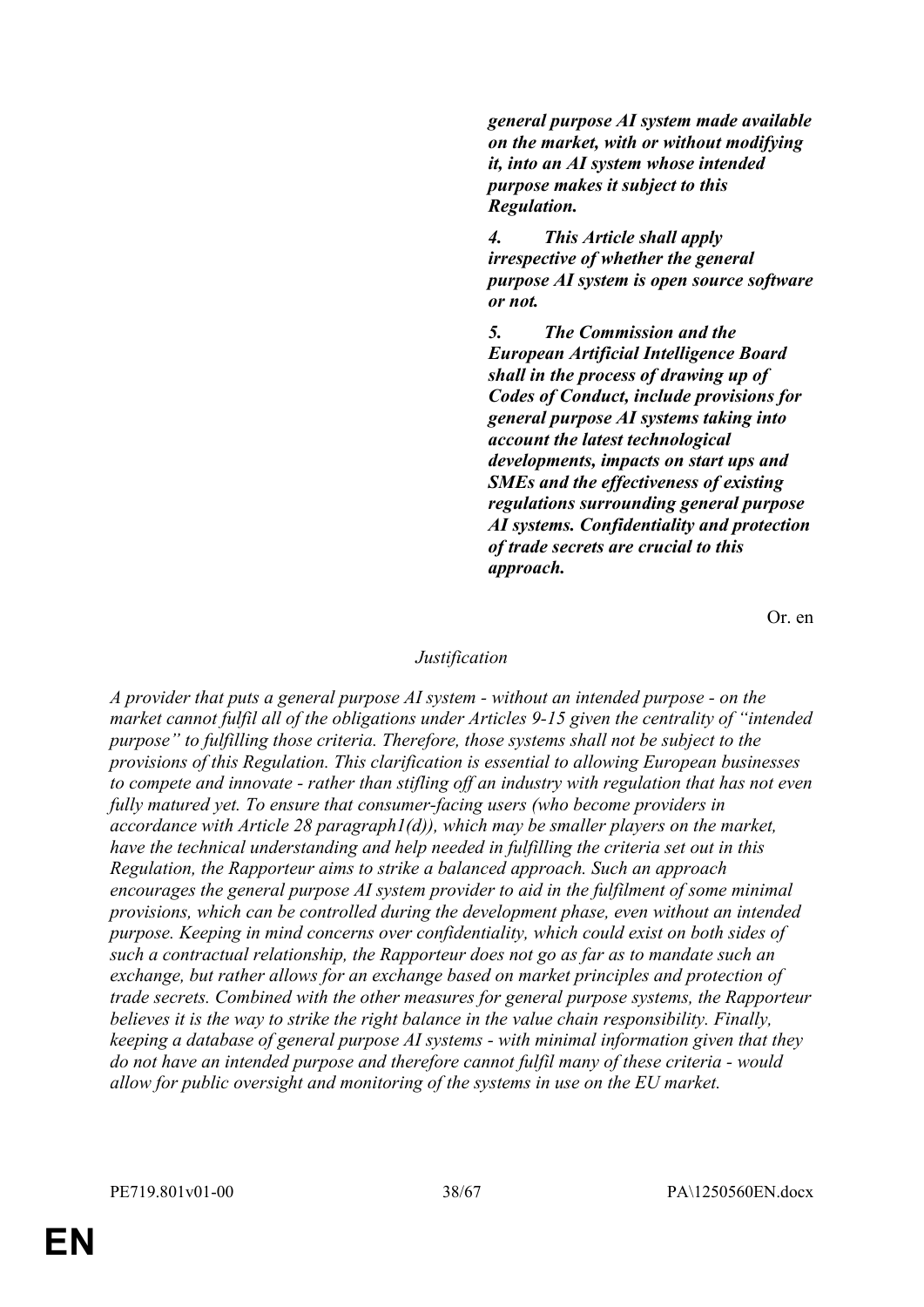# **Proposal for a regulation Article 29 – paragraph 1 a (new)**

*Text proposed by the Commission Amendment*

*1a. Users shall assign human oversight to natural persons who have the necessary competence, training and authority.*

Or. en

**Amendment 71**

# **Proposal for a regulation Article 29 – paragraph 2**

### *Text proposed by the Commission Amendment*

2. The obligations in *paragraph 1* are without prejudice to other user obligations under Union or national law and to the user's discretion in organising its own resources and activities for the purpose of implementing the human oversight measures indicated by the provider.

2. The obligations in *paragraphs 1 and 1a* are without prejudice to other user obligations under Union or national law and to the user's discretion in organising its own resources and activities for the purpose of implementing the human oversight measures indicated by the provider.

Or. en

# **Amendment 72**

# **Proposal for a regulation Article 29 – paragraph 5 – subparagraph 1**

# *Text proposed by the Commission Amendment*

5. Users of high-risk AI systems shall keep the logs automatically generated by that high-risk AI system, to the extent such logs are under their control. *The logs* shall *be kept* for a period *that is appropriate in the light of the intended purpose of the* 

5. Users of high-risk AI systems shall keep the logs automatically generated by that high-risk AI system, to the extent such logs are under their control. *They* shall *keep them* for a period *of at least six months, unless otherwise provided in*

PA\1250560EN.docx 39/67 PE719.801v01-00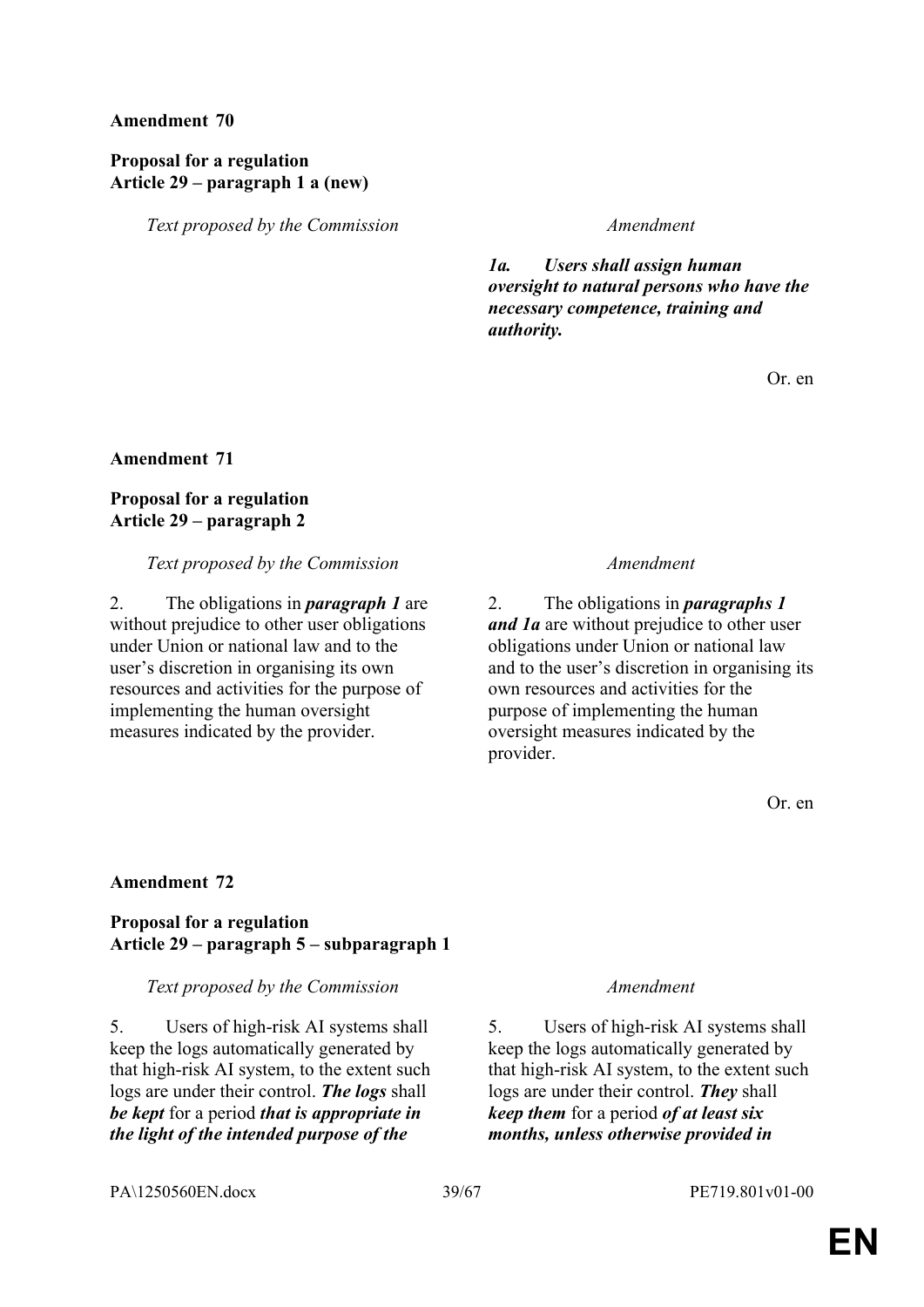*high-risk AI system and* applicable *legal obligations under* Union or national law. applicable Union or national law.

Or. en

**Amendment 73**

# **Proposal for a regulation Article 40 – paragraph 1**

*Text proposed by the Commission Amendment*

*High-risk AI systems which are in conformity with* harmonised standards *or parts thereof the references of which have been published* in the *Official Journal of the European Union shall be presumed to be in conformity with the requirements set out in Chapter 2 of this Title, to the extent those* standards *cover those requirements*.

*For the sake of ensuring a higher level of SMEs representation in the preparation of* harmonised standards*, the participation of SMEs* in the standards *development processes shall be facilitated in accordance with Article 6 of Regulation (EU) No 1025/2012.*

Or. en

# *Justification*

*Research shows that SME participation in standardisation bodies is generally not representative of their percentage in the economy. This increases the likelihood that the standards will be written in a way that would not be feasible and workable for SMEs. Therefore, it is very important to further foster already existing mechanisms to ensure the active participation of SMEs in standards development processes. On top of the already existing measures for SMEs in Article 55, the Rapporteur's aim is to ensure the proactive involvement of SMEs in the standardisation process as a further supporting measure for smaller players.*

# **Amendment 74**

**Proposal for a regulation Article 41 – paragraph 2**

*Text proposed by the Commission Amendment*

2. The Commission, when preparing the common specifications referred to in paragraph 1, shall gather the views of relevant bodies or expert groups

2. The Commission, when preparing the common specifications referred to in paragraph 1, shall gather the views of relevant *stakeholders, including SMEs*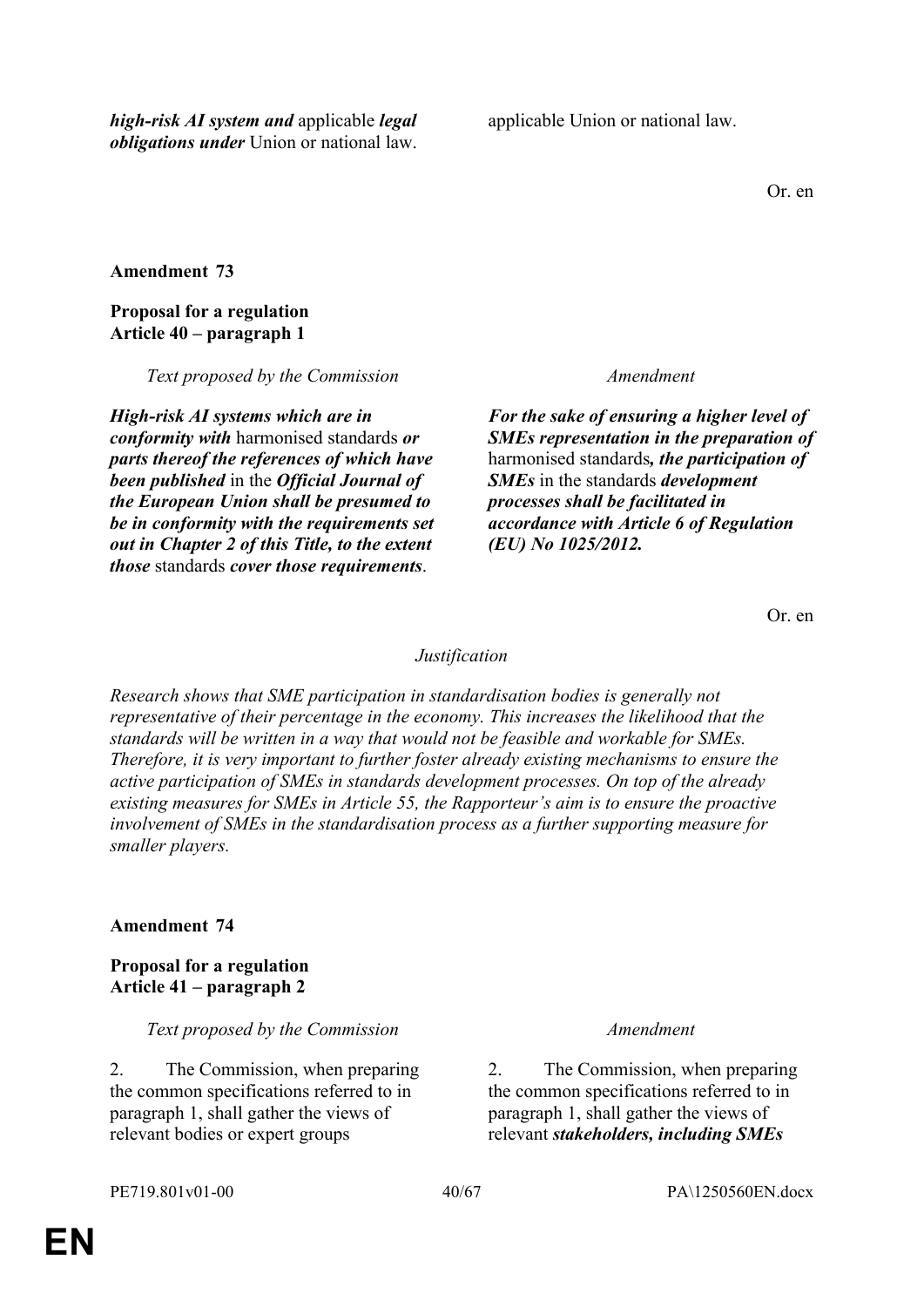established under relevant sectorial Union law.

*and start ups, relevant* bodies or expert groups established under relevant sectorial Union law.

Or. en

# **Amendment 75**

# **Proposal for a regulation Article 42 – paragraph 2**

### *Text proposed by the Commission Amendment*

2. High-risk AI systems that have been certified or for which a statement of conformity has been issued under a cybersecurity scheme pursuant to Regulation (EU) 2019/881 of the European Parliament and of the Council<sup>63</sup> and the references of which have been published in the Official Journal of the European Union shall be presumed to be in compliance with the cybersecurity requirements set out in Article 15 of this Regulation in so far as the cybersecurity certificate or statement of conformity or parts thereof cover those requirements.

 $\mathcal{L}_\text{max}$  and  $\mathcal{L}_\text{max}$  and  $\mathcal{L}_\text{max}$  and  $\mathcal{L}_\text{max}$ 

2. High-risk AI systems that have been certified or for which a statement of conformity has been issued under a cybersecurity scheme pursuant to Regulation (EU) 2019/881 of the European Parliament and of the Council<sup>63</sup> and the references of which have been published in the Official Journal of the European Union shall be presumed to be in compliance with the cybersecurity requirements set out in Article 15 of this Regulation*, where applicable* in so far as the cybersecurity certificate or statement of conformity or parts thereof cover those requirements.

# **Amendment 76**

**Proposal for a regulation Article 43 – paragraph 1 – subparagraph 2**

PA\1250560EN.docx 41/67 PE719.801v01-00

<sup>63</sup> Regulation (EU) 2019/881 of the European Parliament and of the Council of 17 April 2019 on ENISA (the European Union Agency for Cybersecurity) and on information and communications technology cybersecurity certification and repealing Regulation (EU) No 526/2013 (Cybersecurity Act) (OJ L 151, 7.6.2019, p. 1).

<sup>63</sup> Regulation (EU) 2019/881 of the European Parliament and of the Council of 17 April 2019 on ENISA (the European Union Agency for Cybersecurity) and on information and communications technology cybersecurity certification and repealing Regulation (EU) No 526/2013 (Cybersecurity Act) (OJ L 151, 7.6.2019, p. 1).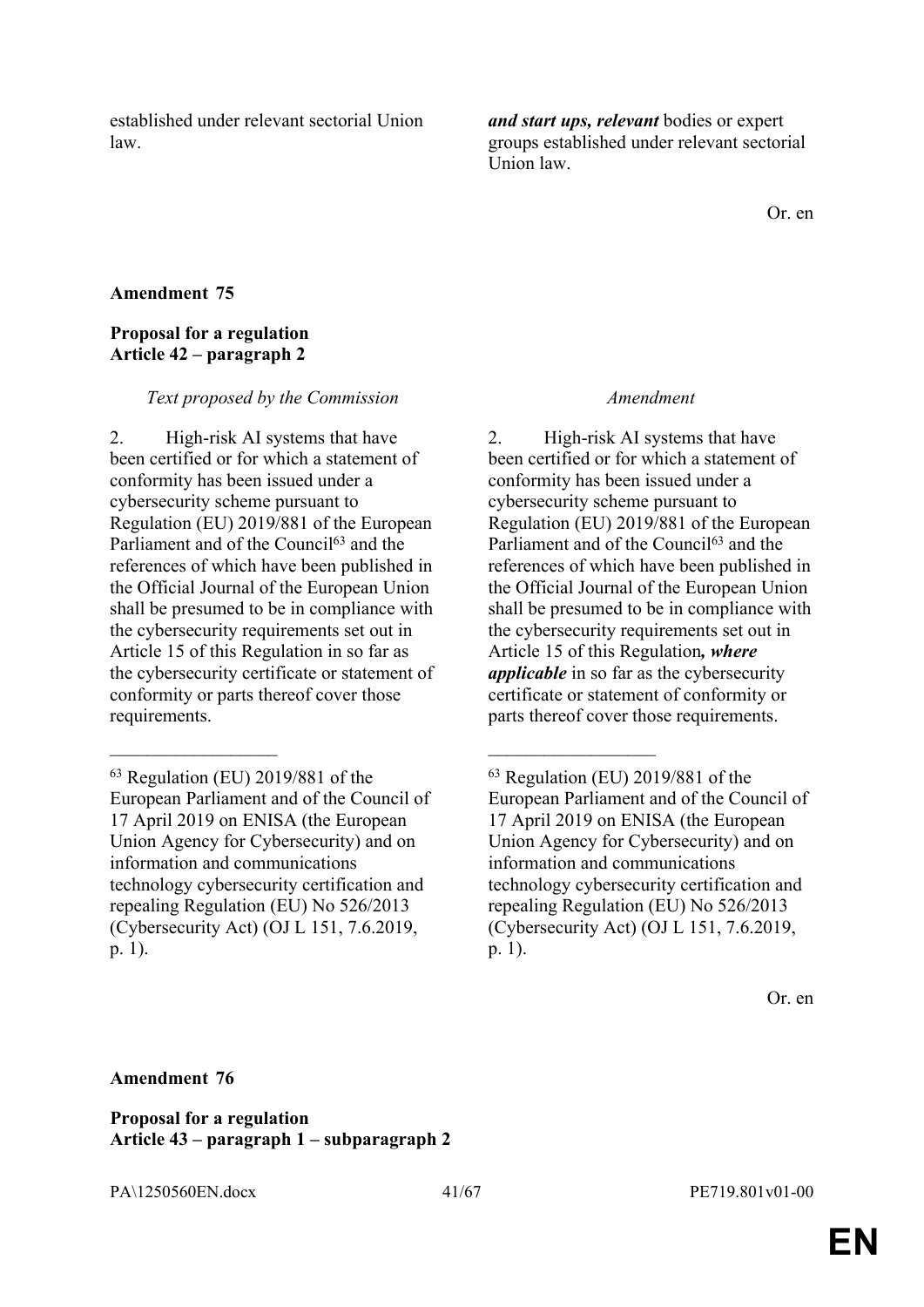# *Text proposed by the Commission Amendment*

Where, in demonstrating the compliance of a high-risk AI system with the requirements set out in Chapter 2 of this Title, the provider has not applied or has applied only in part harmonised standards referred to in Article 40, or where such harmonised standards do not exist and common specifications referred to in Article 41 are not available, the provider shall follow the conformity assessment procedure set out in Annex VII.

Where, in demonstrating the compliance of a high-risk AI system with the requirements set out in Chapter 2 of this Title, the provider has not applied or has applied only in part harmonised standards referred to in Article 40, or where such harmonised standards do not exist and common specifications referred to in Article 41 are not available, the provider shall follow the conformity assessment procedure set out in Annex VII. *Should the provider already have established internal organisation and structures for existing conformity assessments or requirements under other existing rules, the provider may utilise those, or parts of those, existing compliance structures, so long as they also have the capacity and competence needed to fulfil the requirements for the product set out in this Regulation.*

Or. en

# *Justification*

*If a provider already has established structures for compliance with requirements and assessments from existing regulation (such as GDPR, cybersecurity, or other), the provider should be able to utilise those already existing structures as long as they can also fulfill the requirements for the product set out in this regulation. This would be especially beneficial for SMEs and start-ups, which may lack the resources to keep up with the obligation and compliance costs.*

# **Amendment 77**

# **Proposal for a regulation Article 43 – paragraph 5**

*Text proposed by the Commission Amendment*

5. The Commission is empowered to adopt delegated acts in accordance with Article 73 for the purpose of updating Annexes VI and Annex VII in order to

5. The Commission is empowered to adopt delegated acts in accordance with Article 73 for the purpose of updating Annexes VI and Annex VII in order to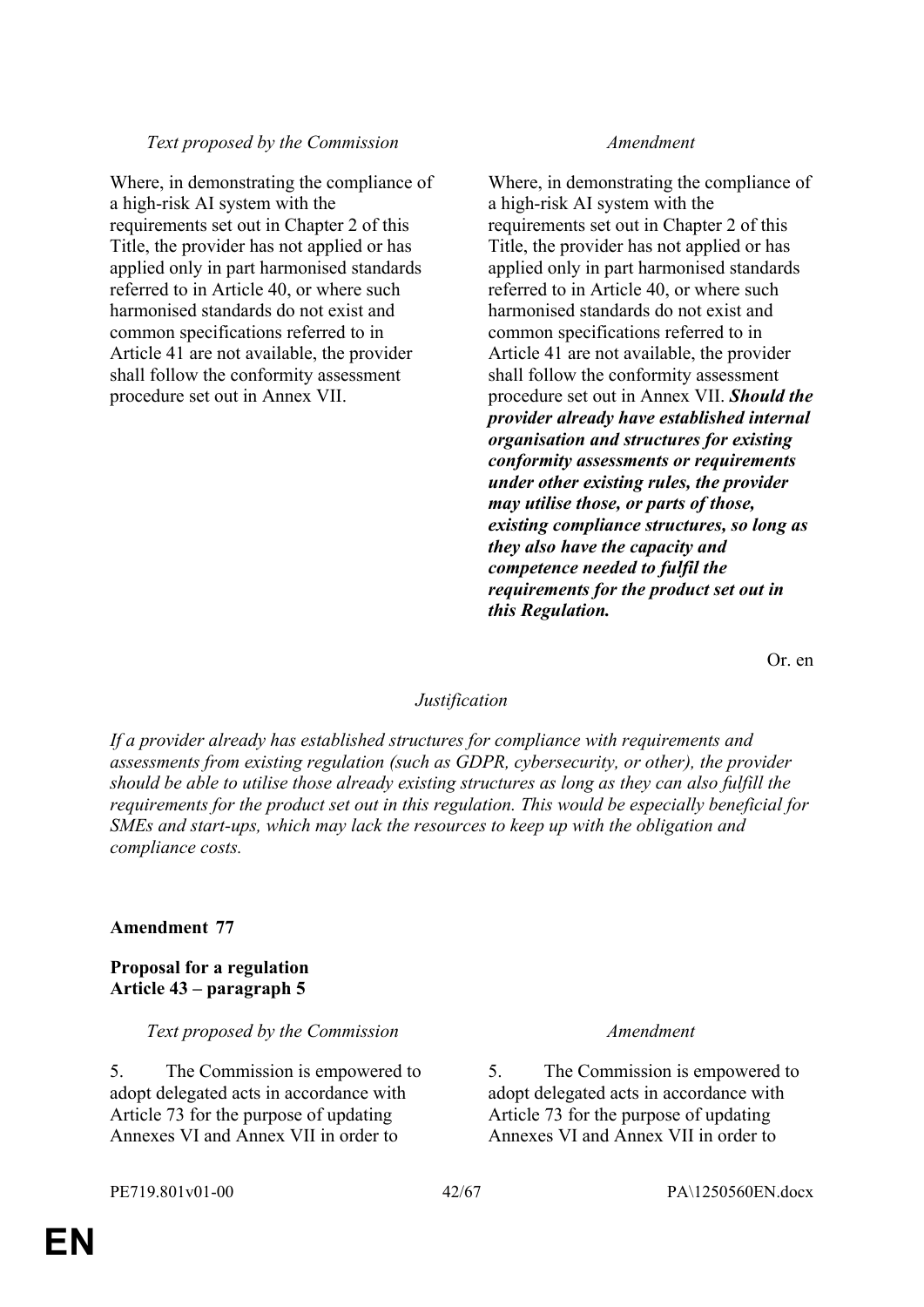introduce elements of the conformity assessment procedures that become necessary in light of technical progress.

Or. en

### **Amendment 78**

# **Proposal for a regulation Article 43 – paragraph 6**

### *Text proposed by the Commission Amendment*

6. The Commission is empowered to adopt delegated acts to amend paragraphs 1 and 2 in order to subject high-risk AI systems referred to in points 2 to 8 of Annex III to the conformity assessment procedure referred to in Annex VII or parts thereof. The Commission shall adopt such delegated acts taking into account the effectiveness of the conformity assessment procedure based on internal control referred to in Annex VI in preventing or minimizing the risks to health and safety and protection of fundamental rights posed by such systems as well as the availability of adequate capacities and resources among notified bodies.

6. The Commission is empowered to adopt delegated acts to amend paragraphs 1 and 2 in order to subject high-risk AI systems referred to in points 2 to 8 of Annex III to the conformity assessment procedure referred to in Annex VII or parts thereof. The Commission shall adopt such delegated acts taking into account the effectiveness of the conformity assessment procedure based on internal control referred to in Annex VI in preventing or minimizing the risks to health and safety and protection of fundamental rights posed by such systems as well as the availability of adequate capacities and resources among notified bodies. *The Commission shall consult the European Artificial Intelligence Board established in Article 56 as well as all relevant stakeholders.*

Or. en

**Amendment 79**

**Proposal for a regulation Article 52 – paragraph 3 – subparagraph 1**

PA\1250560EN.docx 43/67 PE719.801v01-00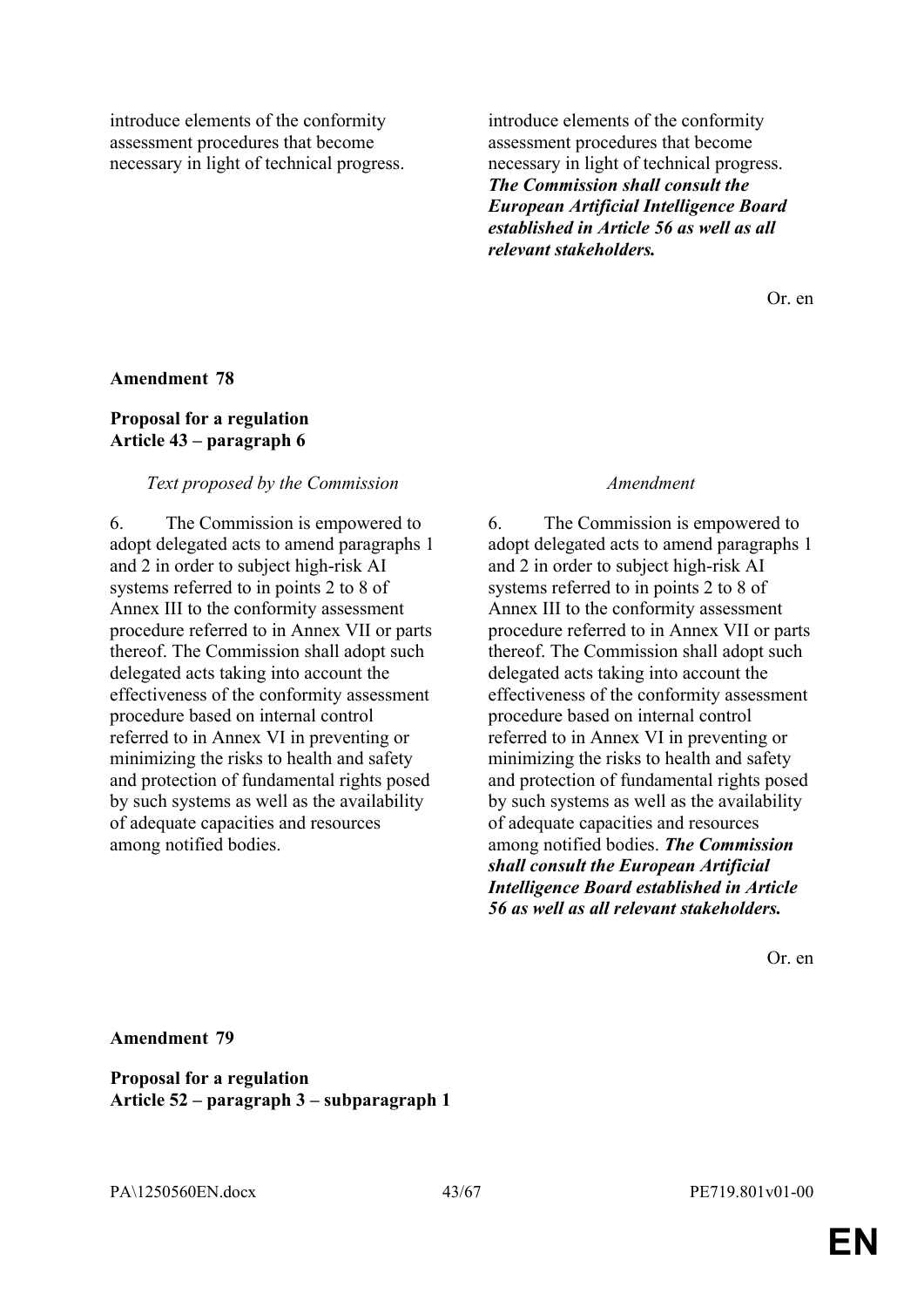# *Text proposed by the Commission Amendment*

3. Users of an AI system that generates or manipulates image, audio or video content that appreciably resembles existing persons, objects, places or other entities or events and would falsely appear to a person to be authentic or truthful ('deep fake'), shall disclose that the content has been artificially generated or manipulated.

3. Users of an AI system that generates or manipulates image, audio or video content that appreciably resembles existing persons, objects, places or other entities or events and would falsely appear to a person to be authentic or truthful ('deep fake'), shall *clearly and explicitly* disclose that the content has been artificially generated or manipulated.

Or. en

# *Justification*

*Considering the potential harmful effects of deep fakes - such as the rapid spread of disinformation - and the impacts on social trust, the Rapporteur recommends that such disclosures be clear and explicit (not hidden in general terms of business, for example). Deep fakes pose a tremendous danger to democracy and fundamental rights. Social trust is a key ingredient to successful uptake and deployment of AI in different sectors of society.*

# **Amendment 80**

# **Proposal for a regulation Article 53 – paragraph 1**

# *Text proposed by the Commission Amendment*

1. AI regulatory sandboxes established by one or more Member States competent authorities or the European Data Protection Supervisor shall provide a controlled environment that facilitates the development, testing and validation of innovative AI systems for a limited time before their placement on the market or putting into service pursuant to a specific plan. This shall take place under the direct supervision and guidance *by* the competent authorities with a view to ensuring compliance with the requirements of this Regulation and, where relevant, other Union and Member States legislation supervised within the sandbox.

1. AI regulatory sandboxes established by *the Commission in collaboration with* one or more Member States competent authorities or the European Data Protection Supervisor shall provide a controlled environment that facilitates the *safe* development, testing and validation of innovative AI systems for a limited time before their placement on the market or putting into service pursuant to a specific plan. This shall take place under the direct supervision and guidance *of the Commission in collaboration with* the competent authorities with a view to ensuring compliance with the requirements of this Regulation and, where relevant, other Union and Member States legislation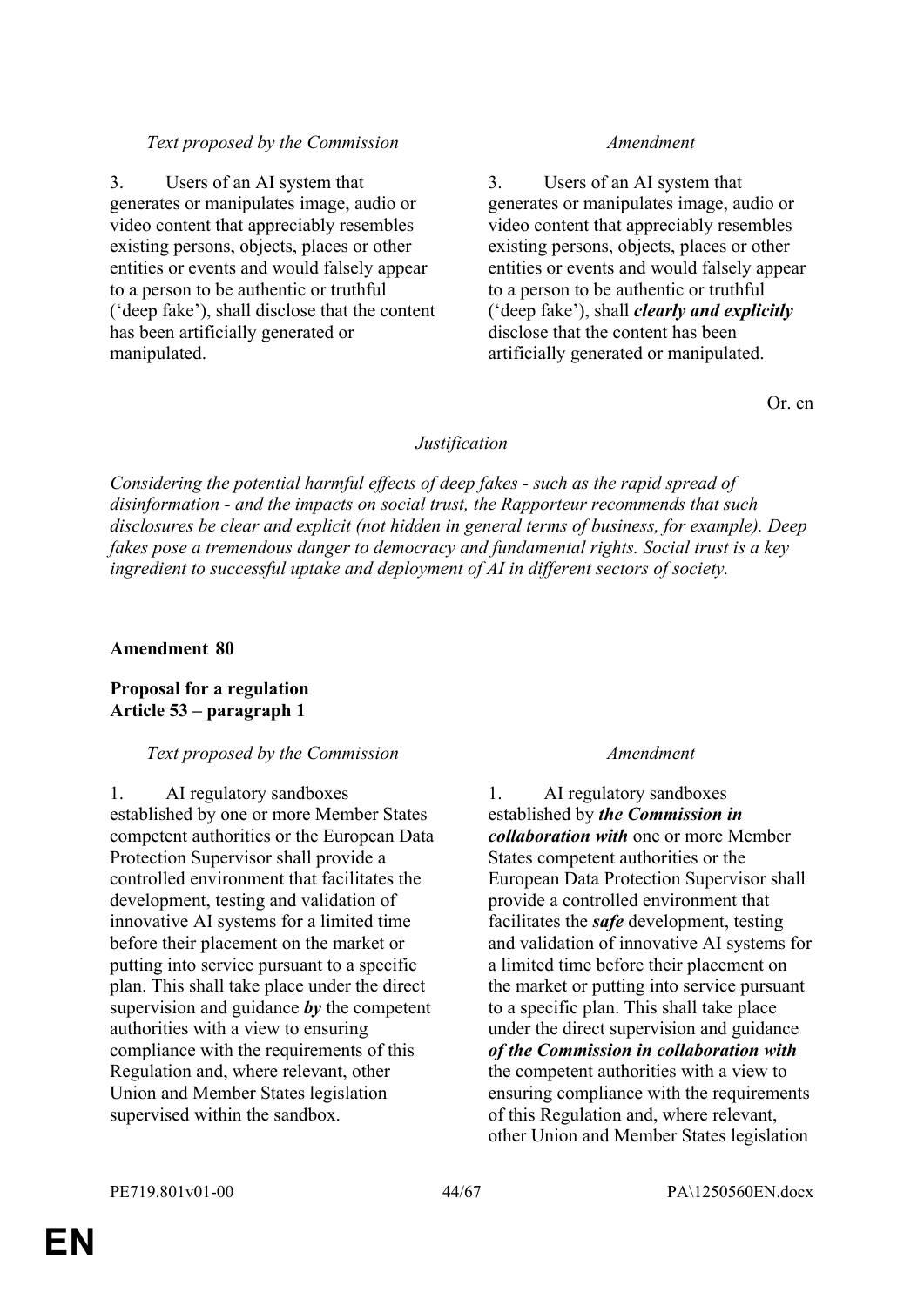supervised within the sandbox. *The Commission shall play a complementary role, allowing those Member States with demonstrated experience with sandboxing to build on their expertise and, on the other hand, assisting and providing technical understanding and resources to those Member States that seek guidance on the set-up and running of these regulatory sandboxes.*

Or. en

### *Justification*

*The AI Act does not go far enough in supporting innovation, especially for SMEs and startups, in return for all of the obligations that are expected of them. That is why the Rapporteur proposes to strengthen the existing provisions for AI Regulatory Sandboxes. The Rapporteur very much welcomes the inclusion of this Article and takes it a step further by allowing more involvement of the Commission in their set-up and laying out more precisely in a new Annex the guiding principles for the functioning of these sandboxes. It is worth noting that the involvement of the Commission is done in a flexible manner, which would accommodate the extent to which different Member States may seek the technical guidance or expertise of the Commission and to what extent they would wish to include the Commission in the process. However, the principles laid out in the Annex should be the minimal one adopted for sandboxes across the Union, so as not to allow fragmentation of the Digital Single Market. The Rapporteur believes that such an ambitious proposal would allow European companies to continue to innovate - to continue to grow in areas where European companies are strong and to catch up to competitors in areas where needed, while still keeping open markets and competitiveness rather than being protectionist.*

#### **Amendment 81**

### **Proposal for a regulation Article 53 – paragraph 2**

### *Text proposed by the Commission Amendment*

2. Member States shall ensure that to the extent the innovative AI systems involve the processing of personal data or otherwise fall under the supervisory remit of other national authorities or competent authorities providing or supporting access to data, the national data protection authorities and those other national authorities are associated to the operation

2. *The Commission in collaboration with* Member States shall ensure that to the extent the innovative AI systems involve the processing of personal data or otherwise fall under the supervisory remit of other national authorities or competent authorities providing or supporting access to data, the national data protection authorities and those other national

PA\1250560EN.docx 45/67 PE719.801v01-00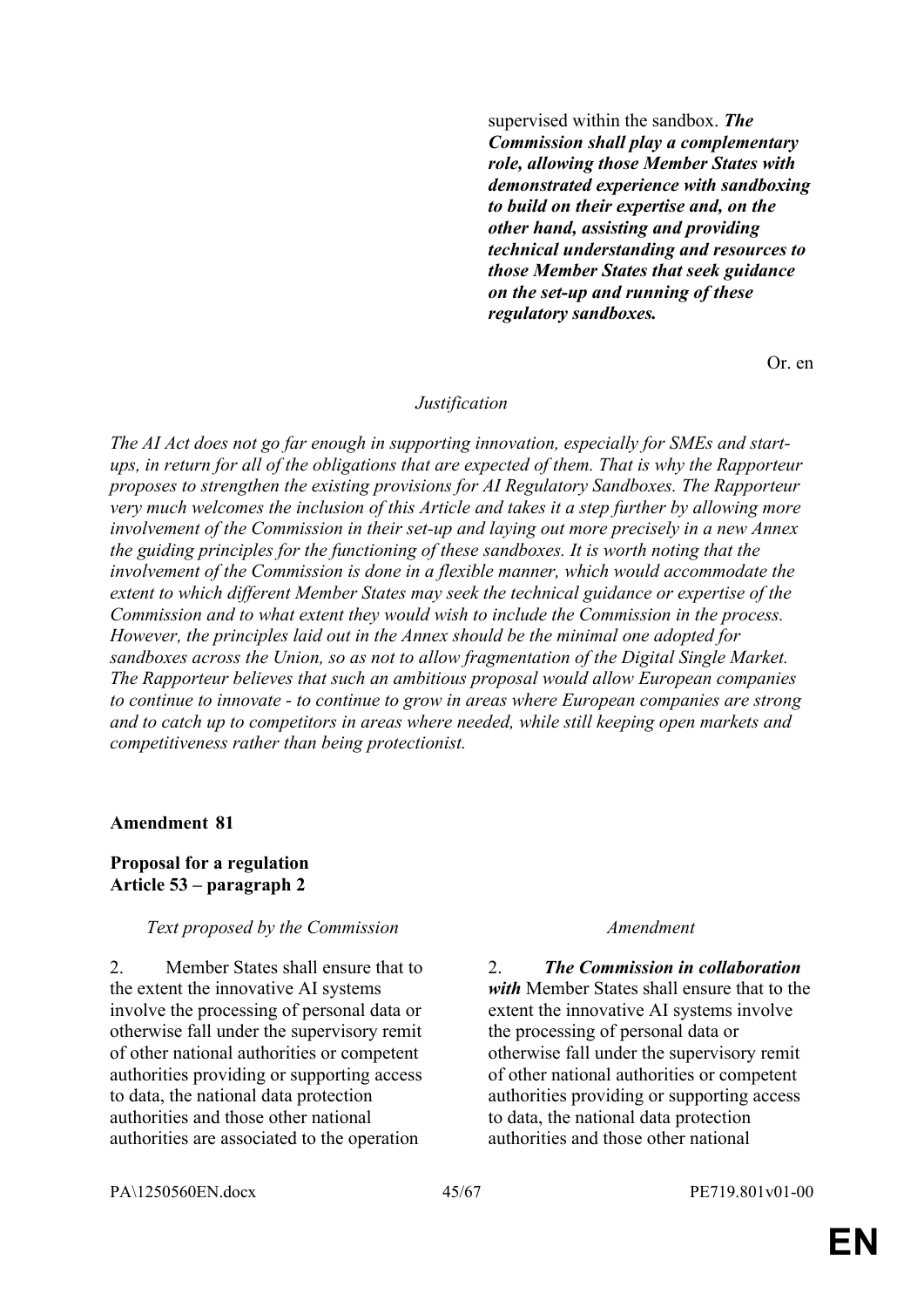of the AI regulatory sandbox. authorities are associated to the operation of the AI regulatory sandbox.

Or. en

# **Amendment 82**

# **Proposal for a regulation Article 53 – paragraph 3**

### *Text proposed by the Commission Amendment*

3. The AI regulatory sandboxes shall not affect the supervisory and corrective powers of the competent authorities. Any significant risks to health and safety and fundamental rights identified during the development and testing of *such* systems shall result in immediate mitigation and, failing that, in the suspension of the development and testing process until such mitigation takes place.

3. The AI regulatory sandboxes shall not affect the supervisory and corrective powers of the competent authorities. Any significant risks to health and safety and fundamental rights identified during the development and testing of *AI* systems shall result in immediate mitigation and, failing that, in the suspension of the development and testing process until such mitigation takes place.

Or. en

# **Amendment 83**

# **Proposal for a regulation Article 53 – paragraph 5**

# *Text proposed by the Commission Amendment*

5. Member States' competent authorities that have established AI regulatory sandboxes shall coordinate their activities and cooperate within the framework of the European Artificial Intelligence Board*. They shall submit annual reports to the Board and the Commission* on the results from the implementation of those *scheme*, including good practices, lessons learnt and recommendations on their setup and, where relevant, on the application of this Regulation and other Union legislation

5. *The Commission,* Member States' competent authorities that have established AI regulatory sandboxes shall coordinate their activities and cooperate within the framework of the *Commission's AI Regulatory Sandboxing programme. The Commission shall submit annual reports to the* European Artificial Intelligence Board on the results from the implementation of those *schemes*, including good practices, lessons learnt and recommendations on their setup and, where relevant, on the application of this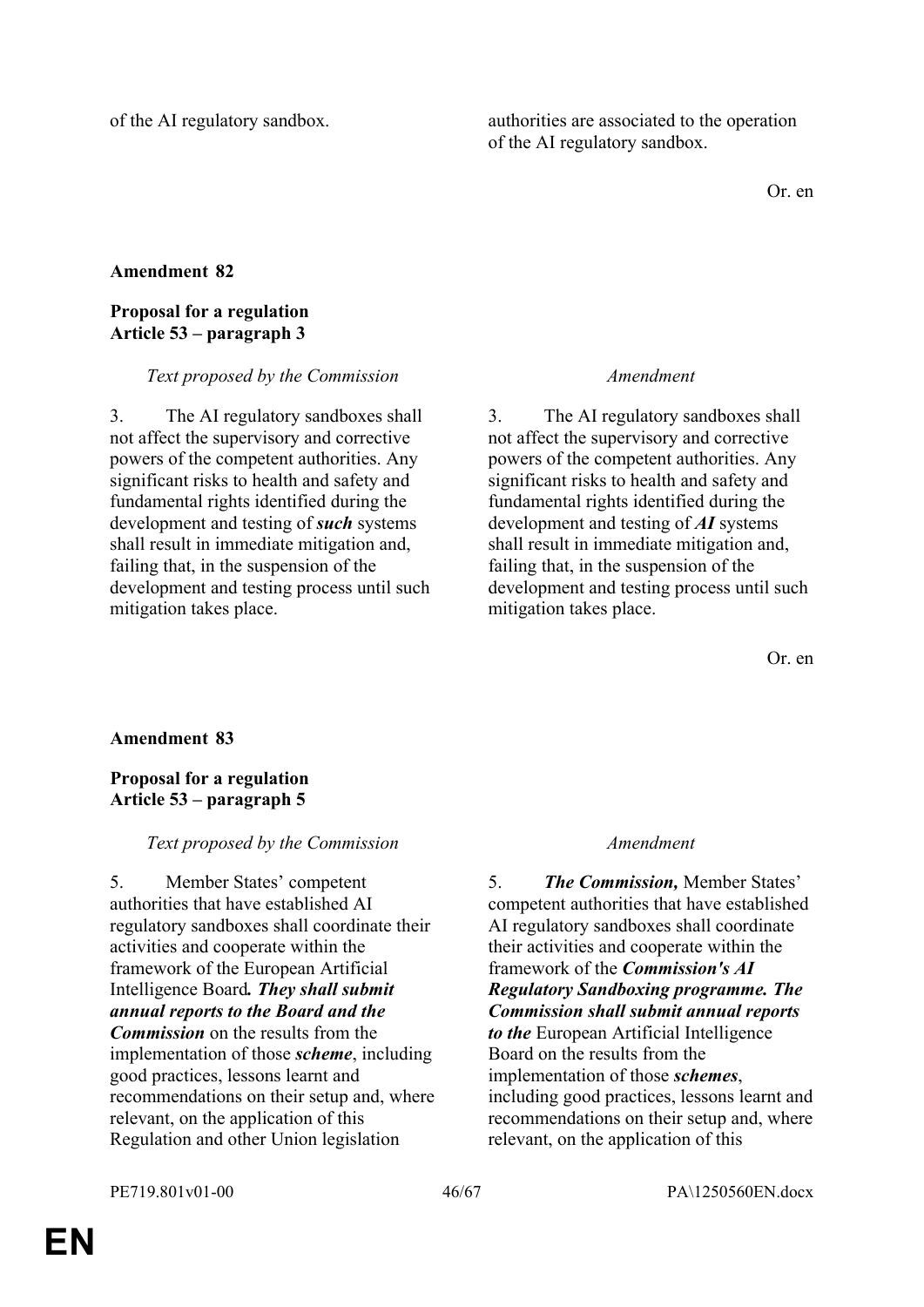supervised within the sandbox. Regulation and other Union legislation supervised within the sandbox.

Or. en

**Amendment 84**

**Proposal for a regulation Article 53 – paragraph 6 a (new)**

*Text proposed by the Commission Amendment*

*6a. The Commission shall establish an EU AI Regulatory Sandboxing Programme whose modalities referred to in Article 53(6) shall cover the elements set out in Annex IXa. The Commission shall proactively coordinate with national and also local authorities, as relevant.*

Or. en

*Justification*

*To avoid fragmenting of the Digital Single Market and avoid "cross-border" arbitrage across Member States, the Rapporteur proposes that the regulatory sandboxing programme shall be centrally run by the Commission, while still allowing for the specifities of different Member States regarding liability laws or insurance schemes.*

**Amendment 85**

**Proposal for a regulation Article 55 – title**

*Text proposed by the Commission Amendment*

Measures for *small-scale* providers and users

Measures for *SME* providers*, start-ups* and users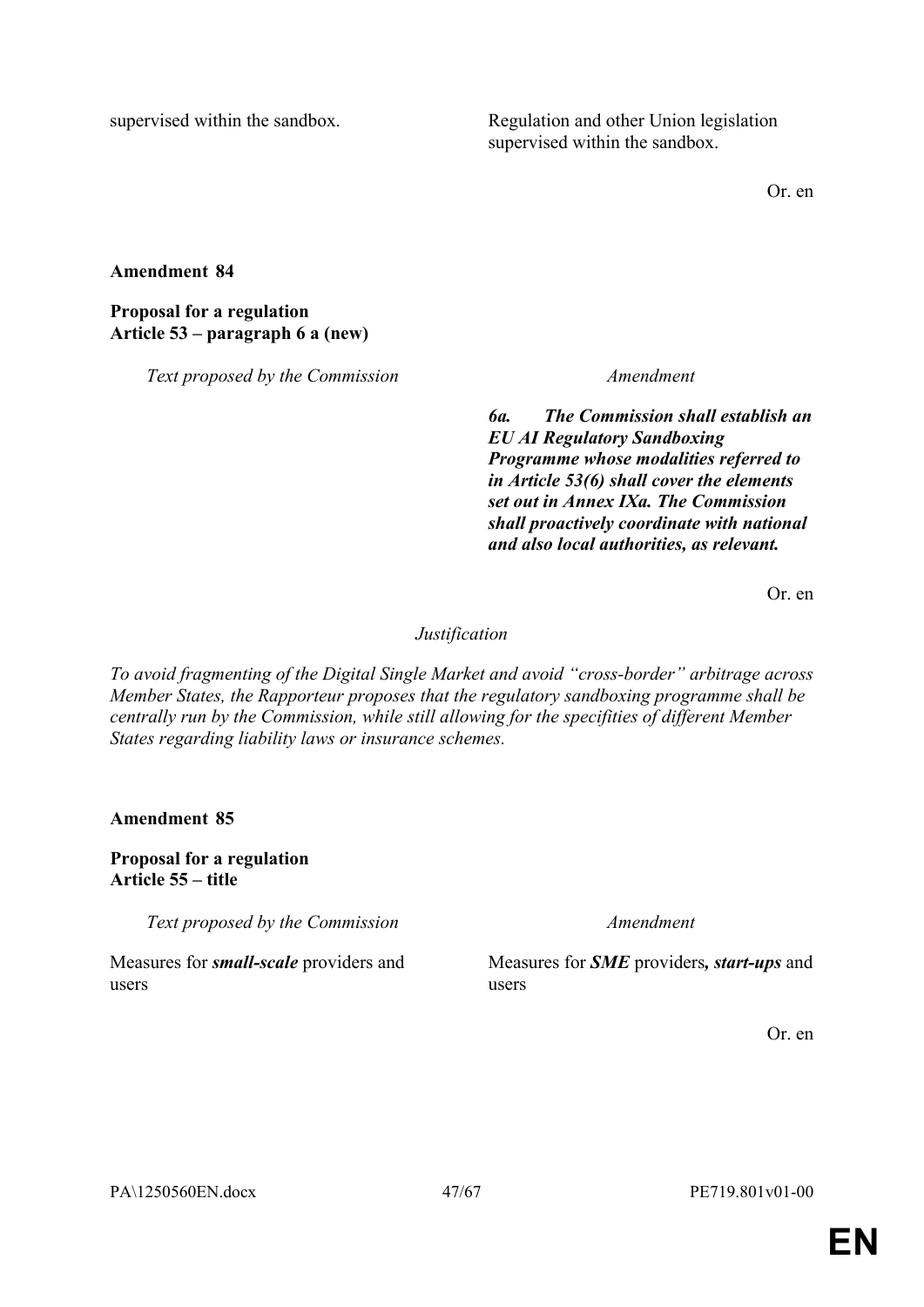# **Proposal for a regulation Article 55 – paragraph 1 – point a**

*Text proposed by the Commission Amendment*

(a) provide *small-scale providers* and start-ups with priority access to the AI regulatory sandboxes to the extent that they fulfil the eligibility conditions;

(a) provide *SMEs* and start-ups with priority access to the AI regulatory sandboxes to the extent that they fulfil the eligibility conditions;

Or. en

# **Amendment 87**

# **Proposal for a regulation Article 55 – paragraph 1 – point b**

*Text proposed by the Commission Amendment*

(b) organise specific awareness raising activities about the application of this Regulation tailored to the needs of *the small-scale* providers and users;

(b) organise specific awareness raising *and enhanced digital skills development* activities about the application of this Regulation tailored to the needs of *SME* providers*, start-ups* and users;

Or. en

# **Amendment 88**

# **Proposal for a regulation Article 55 – paragraph 1 – point c**

# *Text proposed by the Commission Amendment*

(c) where appropriate, establish a dedicated channel for communication with *small-scale* providers and user and other innovators to provide guidance and respond to queries about the implementation of this Regulation.

(c) where appropriate, establish a dedicated channel for communication with *SME* providers*, including start-ups,* and user and other innovators to provide guidance and respond to queries about the implementation of this Regulation.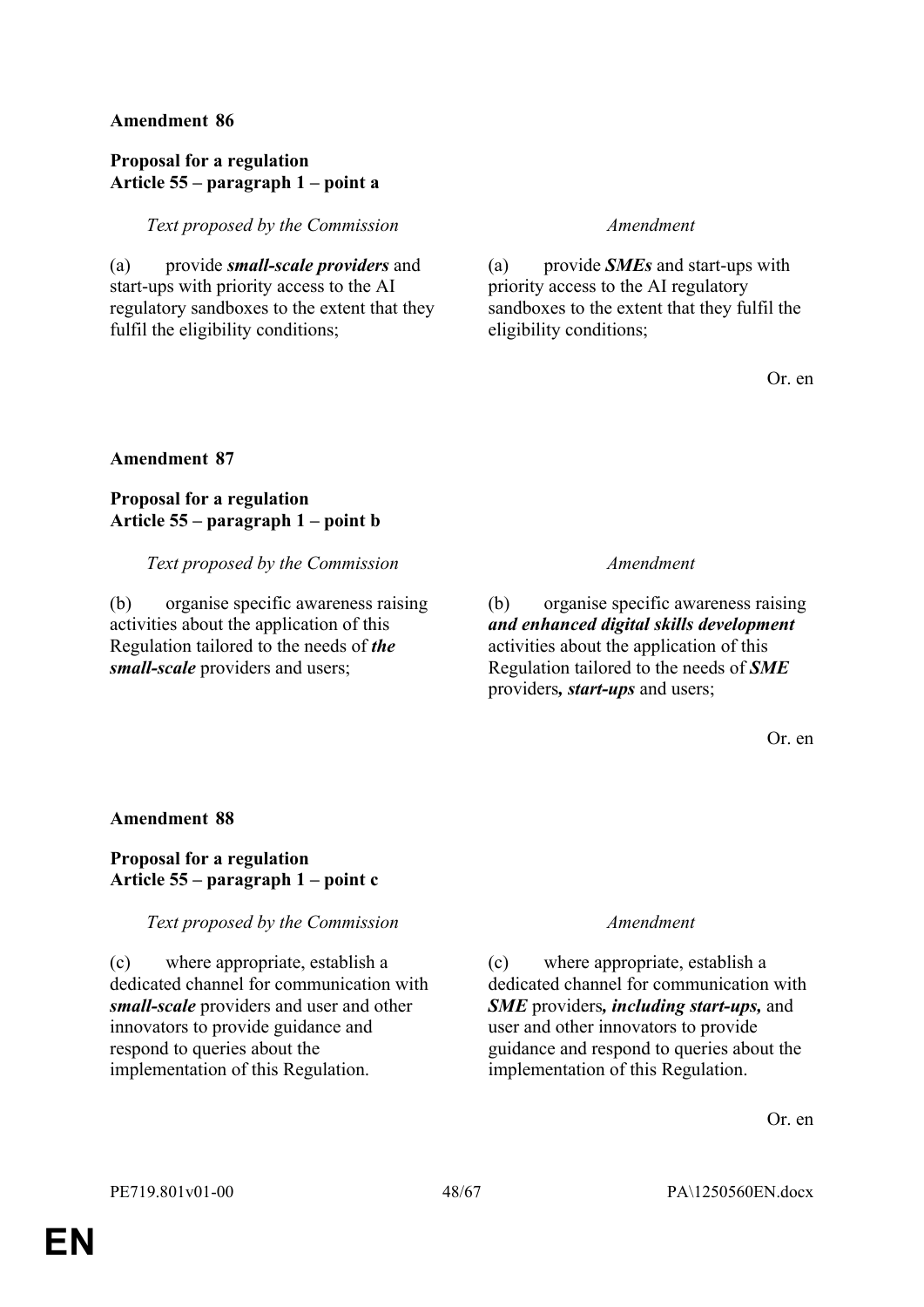# **Proposal for a regulation Article 55 – paragraph 1 – point c a (new)**

*Text proposed by the Commission Amendment*

*(ca) foster the participation of SMEs in the standardisation development process;*

Or. en

*Justification*

*The Rapporteur believes it is worth addressing the issue of SME involvement in the standardisation development process, so that smaller players can also have a say in the industry standards that will later be expected of them.*

**Amendment 90**

**Proposal for a regulation Article 55 – paragraph 1 – point c b (new)**

*Text proposed by the Commission Amendment*

*(cb) work with the Commission to channel existing funding towards lowering costs of compliance for SME providers and start-ups.*

Or. en

# **Amendment 91**

**Proposal for a regulation Article 55 – paragraph 2**

*Text proposed by the Commission Amendment*

2. The specific interests and needs of the *small-scale* providers shall be taken into account when setting the fees for conformity assessment under Article 43, reducing those fees proportionately to their

2. The specific interests and needs of the *SME* providers *and start-ups* shall be taken into account when setting the fees for conformity assessment under Article 43, reducing those fees proportionately to their

PA\1250560EN.docx 49/67 PE719.801v01-00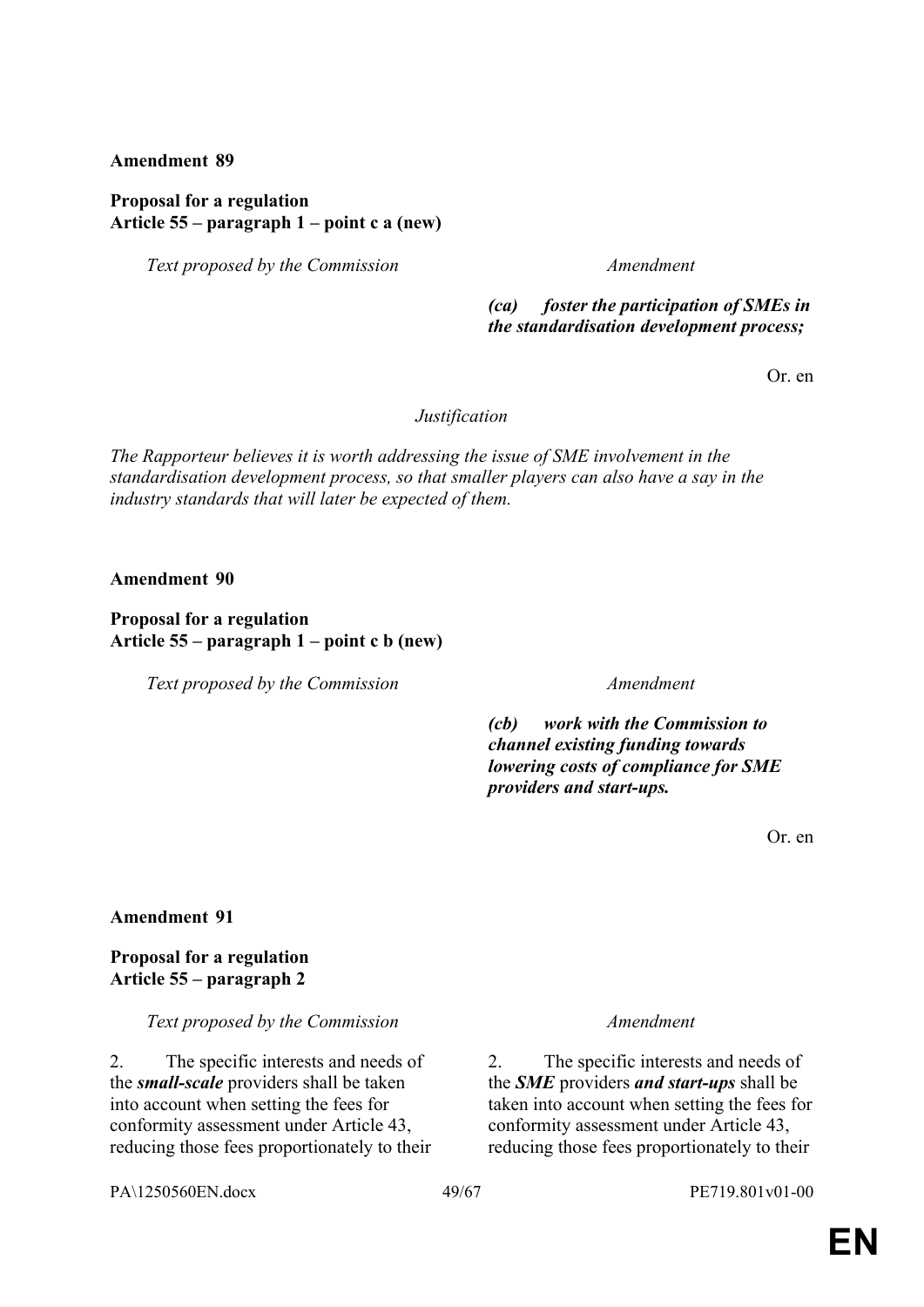size *and* market size. size, market size *and market demand*.

*The Commission shall regularly assess the certification and compliance costs for SMEs and start-ups, including through consultations with the SME providers, start-ups and users.*

Or. en

### *Justification*

*According to the Commission's Impact Assessment, the estimated compliance costs for SMEs that develop or deploy high-risk AI applications are estimated at around 6 000 - 7 0000 EUR. The conformity assessment (for the notified body to monitor compliance with the documentation requirements) is estimated to cost between 3 5000 - 7 500 EUR, which makes for a total of 9 500 - 14 5000 EUR. Costs could be even higher when one takes into account external consultancy, internal costs and auditing costs. Given that we need to hold even smaller players accountable for high-risk AI, the Rapporteur proposes for the EC to continue monitoring and assessing these costs. This would provide policymakers at both the European and national level with the information needed to better inform policymaking towards SMEs.*

**Amendment 92**

**Proposal for a regulation Article 55 – paragraph 2 a (new)**

*Text proposed by the Commission Amendment*

*2a. Where appropriate, Member States shall utilise existing dedicated channels for communication with SMEs and startups. Such existing channels could include but are not limited to ENISA's Computer Security Incident Response Teams, National Data Protection Agencies, the AI-on demand platform, the European Digital Innovation Hubs and the Testing and Experimentation Facilities established by the Commission and the Member States at national or Union level.*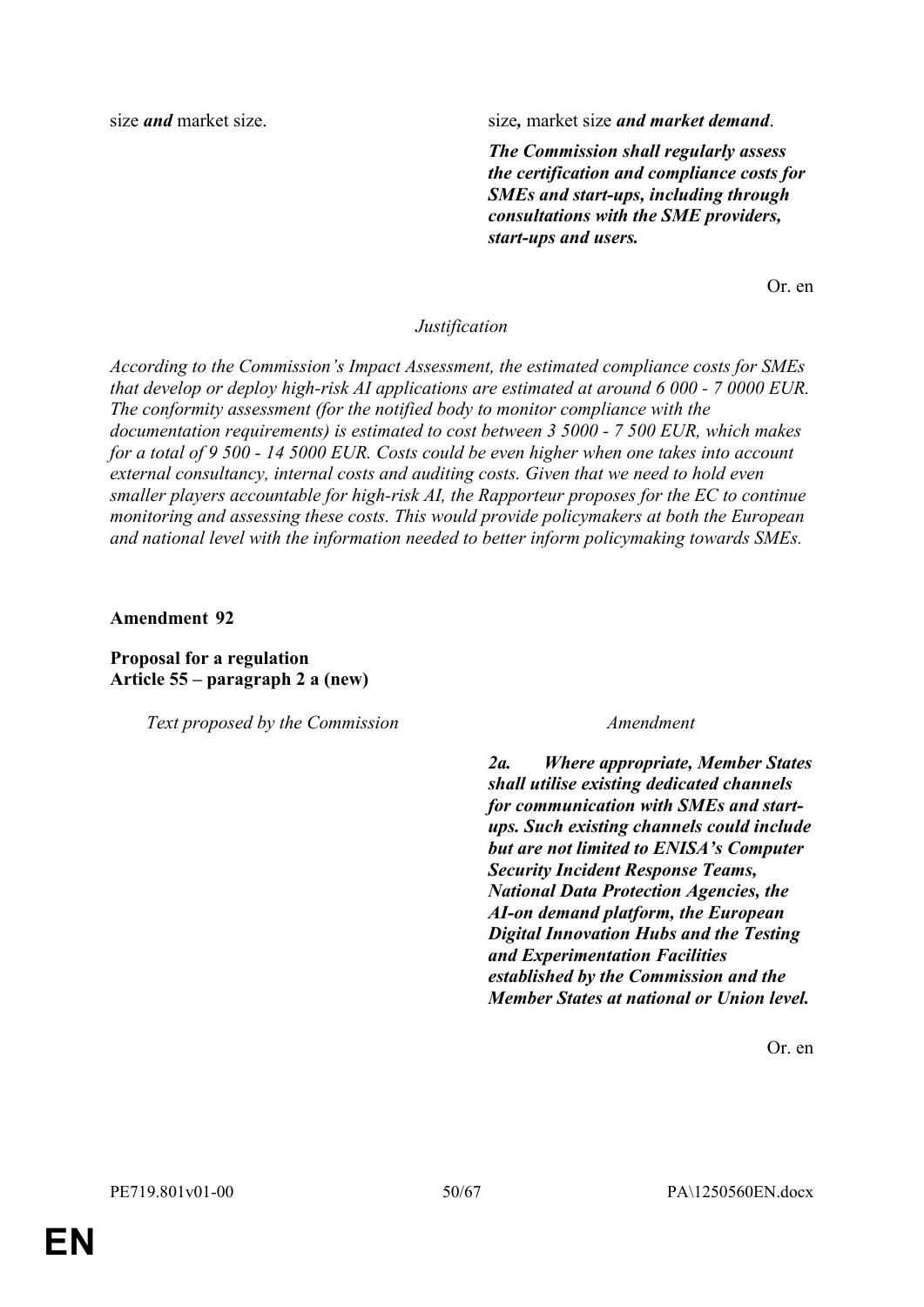# **Proposal for a regulation Article 56 – paragraph 1**

*Text proposed by the Commission Amendment*

1. A 'European Artificial Intelligence Board' (the 'Board') is established.

1. A 'European Artificial Intelligence Board' (the 'Board') is established. *The Board shall have a strong mandate as well as sufficient resources and skilled personnel at its disposal for assistance in the proper performance of its tasks laid down in Article 58.*

Or. en

# **Amendment 94**

**Proposal for a regulation Article 56 – paragraph 2 – point c a (new)**

*Text proposed by the Commission Amendment*

*(ca) consider how the Union can take advantage of the benefits of AI, while appropriately mitigating risks.*

Or. en

# **Amendment 95**

# **Proposal for a regulation Article 57 – paragraph 1**

# *Text proposed by the Commission Amendment*

1. The Board shall be composed of the national supervisory authorities, who shall be represented by the head or equivalent high-level official of that authority, and the European Data Protection Supervisor. Other national authorities may be invited to the meetings, where the issues discussed are of relevance for them.

1. The Board shall be composed of the national supervisory authorities, who shall be represented by the head or equivalent high-level official of that authority, and the European Data Protection Supervisor. Other national authorities may be invited to the meetings, where the issues discussed are of relevance for them. *Where appropriate, AI developers, data scientists, SMEs and start-ups, and other relevant*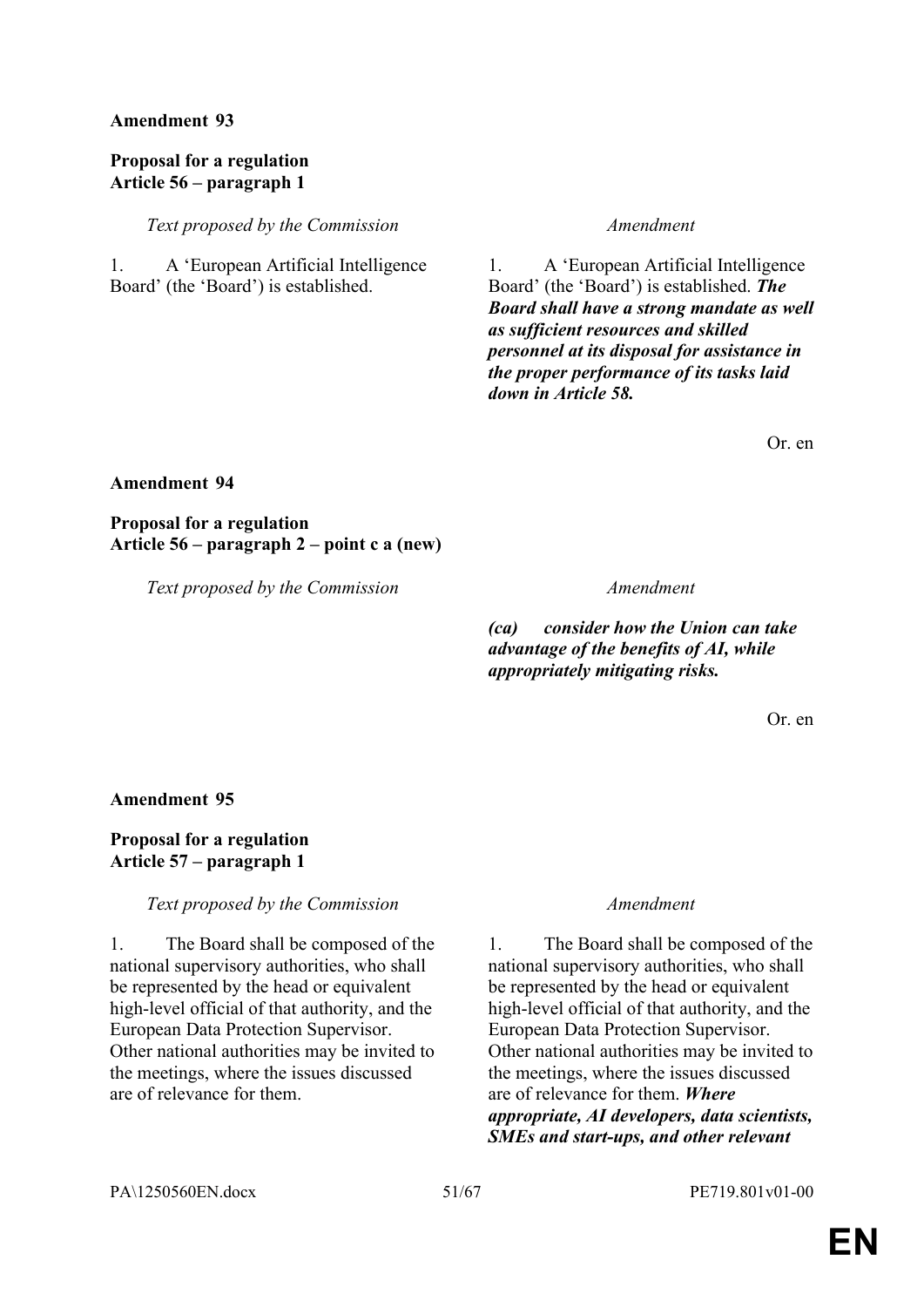*stakeholders may be invited to meetings of the Board. These AI developers and data scientists shall be selected as outlined in the rules of procedure of the Board.*

Or. en

### **Amendment 96**

# **Proposal for a regulation Article 57 – paragraph 4**

### *Text proposed by the Commission Amendment*

4. The Board *may* invite external experts and observers to attend its meetings and may hold exchanges with interested third parties to inform its activities to an appropriate extent. To that end the Commission may facilitate exchanges between the Board and other Union bodies, offices, agencies and advisory groups.

4. The Board *shall institutionalise a structured dialogue with the High Level Expert Group on AI. It shall regularly* invite external experts and observers to attend its meetings and may hold exchanges with interested third parties to inform its activities to an appropriate extent. To that end the Commission may facilitate exchanges between the Board and other Union bodies, offices, agencies and advisory groups.

Or. en

### **Amendment 97**

# **Proposal for a regulation Article 58 – paragraph 1 – point b**

*Text proposed by the Commission Amendment*

(b) contribute to uniform administrative practices in the Member States, including for the functioning of regulatory sandboxes referred to in Article  $53$ 

(b) contribute to uniform administrative practices in the Member States, including for the functioning of regulatory sandboxes referred to in Article 53*, Article 54 and Annex IXa*;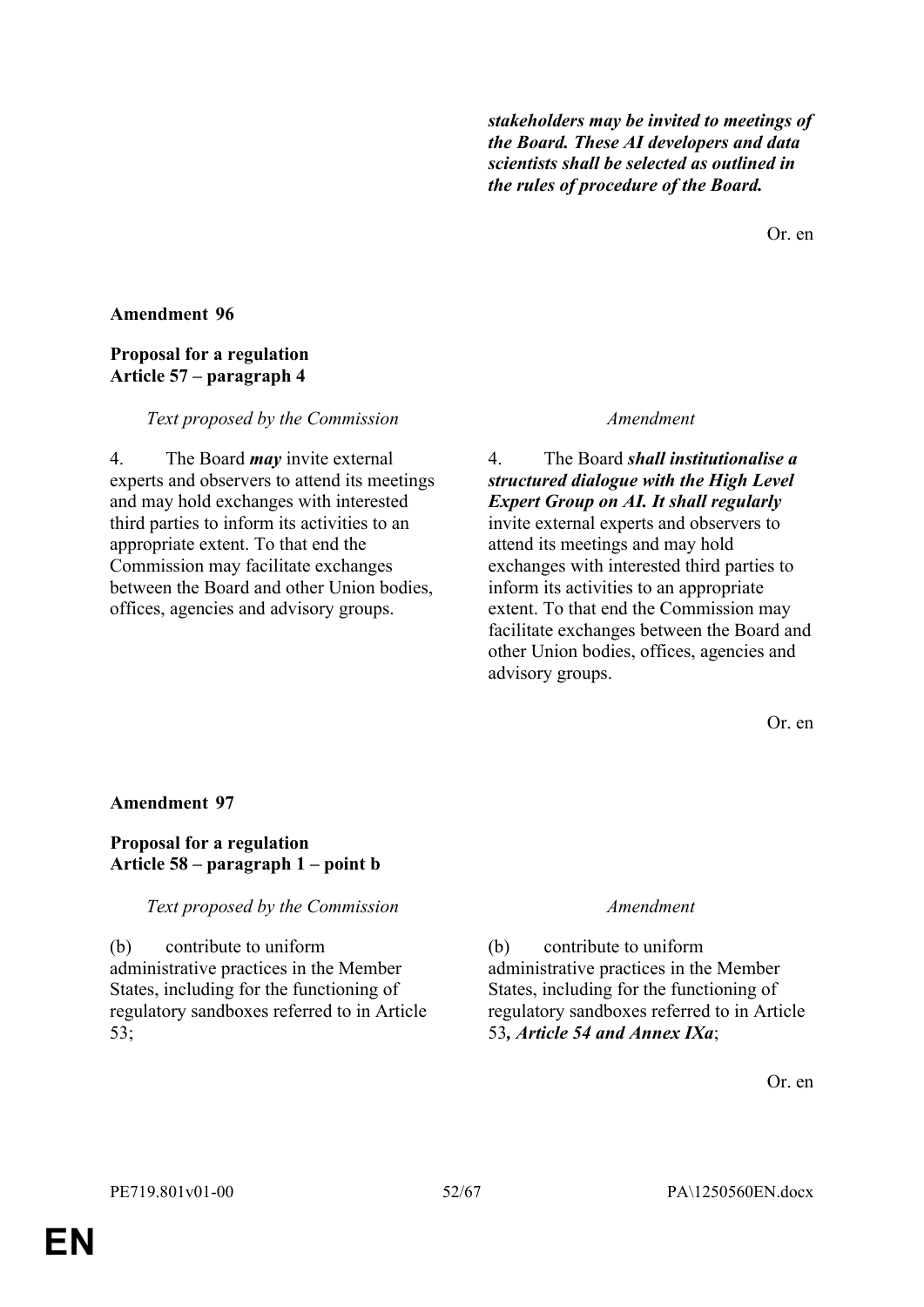# **Proposal for a regulation Article 58 – paragraph 1 – point c a (new)**

*Text proposed by the Commission Amendment*

*(ca) carry out annual horizon scanning and foresight exercises to extrapolate the impact trends and emerging issues in respect of this Regulation including a particular focus on digital skills development;*

Or. en

### **Amendment 99**

# **Proposal for a regulation Article 58 – paragraph 1 – point c b (new)**

*Text proposed by the Commission Amendment*

*(cb) annually publish recommendations to the Commission, including but not limited to opinions on the need for amendment of Annex I and Annex III in light of available evidence;*

Or. en

# **Amendment 100**

# **Proposal for a regulation Article 58 – paragraph 1 – point c c (new)**

*Text proposed by the Commission Amendment*

*(cc) work to set up a common European authority on benchmarking that brings together national metrology and benchmarking authorities, such as a European Benchmarking Institute or as a subgroup of the European AI Board.*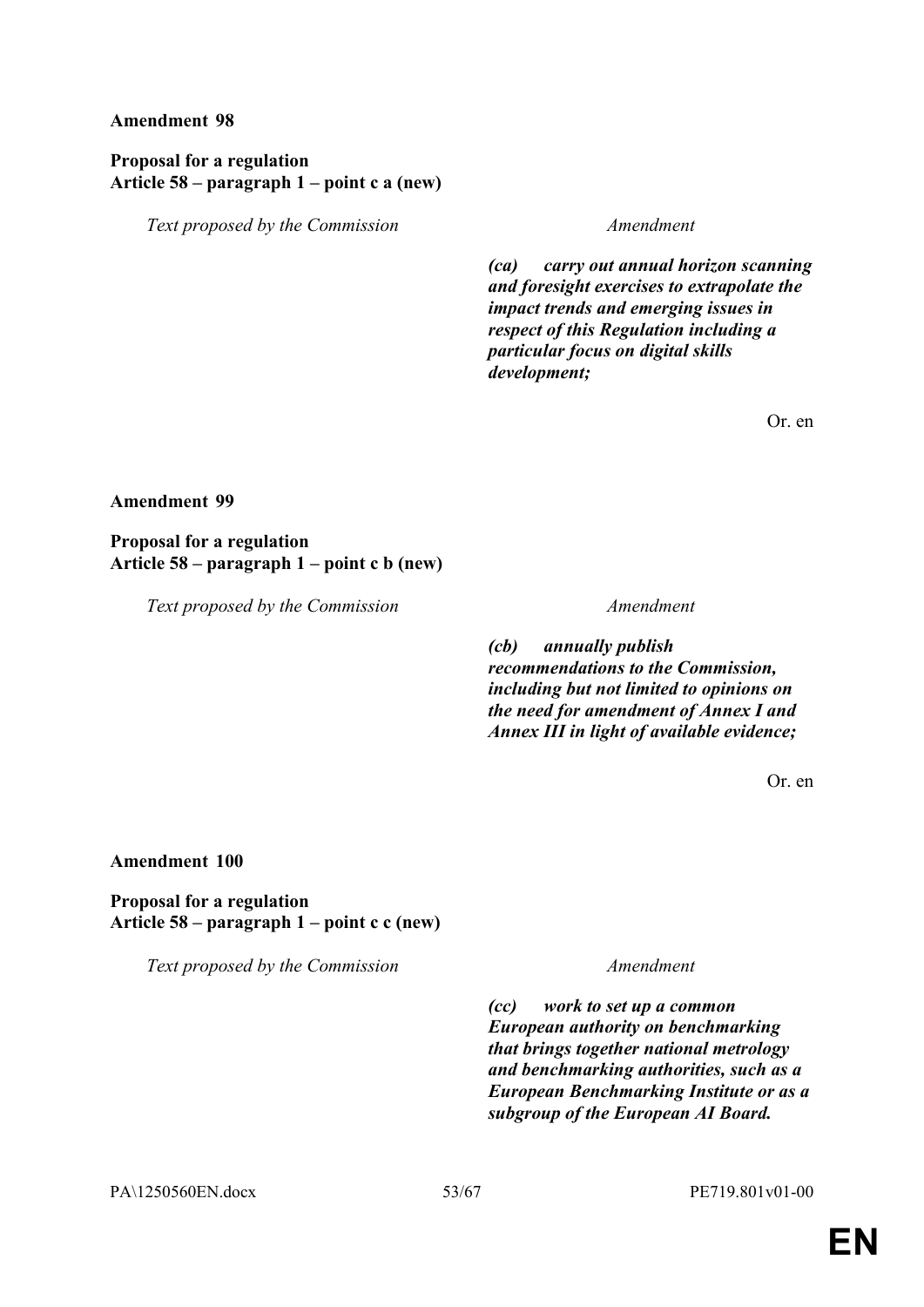# *Justification*

*While Article 15 states the need for "appropriate levels" of "accuracy, robustness and cybersecurity", one big gap exists. There are no relevant accuracy metrics on a European level to guide developers and providers of AI. While standardisation organisations exist to establish what the standard should be, benchmarking organisations are needed to establish how these standards should be met and measured. The creation of a common European authority - such as a European Benchmarking Institute or as a subgroup of the European AI Board - would allow for a cohesive European approach to benchmarking and metrics. It should draw inspiration from existing structures such as the "Laboratoire national de métrologie et d'essais (LNE)" in France or the National Institute for Science and Technology's Software Quality Group on Metrics and Measures in the United States.*

### **Amendment 101**

**Proposal for a regulation Article 60 – paragraph 1**

### *Text proposed by the Commission Amendment*

1. The Commission shall, in collaboration with *the* Member States, set up and maintain *a* EU database *containing information referred to in paragraph 2 concerning high-risk* AI systems *referred to in Article 6(2) which are registered* in accordance with Article *51*.

1. *The Commission shall, in collaboration with Member States, set up and maintain an* EU database *for general purpose* AI systems in accordance with Article *28a*.

Or. en

# **Amendment 102**

# **Proposal for a regulation Article 61 – paragraph 2**

### *Text proposed by the Commission Amendment*

2. The post-market monitoring system shall *actively and systematically* collect, document and analyse relevant data provided by users or collected through other sources on the performance of highrisk AI systems throughout their lifetime, and allow the provider to evaluate the

2. The post-market monitoring system shall *include activities to receive,* collect, document and analyse relevant data provided by users *under Article 29* or collected through other sources on the performance of high-risk AI systems throughout their lifetime, and allow the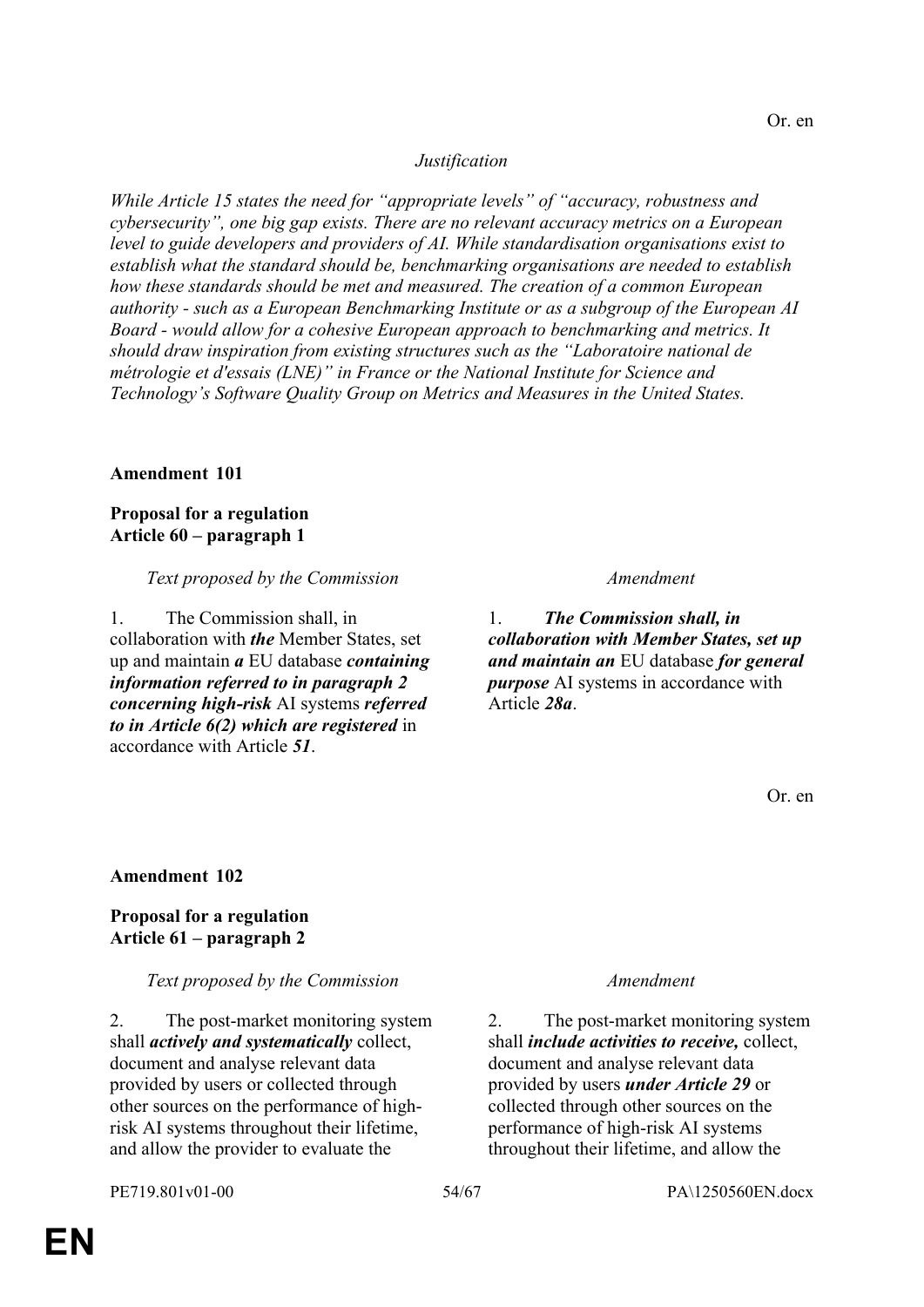continuous compliance of AI systems with the requirements set out in Title III, Chapter 2.

provider to evaluate the continuous compliance of AI systems with the requirements set out in Title III, Chapter 2.

Or. en

# **Amendment 103**

# **Proposal for a regulation Article 64 – paragraph 1**

### *Text proposed by the Commission Amendment*

1. Access to data and documentation in the context of their activities*,* the market surveillance authorities shall be granted full access to the training, validation and testing datasets used by the provider, including through application programming interfaces ('API') or other appropriate technical means and tools enabling remote access.

1. *When appropriately motivated and proportionate, market surveillance authorities may request* access to data and documentation in the context *of their* activities*.* The market surveillance authorities shall be granted full access to the training, validation and testing datasets used by the provider, including through application programming interfaces ('API') or other appropriate technical means and tools enabling remote access*, that are strictly necessary for the purpose of its request*.

Or. en

# **Amendment 104**

# **Proposal for a regulation Article 64 – paragraph 2**

# *Text proposed by the Commission Amendment*

2. Where necessary to assess the conformity of the high-risk AI system with the requirements set out in Title III, Chapter 2 and upon a reasoned request, the market surveillance authorities shall be granted access to the source code of the AI system.

2. Where necessary to assess the conformity of the high-risk AI system*, such as in a force majeure situation,* with the requirements set out in Title III, Chapter 2 and upon a reasoned request *and after all other ways for access are exhausted or shown to be insufficient*, the market surveillance authorities shall be granted access to the source code of the AI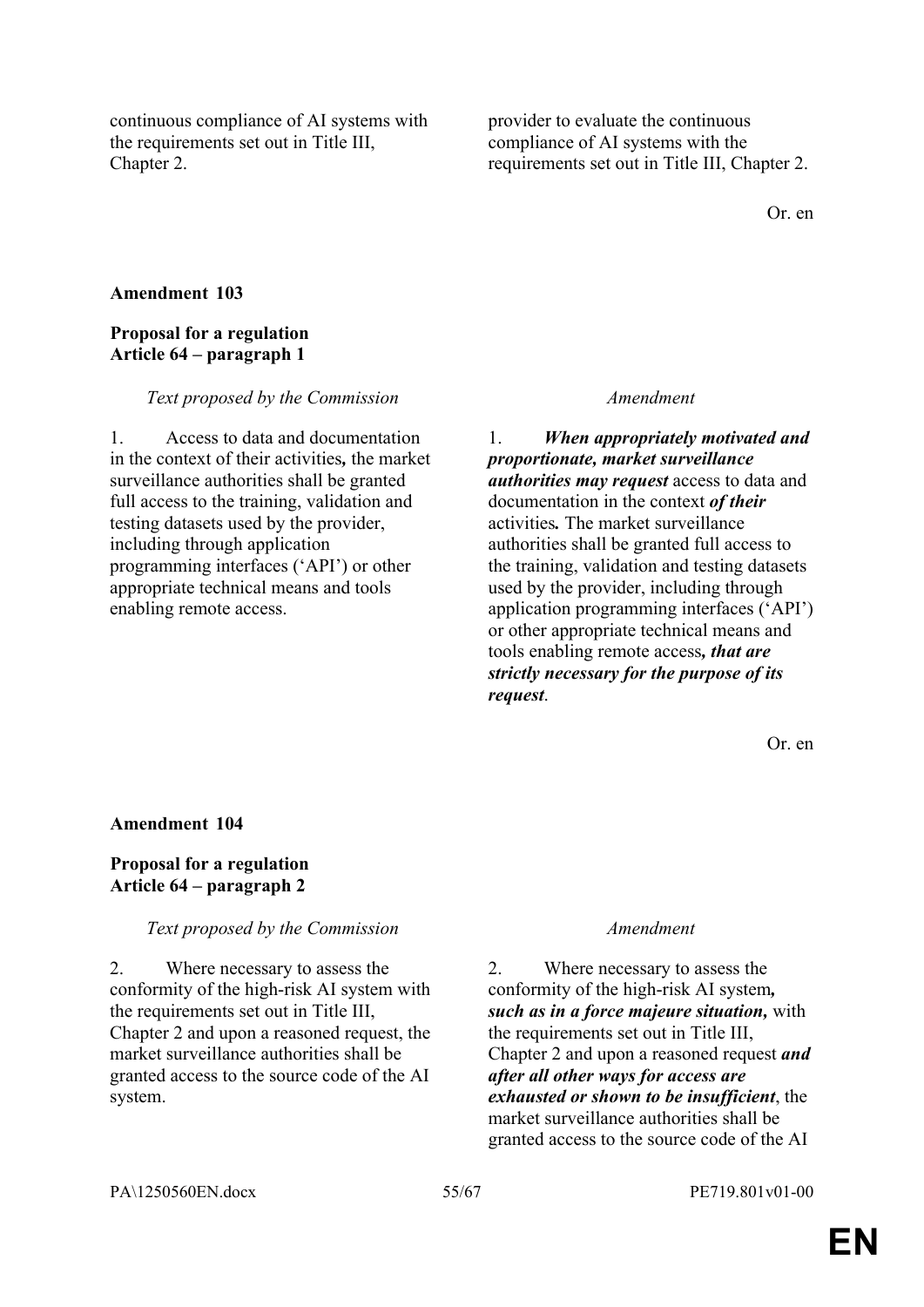Or. en

# **Amendment 105**

# **Proposal for a regulation Article 69 – paragraph 2**

### *Text proposed by the Commission Amendment*

2. The *Commission and the Board shall encourage and facilitate the drawing up of* codes of conduct intended to foster the voluntary application to AI systems of requirements related *for example* to environmental sustainability, accessibility for persons with a disability, stakeholders participation in the design and development of the AI systems and diversity of development teams on the basis of clear objectives and key performance indicators to measure the achievement of those objectives.

2. The Codes of Conduct intended to foster the voluntary application to AI systems of requirements *shall in particular include factors* related to environmental sustainability, accessibility for persons with a disability, stakeholders participation in the design and development of the AI systems and diversity of development teams on the basis of clear objectives and key performance indicators to measure the achievement of those objectives.

Or. en

# **Amendment 106**

**Proposal for a regulation Article 69 – paragraph 2 – subparagraph 1 a (new)**

*Text proposed by the Commission Amendment*

*The Codes of Conduct shall include provisions for general purpose AI systems, as set out in Article 28a, paragraph 5.*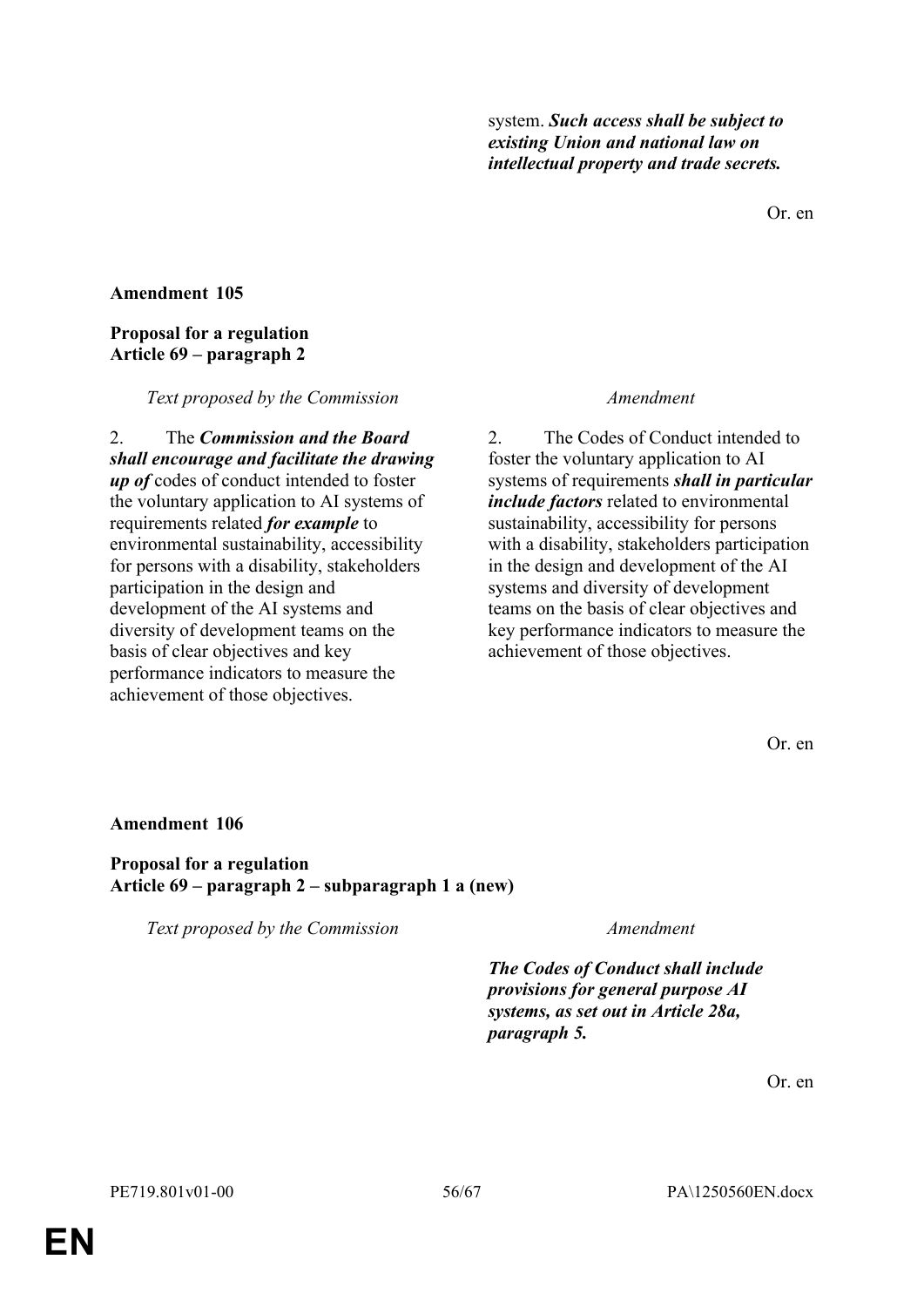### **Proposal for a regulation Article 69 – paragraph 4**

### *Text proposed by the Commission Amendment*

4. The Commission and *the Board* shall take into account the specific interests and needs of *the small-scale providers* and start-ups when encouraging and facilitating the drawing up of codes of conduct.

4. The Commission and *Member States* shall take into account the specific interests and needs of *SMEs* and start-ups when encouraging and facilitating the drawing up of codes of conduct.

Or. en

### **Amendment 108**

**Proposal for a regulation Article 70 – paragraph 1 – point a**

### *Text proposed by the Commission Amendment*

(a) intellectual property rights, and confidential business information or trade secrets of a natural or legal person, including source code, except the cases referred to in Article 5 of Directive 2016/943 on the protection of undisclosed know-how and business information (trade secrets) against their unlawful acquisition, use and disclosure apply.

(a) intellectual property rights, and confidential business information or trade secrets of a natural or legal person *in line with the 2016 EU Trade Secrets Directive (Directive (EU) 2016/943) as well as the 2004 Directive on the enforcement of intellectual property rights (Directive 2004/48/EC)*, including source code, except the cases referred to in Article 5 of Directive *(EU)* 2016/943 on the protection of undisclosed know-how and business information (trade secrets) against their unlawful acquisition, use and disclosure apply.

Or. en

**Amendment 109**

**Proposal for a regulation Article 71 – paragraph 1**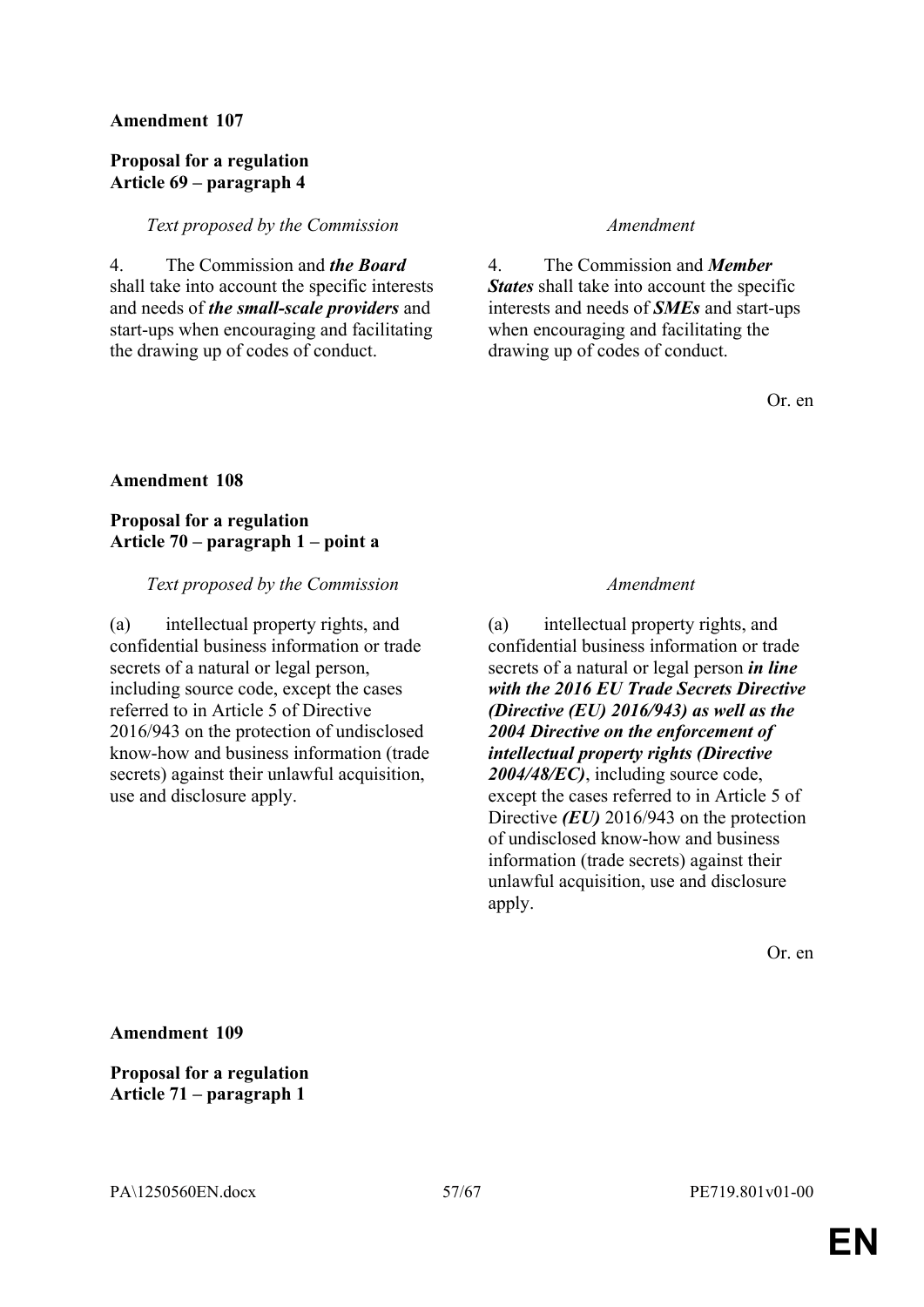# *Text proposed by the Commission Amendment*

1. In compliance with the terms and conditions laid down in this Regulation, Member States shall lay down the rules on penalties, including administrative fines, applicable to infringements of this Regulation and shall take all measures necessary to ensure that they are properly and effectively implemented. The penalties provided for shall be effective, proportionate, and dissuasive. They shall take into particular account the interests of *small-scale* providers *and start-up* and their economic viability.

1. In compliance with the terms and conditions laid down in this Regulation, Member States shall lay down the rules on penalties, including administrative fines, applicable to infringements of this Regulation and shall take all measures necessary to ensure that they are properly and effectively implemented. The penalties provided for shall be effective, proportionate, and dissuasive. They shall take into particular account the *size and the* interests of *SME* providers*, including start-ups* and their economic viability.

Or. en

# *Justification*

*Penalties need to be proportionate so as not to hamper economic competitiveness and innovation of smaller players.*

# **Amendment 110**

**Proposal for a regulation Article 71 – paragraph 3 – point b**

*Text proposed by the Commission Amendment*

*(b) non-compliance of the AI system with the requirements laid down in Article 10.*

*deleted*

Or. en

# *Justification*

*There is a difference in the severity of non-compliance between Articles 5 and 10. Therefore, Article 10 should be included in the provisions for penalties in paragraph 4.*

**Amendment 111**

**Proposal for a regulation Article 71 – paragraph 4**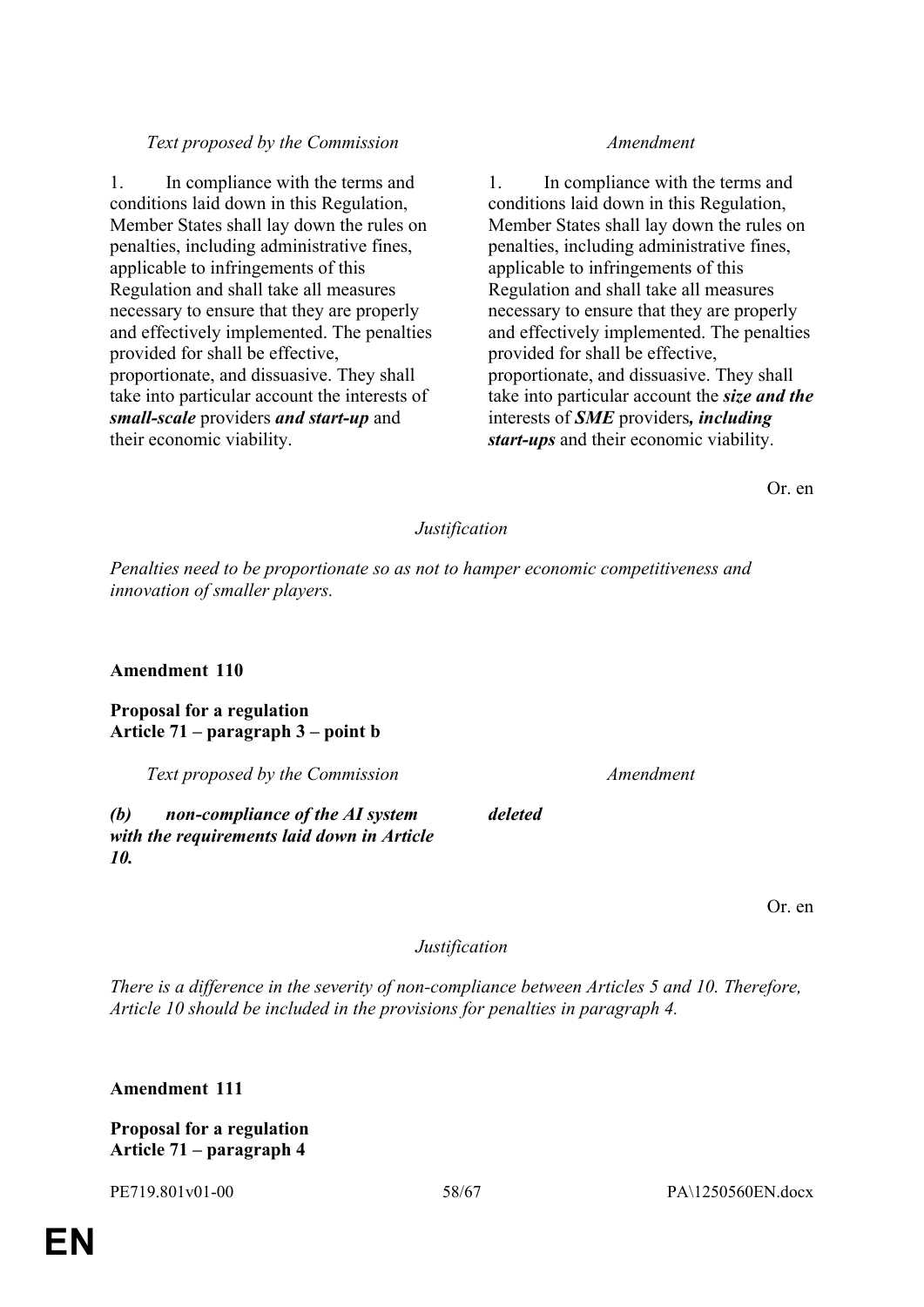# system with any requirements or obligations under this Regulation, other

4. The non-compliance of the AI

than those laid down in *Articles 5 and 10*, shall be subject to administrative fines of up to 20 000 000 EUR or, if the offender is a company, up to 4 % of its total worldwide annual turnover for the preceding financial year, whichever is higher.

#### *Text proposed by the Commission Amendment*

4. The non-compliance of the AI system with any requirements or obligations under this Regulation, other than those laid down in *Article 5*, shall be subject to administrative fines of up to 20 000 000 EUR or, if the offender is a company, up to 4 % of its total worldwide annual turnover for the preceding financial year, whichever is higher.

Or. en

#### **Amendment 112**

**Proposal for a regulation Article 71 – paragraph 5 – subparagraph 1 a (new)**

*Text proposed by the Commission Amendment*

*In the case of supply of incomplete information by an SME provider or startup, the Member State shall allow the SME provider or start-up a period of 1 month, unless another period of time is stipulated by national law, to supply the complete information before imposing the fines set out in this paragraph.*

Or. en

#### **Amendment 113**

# **Proposal for a regulation Article 71 – paragraph 6 – point c**

*Text proposed by the Commission Amendment*

(c) the size and market share of the operator committing the infringement*;*

(c) the size*, annual turnover* and market share of the operator committing the infringement*.*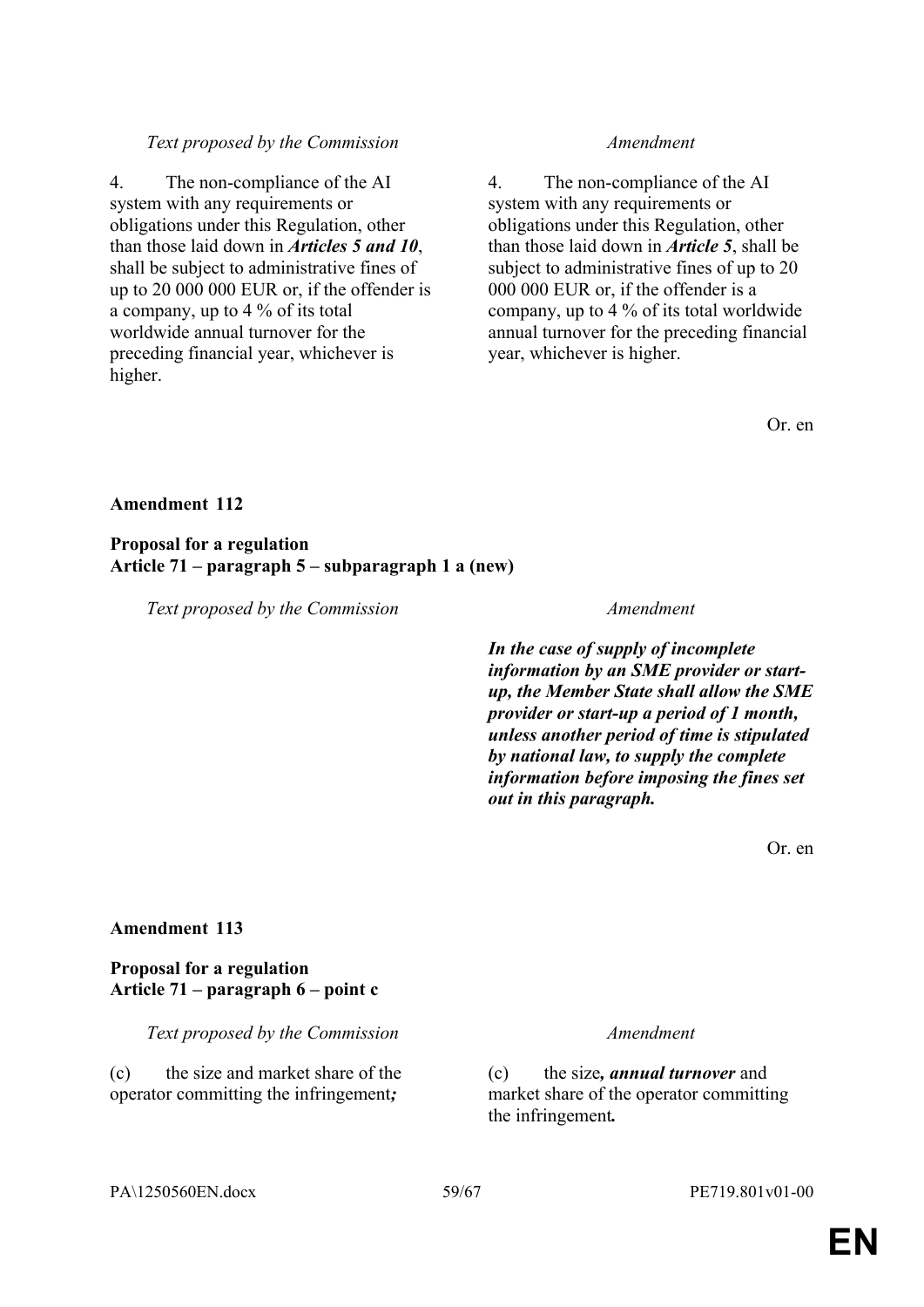# **Proposal for a regulation Article 73 – paragraph 2**

# *Text proposed by the Commission Amendment*

2. The *delegation of* power referred to in Article 4, Article 7(1), Article 11(3), Article 43(5) and (6) and Article 48(5) shall be conferred on the Commission for an indeterminate period of time from [*entering* into force of *the* Regulation].

2. The power *to adopt delegated acts*  referred to in Article 4, Article 7(1), Article  $11(3)$ , Article 43(5) and (6) and Article 48(5) shall be conferred on the Commission for an indeterminate period of time from [*date of entry* into force of *this* Regulation].

Or. en

### **Amendment 115**

# **Proposal for a regulation Article 84 – paragraph 7**

### *Text proposed by the Commission Amendment*

7. The Commission shall, if necessary, submit appropriate proposals to amend this Regulation, in particular taking into account developments in technology and in the light of the state of progress in the information society.

7. The Commission shall, if necessary, submit appropriate proposals to amend this Regulation, in particular taking into account developments in technology and in the light of the state of progress in the information society*, as well as the evolution of internationally accepted definitions of AI systems*.

Or. en

**Amendment 116**

**Proposal for a regulation Annex I – point c**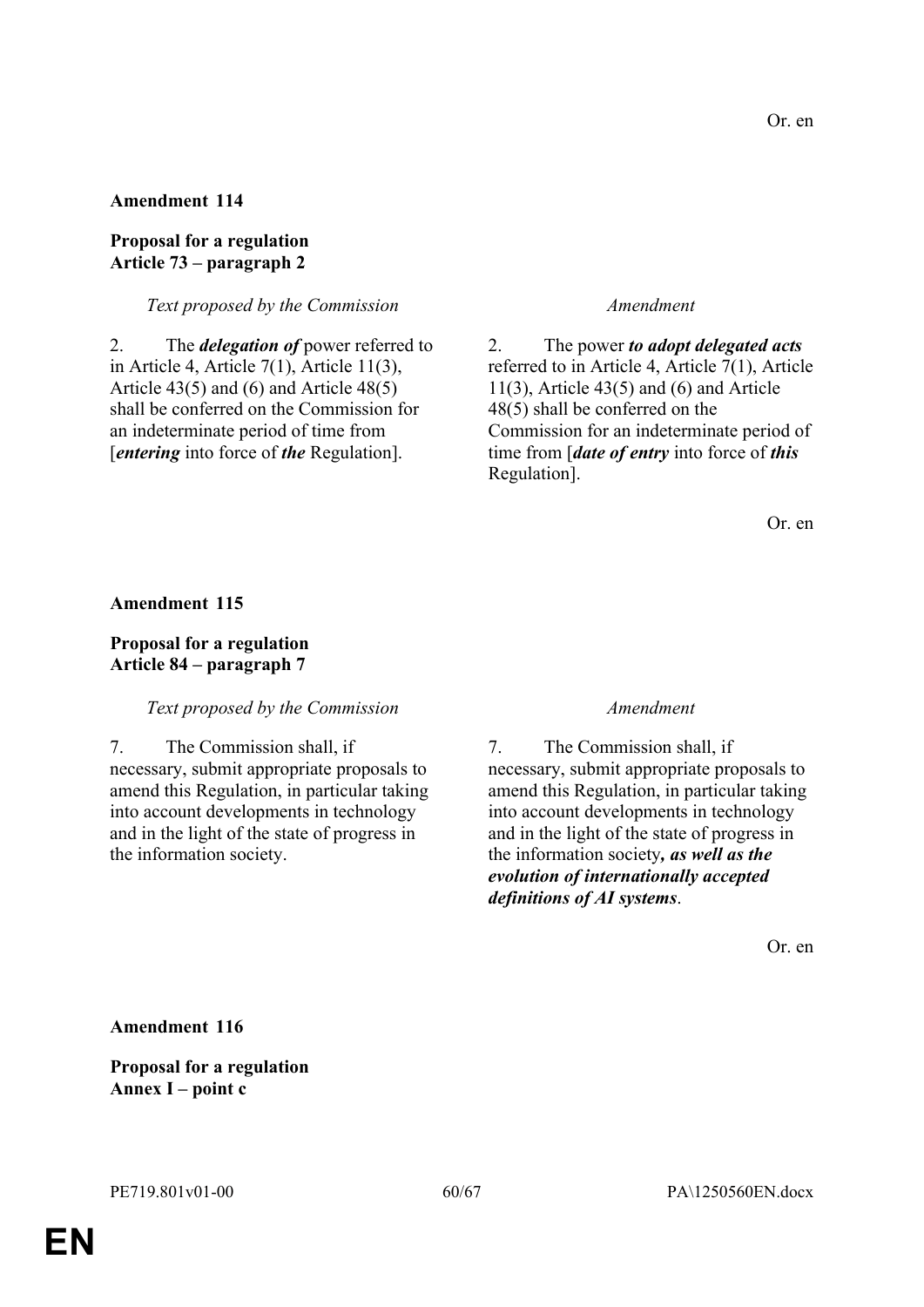2. Critical infrastructure:

# *Text proposed by the Commission Amendment*

(c) Statistical approaches *to learning and inference*, Bayesian estimation, search and optimization methods.

Or. en

# **Amendment 117**

methods.

# **Proposal for a regulation Annex III – paragraph 1 – introductory part**

*Text proposed by the Commission Amendment*

(c) Statistical approaches, Bayesian estimation, search and optimization

High-risk AI systems pursuant to Article 6(2) are the AI systems listed in any of the following areas:

High-risk AI systems pursuant to Article 6(2) are the AI systems listed in any of the following areas *whose use cases or application poses a risk of harm to the health and safety or a risk of adverse impact on fundamental rights of users*:

Or. en

# *Justification*

*High risks for society are better regulated by the application than the technology. This Annex could be even further specified to applications which have an impact on fundamental rights rather than broad sectoral designations.*

# **Amendment 118**

# **Proposal for a regulation Annex III – paragraph 1 – point 2 – introductory part**

*Text proposed by the Commission Amendment*

2. *Management and operation of* critical infrastructure: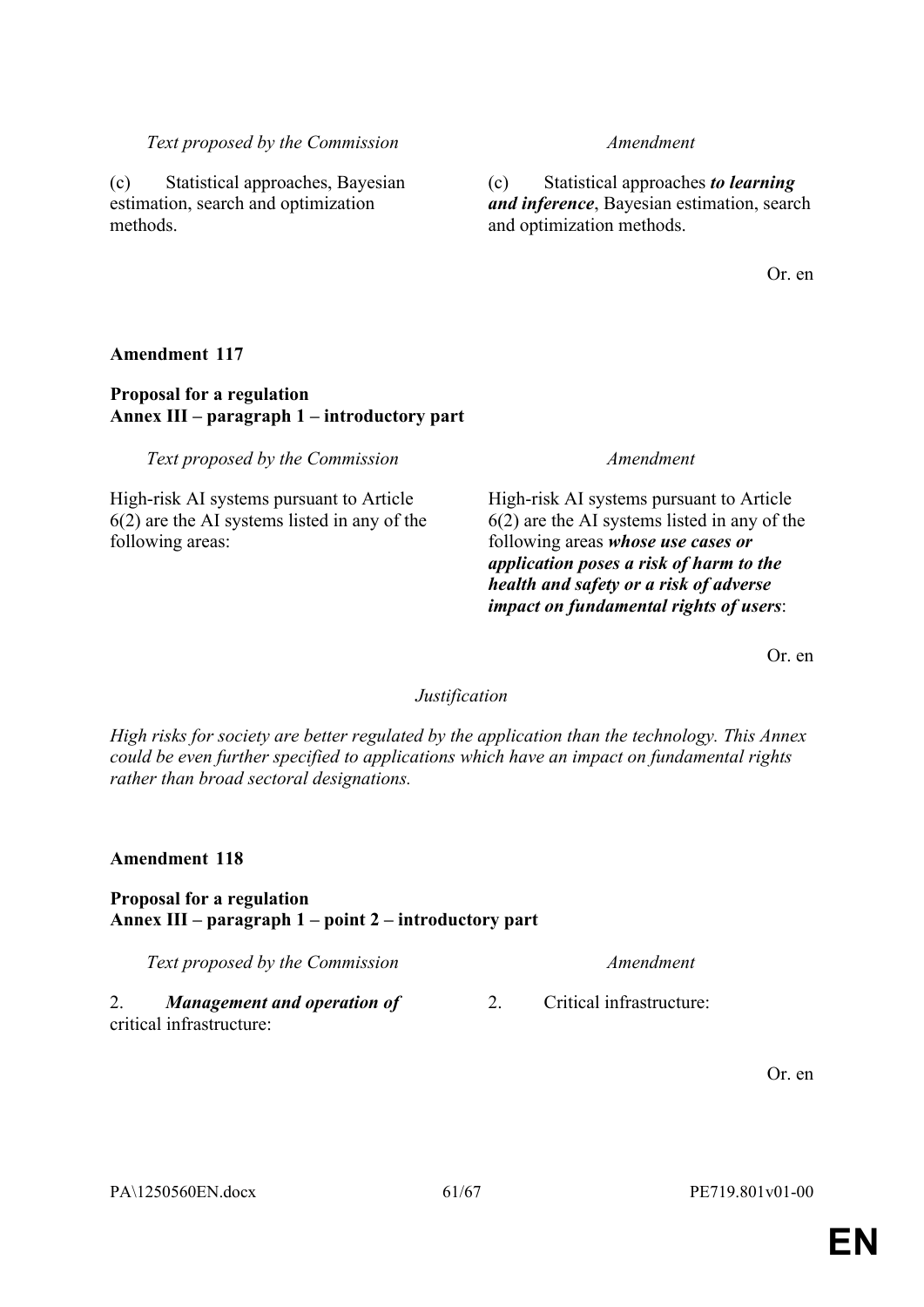# **Proposal for a regulation Annex III – paragraph 1 – point 2 – point a**

# *Text proposed by the Commission Amendment*

(a) AI systems intended to be used as safety components in the management and operation of road traffic and the supply of water, gas, heating and electricity.

(a) AI systems intended to be used as safety components in the management and operation of road traffic and the supply of water, gas, heating and electricity *provided the failure of the AI system might lead to an imminent threat to such supply*.

Or. en

# **Amendment 120**

# **Proposal for a regulation Annex III – paragraph 1 – point 4 – point a**

# *Text proposed by the Commission Amendment*

(a) AI systems intended *to be used* for recruitment or selection of natural persons, notably for *advertising vacancies,* screening or filtering applications, evaluating candidates in the course of interviews or tests;

(a) AI systems intended for *the sole purpose of* recruitment or selection of natural persons, notably for screening or filtering applications, evaluating candidates in the course of interviews or tests;

Or. en

# *Justification*

*Classifying all HR applications of AI as high-risk does not recognise the need to differentiate between applications in the area of HR (some of which pose a much higher risk to one's individual rights). Some businesses use AI systems to help train staff or screen CVs based on very generic job requirements. This is a different risk level than AI systems making final decisions on hiring or firing a person (in which case, of course, the process needs clear safeguards). We need to distinguish based on the application.*

# **Amendment 121**

**Proposal for a regulation Annex III – paragraph 1 – point 4 – point b**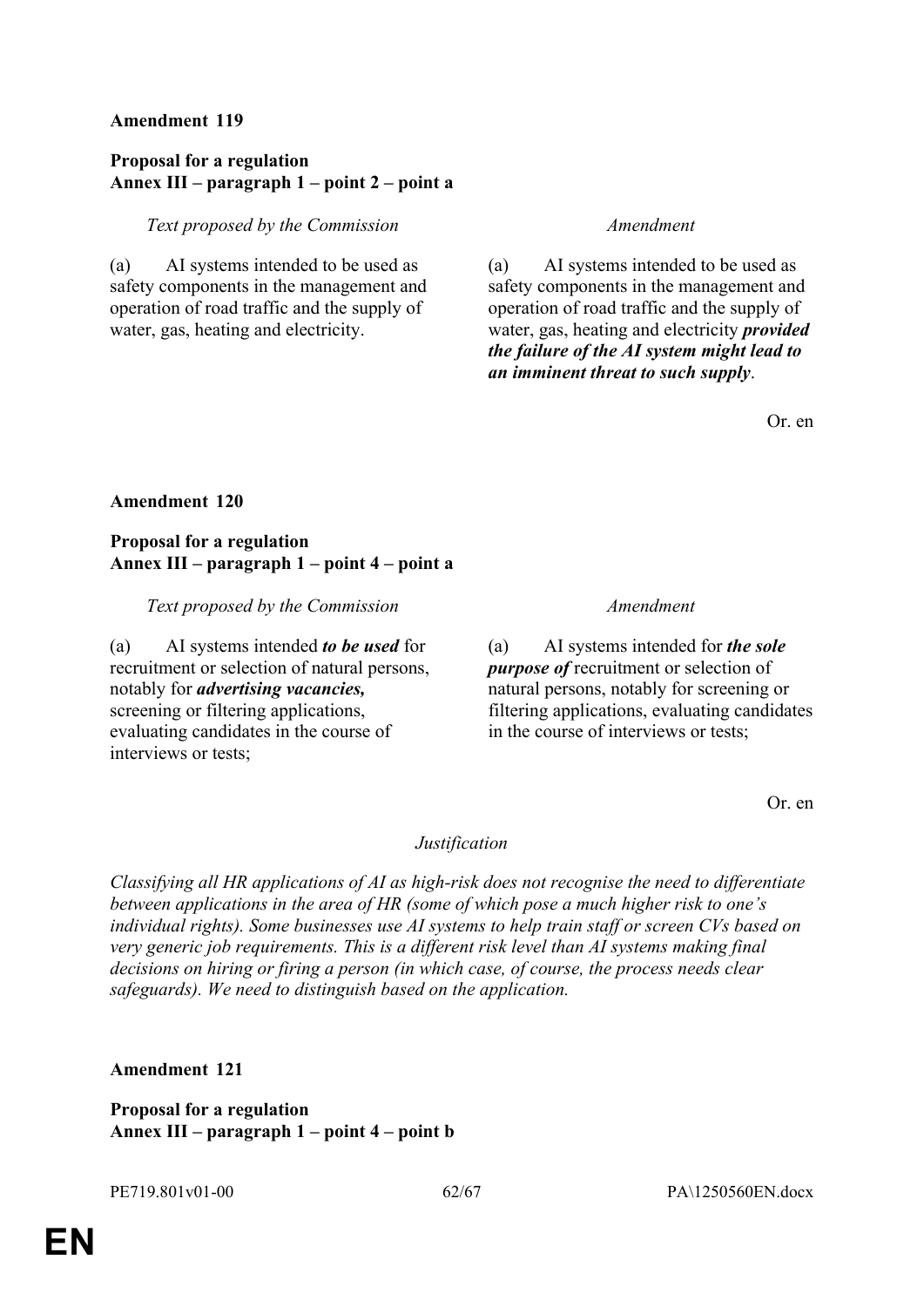### *Text proposed by the Commission Amendment*

(b) AI intended to be used for making decisions on promotion and termination of work-related contractual relationships*, for task allocation* and for monitoring and evaluating performance and behavior of persons in such relationships.

(b) AI intended to be used for making decisions on promotion and termination of work-related contractual relationships and for monitoring and evaluating performance and behavior of persons in such relationships.

Or. en

*Justification*

*Same justification as above.*

# **Amendment 122**

# **Proposal for a regulation Annex IV – paragraph 1 – point 2 – point b**

# *Text proposed by the Commission Amendment*

(b) the design specifications of the system, namely the general logic of the AI system and of the algorithms; the key design choices including the rationale and assumptions made, also with regard to persons or groups of persons on which the system is intended to be used; the main classification choices; what the system is designed to optimise for and the relevance of the different parameters; the decisions about any possible trade-off made regarding the technical solutions adopted to comply with the requirements set out in Title III, Chapter 2;

# (b) *where relevant, proportionate and as long as trade secrets are not affected,* the design specifications of the system, namely the general logic of the AI system and of the algorithms; the key design choices including the rationale and assumptions made, also with regard to persons or groups of persons on which the system is intended to be used; the main classification choices; what the system is designed to optimise for and the relevance of the different parameters; the decisions about any possible trade-off made regarding the technical solutions adopted to comply with the requirements set out in Title III, Chapter 2;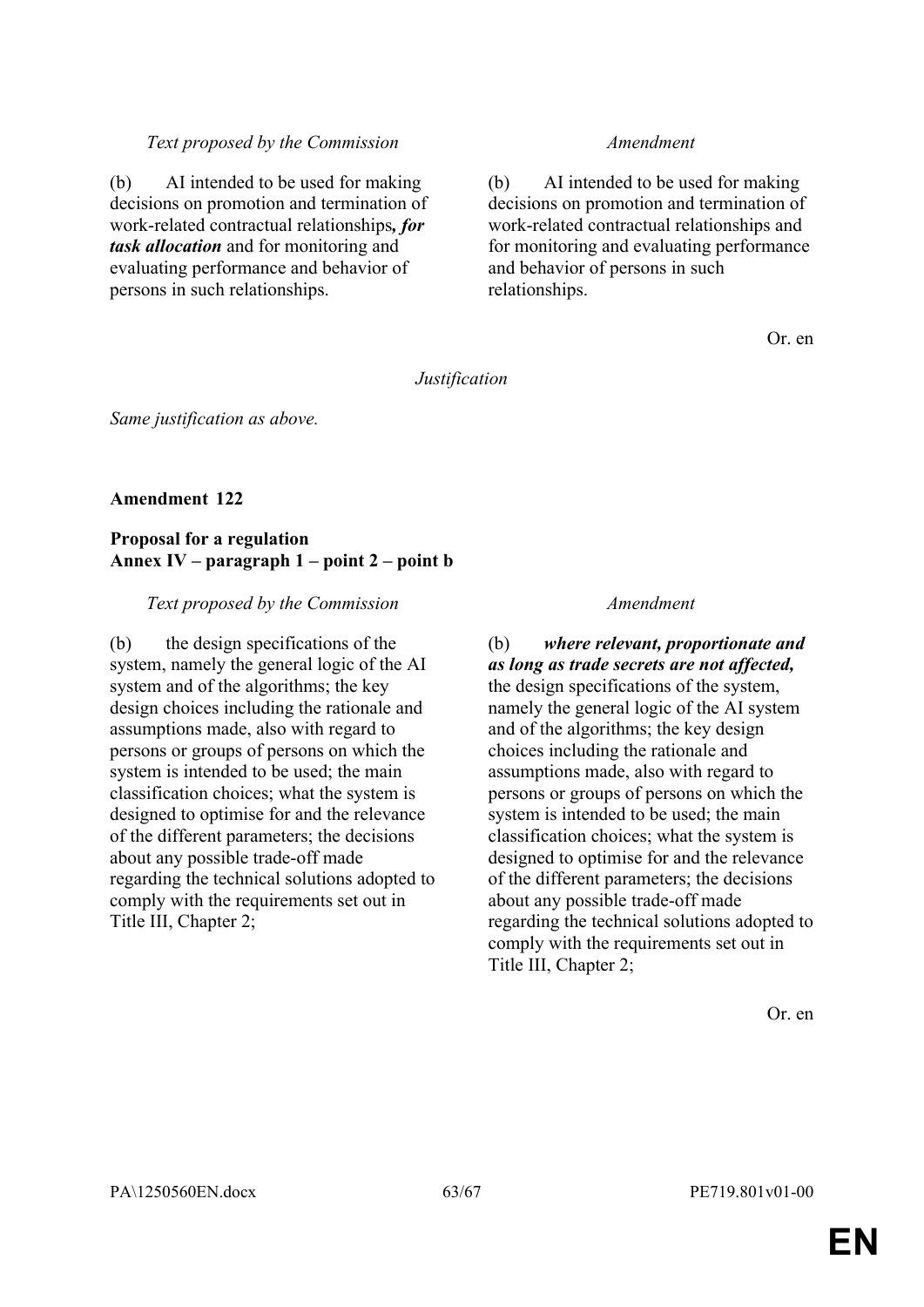# **Proposal for a regulation Annex IV – paragraph 1 – point 2 – point d**

# *Text proposed by the Commission Amendment*

(d) where relevant, the data requirements in terms of datasheets describing the training methodologies and techniques and the training data sets used, including *information about the provenance* of those data sets, their scope and main characteristics; how the data was obtained and selected; labelling procedures (e.g. for supervised learning), data cleaning methodologies (e.g. outliers detection);

(d) where relevant, the data requirements in terms of datasheets describing the training methodologies and techniques and the training data sets used, including *a general description* of those data sets*, information about their provenance*, their scope and main characteristics; how the data was obtained and selected; labelling procedures (e.g. for supervised learning), data cleaning methodologies (e.g. outliers detection);

Or. en

### **Amendment 124**

**Proposal for a regulation Annex IV – paragraph 1 – point 5**

*Text proposed by the Commission Amendment*

5. A description of *any change made* to the system through its lifecycle;

5. A description of *relevant changes made by the providers* to the system through its lifecycle;

Or. en

# **Amendment 125**

# **Proposal for a regulation Annex VII – point 4 – point 4.5**

*Text proposed by the Commission Amendment*

4.5. Where necessary to assess the conformity of the high-risk AI system with the requirements set out in Title III, Chapter 2 and upon a reasoned request, the

4.5. Where necessary to assess the conformity of the high-risk AI system with the requirements set out in Title III *and after all other ways for access are*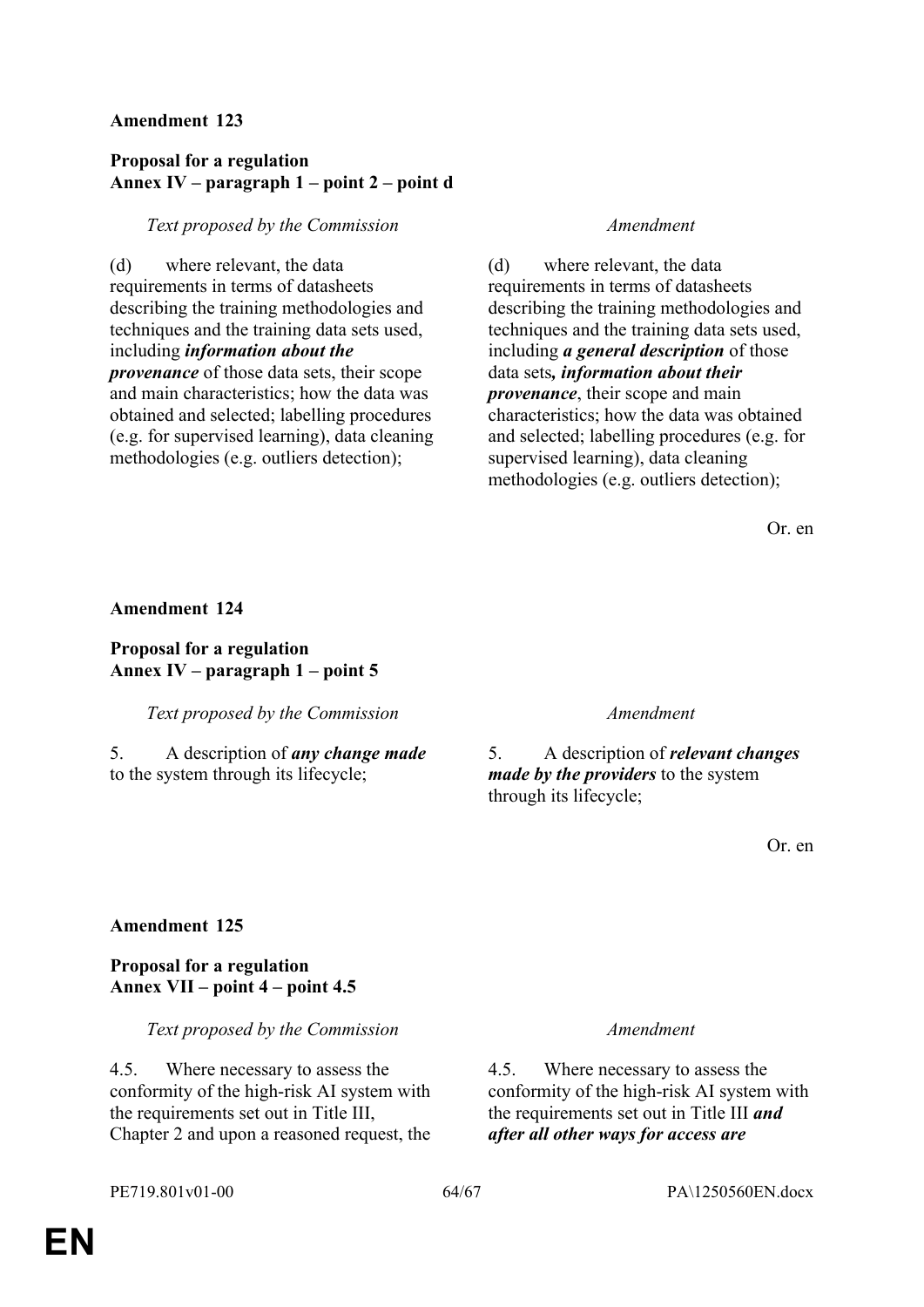notified body shall also be granted access to the source code of the AI system.

Or. en

**Amendment 126**

**Proposal for a regulation Annex IX a (new)**

*Text proposed by the Commission Amendment*

*ANNEX IXa:* 

# *MODALITIES FOR AN EU AI REGULATORY SANDBOXING PROGRAMME*

*1. The AI Regulatory Sandboxes shall be part of the EU AI Regulatory Sandboxing Programme ('sandboxing programme') to be established by the Commission in collaboration with Member States.*

*2. The Commission shall play a complementary role, allowing those Member States with demonstrated experience with sandboxing to build on their expertise and, on the other hand, assisting and providing technical understanding and resources to those Member States that seek guidance on the set-up of these regulatory sandboxes.*

*3. Participants in the sandboxing programme, in particular small-scale providers, are granted access to predeployment services, such as preliminary registration of their AI system, compliance R&D support services, and to all the other relevant elements of the Union's AI ecosystem and other Digital Single Market initiatives such as Testing*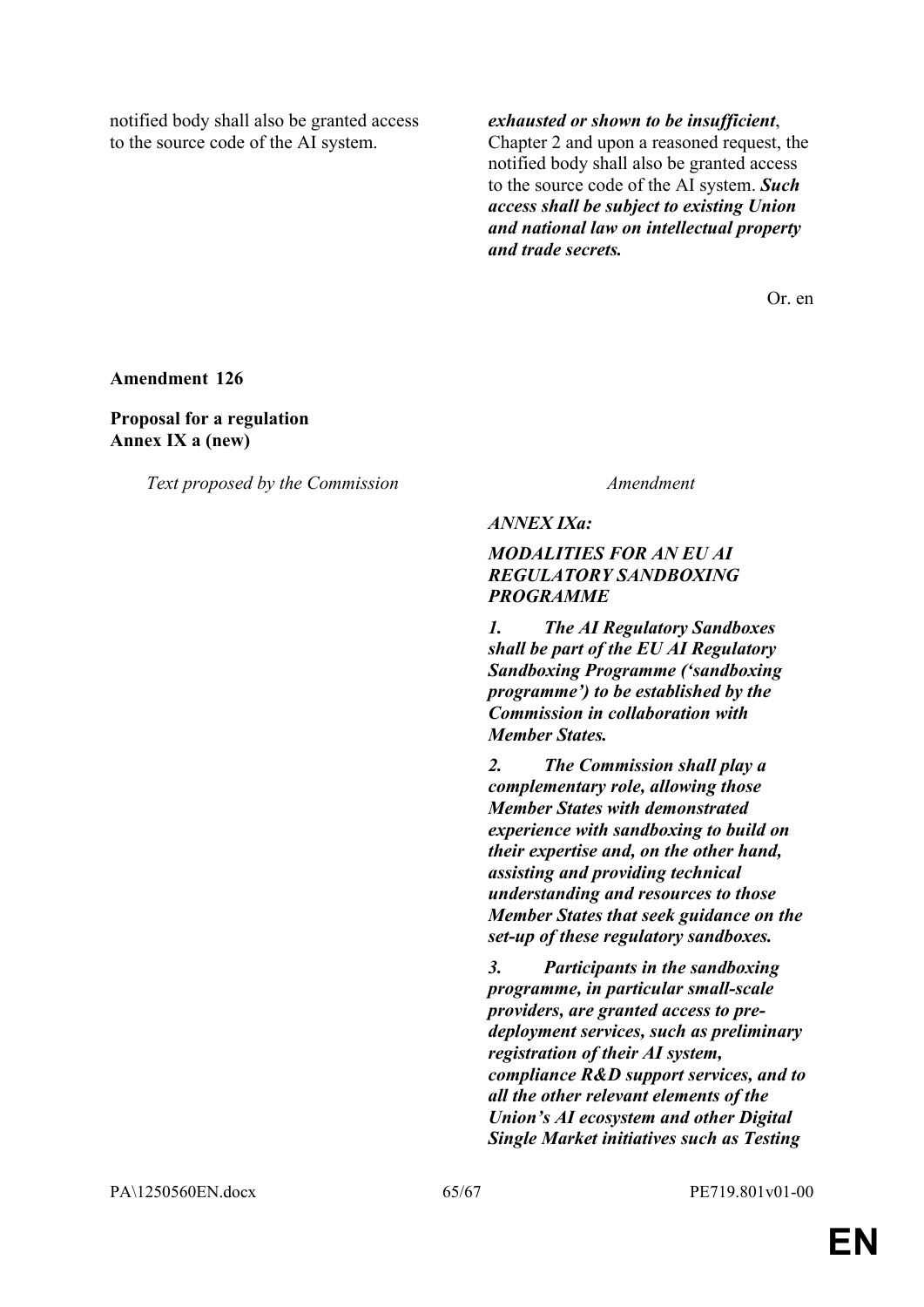*& Experimentation Facilities, Digital Hubs, Centres of Excellence, and EU benchmarking capabilities; and to other value-adding services such as standardisation documents and certification, an online social platform for the community, contact databases, existing portal for tenders and grant making and lists of EU investors.*

*4. The sandboxing programme shall, in a later development phase, develop and manage two types of regulatory sandboxes: Physical Regulatory Sandboxes for AI systems embedded in physical products or services and Cyber Regulatory Sandboxes for AI systems operated and used on a stand-alone basis, not embedded in physical products or services.*

*5. The sandboxing programme shall work with the already established Digital Innovation Hubs in Member States to provide a dedicated point of contact for entrepreneurs to raise enquiries with competent authorities and to seek nonbinding guidance on the conformity of innovative products, services or business models embedding AI technologies.*

*6. One of the objectives of the sandboxing programme is to enable firms' compliance with this Regulation at the design stage of the AI system ('compliance-by-design'). To do so, the programme shall facilitate the development of software tools and infrastructure for testing, benchmarking, assessing and explaining dimensions of AI systems relevant to sandboxes, such as accuracy, robustness and cybersecurity.*

*7. The sandboxing programme shall be rolled out in a phased fashion, with the various phases launched by the Commission upon success of the previous phase.*

*8. The sandboxing programme will have a built-in impact assessment procedure to facilitate the review of cost-*